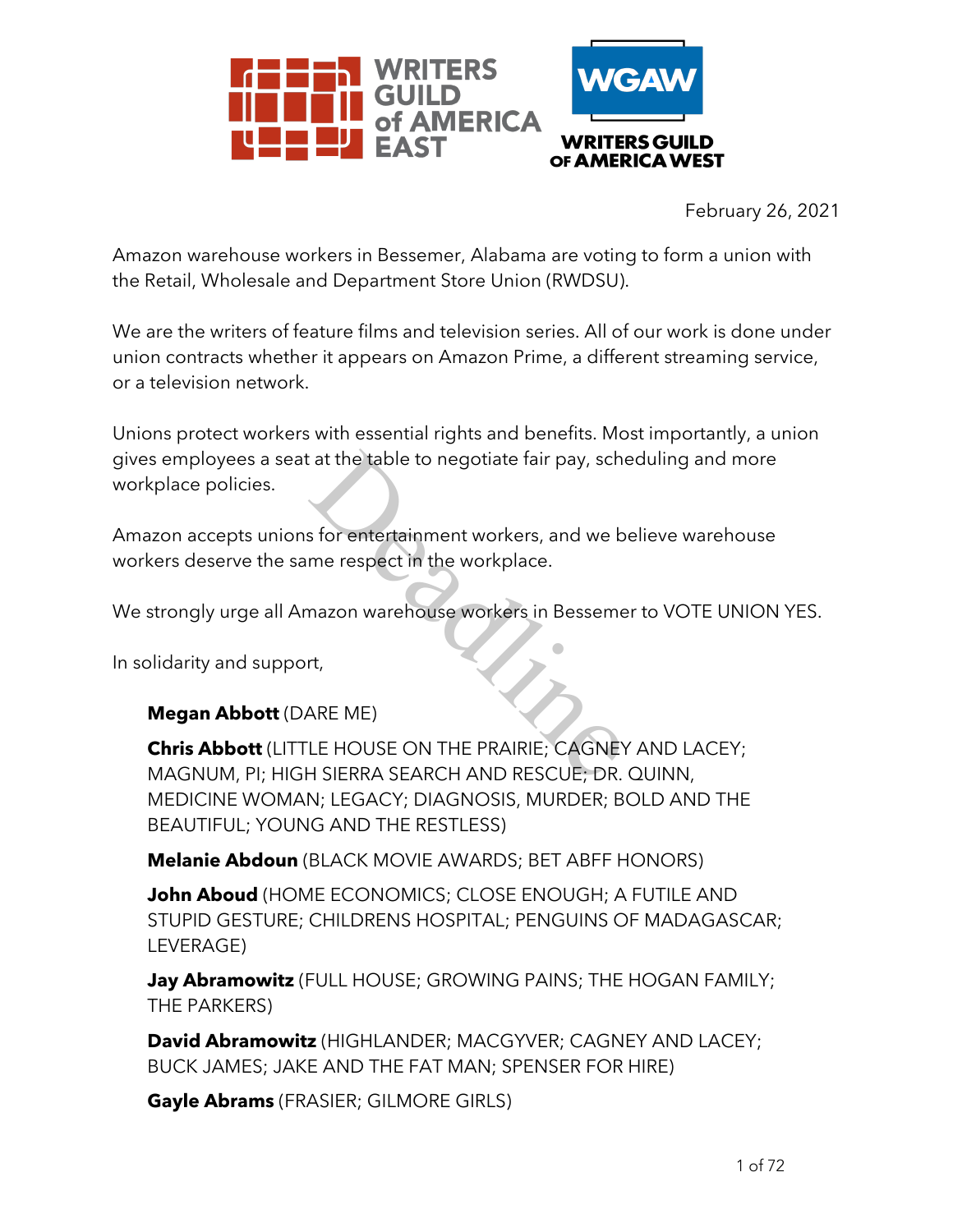**Jessica Abrams** (WATCH OVER ME; PROFILER; KNOCKING ON DOORS)

**Kristen Acimovic** (THE OPPOSITION WITH JORDAN KLEPPER)

**Nick Adams** (NEW GIRL; BOJACK HORSEMAN; BLACKISH)

**Stephanie Adams-Santos** (TWO SENTENCE HORROR STORIES)

**Demi Adejuyigbe** (THE GOOD PLACE; THE AMBER RUFFIN SHOW; THE LATE LATE SHOW WITH JAMES CORDEN)

**Ilunga Adell** (THEY ARE LEGION)

**Nicholas Adrian** (OPTOMEN)

**Jermaine Affonso** (LATE NIGHT WITH SETH MEYERS)

**Subhah Agarwal** (THE JIM JEFFRIES SHOW)

**Alison Agosti** (LATE NIGHT WITH SETH MEYERS; BROOKYN NINE-NINE)

**Nayna Agrawal** (BAKER AND THE BEAUTY; MIRA; ROYAL DETECTIVE; STARBEAM) E NIGHT WITH SETH MEYERS; BROO<br>AKER AND THE BEAUTY; MIRA; ROY,<br>MERICA WAS HARD TO FIND)<br>COCO)<br>DAY NIGHT LIVE; JON BENJAMIN HA!<br>J; REVIEW)<br>IGFU)<br>KING; PREACHERS WIFE; REDEMPTIO

**Kathleen Alcott** (AMERICA WAS HARD TO FIND)

**Matthew Aldrich** (COCO)

**Leo Allen** (SATURDAY NIGHT LIVE; JON BENJAMIN HAS A VAN; REVIEW; NATHAN FOR YOU; REVIEW)

**Angela Allen** (KUNGFU)

**J. T . Allen** (LION KING; PREACHERS WIFE; REDEMPTION; DEATH IN PARADISE)

**Jack Allison** (JIMMY KIMMEL LIVE!; FUNNY OR DIE)

**Sabrina Almeida** (SEAL TEAM)

**Desireena Almoradie** (NJ HEALTHCARE WORKERS ALLIANCE 2019 BUDGET CAMPAIGN)

**Shelly Altman** (ONE LIFE TO LIVE; THE YOUNG AND THE RESTLESS; GENERAL HOSPITAL)

**Matthew Altman** (RED WIDOW; LOCKE & LOAD; BLACKBIRD)

**Rafael Alvarez** (THE WIRE; BLACK DONNELLYS; LIFE)

**Jason Alvino** (ITSY BITSY)

**John Amato** (THE CHRIS GETHARD SHOW)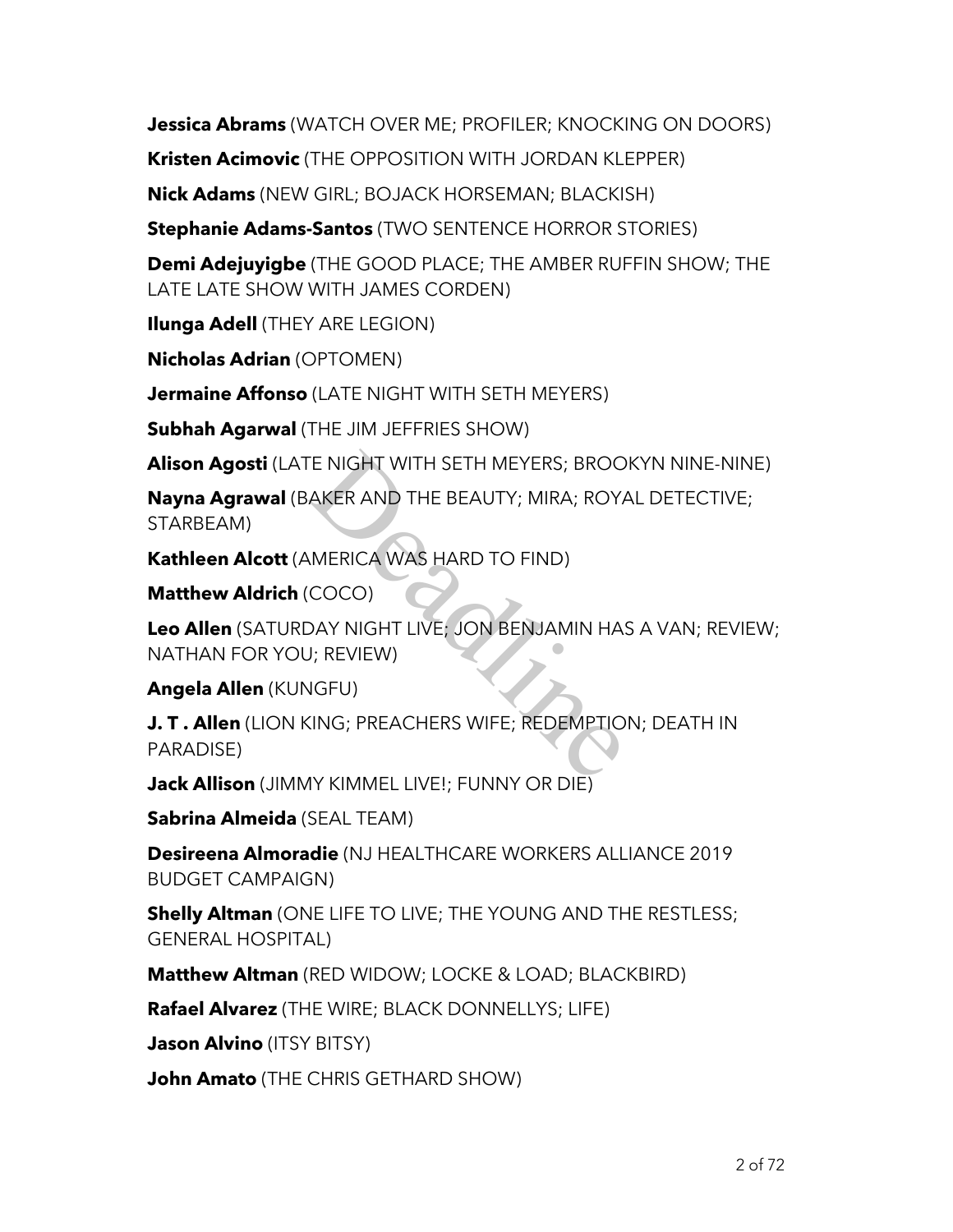**Jessica Amento**

**Jonathan Ames** (BORED TO DEATH; THE EXTRA MAN; BLUNT TALK) **Kurt Andersen** (SKY MAGAZINE PRESENTS HOW TO BE FAMOUS) **Addison Anderson** (TOONING OUT THE NEWS) **Leland Anderson** (MADAM SECRETARY; THE INBETWEEN; BULL) **Richard Angres Genevieve Aniello** (THE OTHER TWO; GAYME SHOW; TWO BEDROOM) **David Anthony** (MARON; DEADLY CLASS) **Beth Appel** (COMEDY BANG! BANG!; THE SEX LIVES OF COLLEGE GIRLS) **Benjamin Apple** (LATE NIGHT WITH JIMMY FALLON) **Elysse Applebaum** (GOOD WITCH) **Lesley Arfin** (BETTY; LOVE; BROOKLYN NINE-NINE) **Allison Argo** (NATURE) **Jesse Armstrong** (SUCCESSION) **Alexandra Ashworth David Atkins** (ARIZONA DREAM; NOVOCAINE) **Jami Attenberg** (SAINT MAIZE) **Gina Atwater David Auburn** (PROOF; THE LAKE HOUSE; THE GIRL IN THE PARK) **Benjamin August** (REMEMBER; CLASS RANK) ATE NIGHT WITH JIMMY FALLON)<br>
1 (GOOD WITCH)<br>
Y; LOVE; BROOKLYN NINE-NINE)<br>
URE)<br>
SUCCESSION)<br>
The MANT MAIZE)<br>
AINT MAIZE)<br>
OOF: THE LAKE HOUSE; THE GIRL IN

**Scott Aukerman** (BETWEEN TWO FERNS: THE MOVIE; COMEDY BANG! BANG!)

**Aric Avelino** (AMERICAN GODS)

**Kevin Avery** (THE GREAT NORTH)

**David Axelrod** (AMERICAN EXPERIENCE; NOVA)

**Lara Azzopardi** (THE BOLD TYPE)

**Danilo Bach**

**Lauren Bachelis** (A MILLION LITTLE THINGS)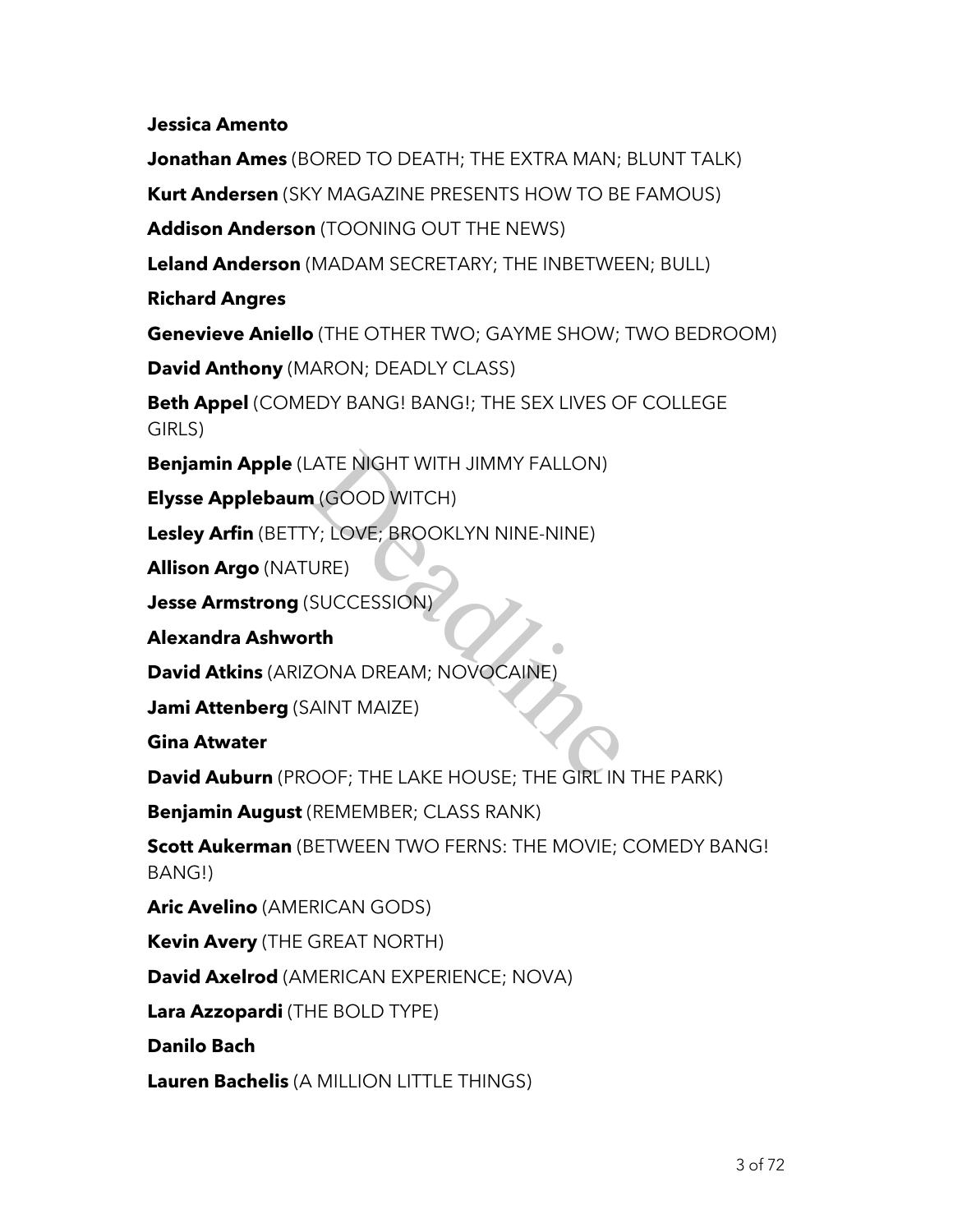**Todd Baird** (CROOKED ARROWS)

**Joshua Baizer** (MORTAL KOMBAT; CHOP SHOP; SAINTS & SINNERS)

**Kemp Baldwin** (LATE NIGHT WITH GRANDMA)

**Carmiel Banasky** (UNDONE)

**Maggie Bandur** (DEADLY CLASS; COMMUNITY; MALCOLM IN THE MIDDLE)

**Kia Barbee** (EVOLVE)

**Larry Barber** (CAGNEY & LACEY; X-FILES)

**Amy Barham** (DON'T MESS WITH JULIE WHITFIELD; BASIC)

### **Carolina Barlow**

**Tim Barnes** (THE TONIGHT SHOW STARRING JIMMY FALLON; ALL THAT)

**Ashley Barnhill** (DROP THE MIC)

**Buddy Baron** (MAGIC STOCKING; SLEIGH BELLS RING)

**Emma Barrie** (BARRY)

**Jordan Barsky** (LAW & ORDER: SPECIAL VICTIMS UNIT; FBI: MOST WANTED) ONIGHT SHOW STARRING JIMMY FA<br>ROP THE MIC)<br>GIC STOCKING; SLEIGH BELLS RING)<br>RY)<br>W & ORDER: SPECIAL VICTIMS UNIT;<br>T WEEK TONIGHT WITH JOHN OLIVE<br>ULL FRONTAL WITH SAMANTHA BEE<br>CLE FRONTAL WITH SAMANTHA BEE

**Ali Barthwell** (LAST WEEK TONIGHT WITH JOHN OLIVER)

**Kristen Bartlett** (FULL FRONTAL WITH SAMANTHA BEE)

### **Wendy Battles**

**Jeff Baumgardner** (THE DAILY SHOW WITH TREVOR NOAH; THE OPPOSITION WITH JORDAN KLEPPER)

**Alexander Baze** (LATE NIGHT WITH SETH MEYERS; SATURDAY NIGHT LIVE)

**Henry Bean** (INTERNAL AFFAIRS; THE BELIEVER; THE OA)

**Tom Bean** (LANDLINE; PLIMPTON! STARRING GEORGE PLIMPTON AS HIMSELF)

## **Maria Beato**

**Anne Beatts** (SATURDAY NIGHT LIVE)

**Christopher Beaumont** (FAME; HIGHWAY TO HEAVEN; OUR HOUSE)

**Roxanne Beck** (MISS FAMOUS)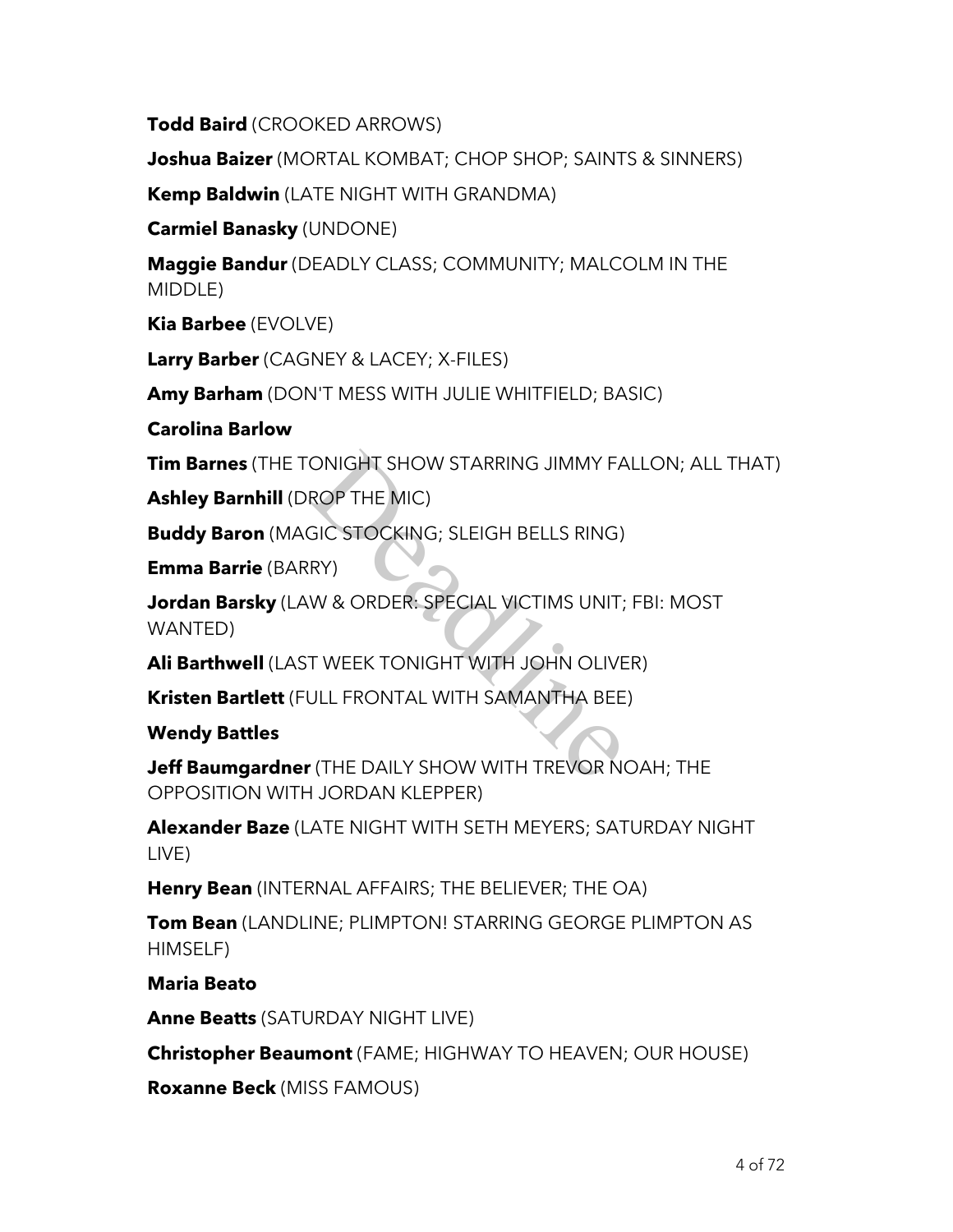**Laura Beck** (THE GREAT NORTH)

**Sarah Beckett** (RESIDENT ALIEN; 61ST STREET)

**Leah Beckmann** (CHAMPIONS; TEACHERS; SUMMER CAMP ISLAND)

**Nikole Beckwith** (STOCKHOLM PENNSYLVANIA; IMPULSE; TOGETHERISH)

**Dan Beers** (PREMATURE; BURNING MEN; CHICK MAGNETS)

**Chrs Belair** (THE TONIGHT SHOW STARRING JIMMY FALLON; SATURDAY NIGHT LIVE; LATE SHOW WITH DAVID LETTERMAN)

**Bo Belanger** (RICHIE RICH; GOOD LUCK CHARLIE)

**Jeff Beldner** (ALL MY CHILDREN; THE YOUNG & THE RESTLESS)

**Monica Beletsky**

**Hunter Bell**

**Milla Bell-Hart** (ABSENTIA; THE NIGHT SHIFT; TRUTH BE TOLD)

**Monica Lee Bellais** (TRI)

**Lauren Bello** (FOUNDATION; SANDMAN)

**Rebecca Bellotto** (ARROW)

**Hillary Benefiel** (YOU; THE MAGICIANS; PERSON OF INTEREST)

**Cynthia Benjamin** (TRUE CONFESSIONS; SANTA BARBARA; BEAUTY AND THE BEAST) SSENTIA; THE NIGHT SHIFT; TRUTH B<br>
S (TRI)<br>
INDATION; SANDMAN)<br>
(ARROW)<br>
OU; THE MAGICIANS; PERSON OF IN<br>
(TRUE CONFESSIONS; SANTA BARB,<br>
OSWELL NM)

**Alanna Bennett** (ROSWELL NM)

**Jack Bensinger** (TOONING OUT THE NEWS; VICE LIVE)

**Emily Bensinger** (THE SOCIETY)

**Amber Benson** (TERROR IN THE WOODS)

**Ned Benson** (THE DISAPPEARANCE OF ELEANOR RIGBY; BLACK WIDOW)

**Elisabeth Bentley** (A HIDDEN LIFE; NANKING; BEAUTIFUL DARLING)

**Clint Bentley** (TRANSPECOS; JOCKEY)

**Jim Benton** (DEAR DUMB DIARY)

**Scott Benton**

**Jillian Bergman** (ALL IN: FIGHT FOR DEMOCRACY)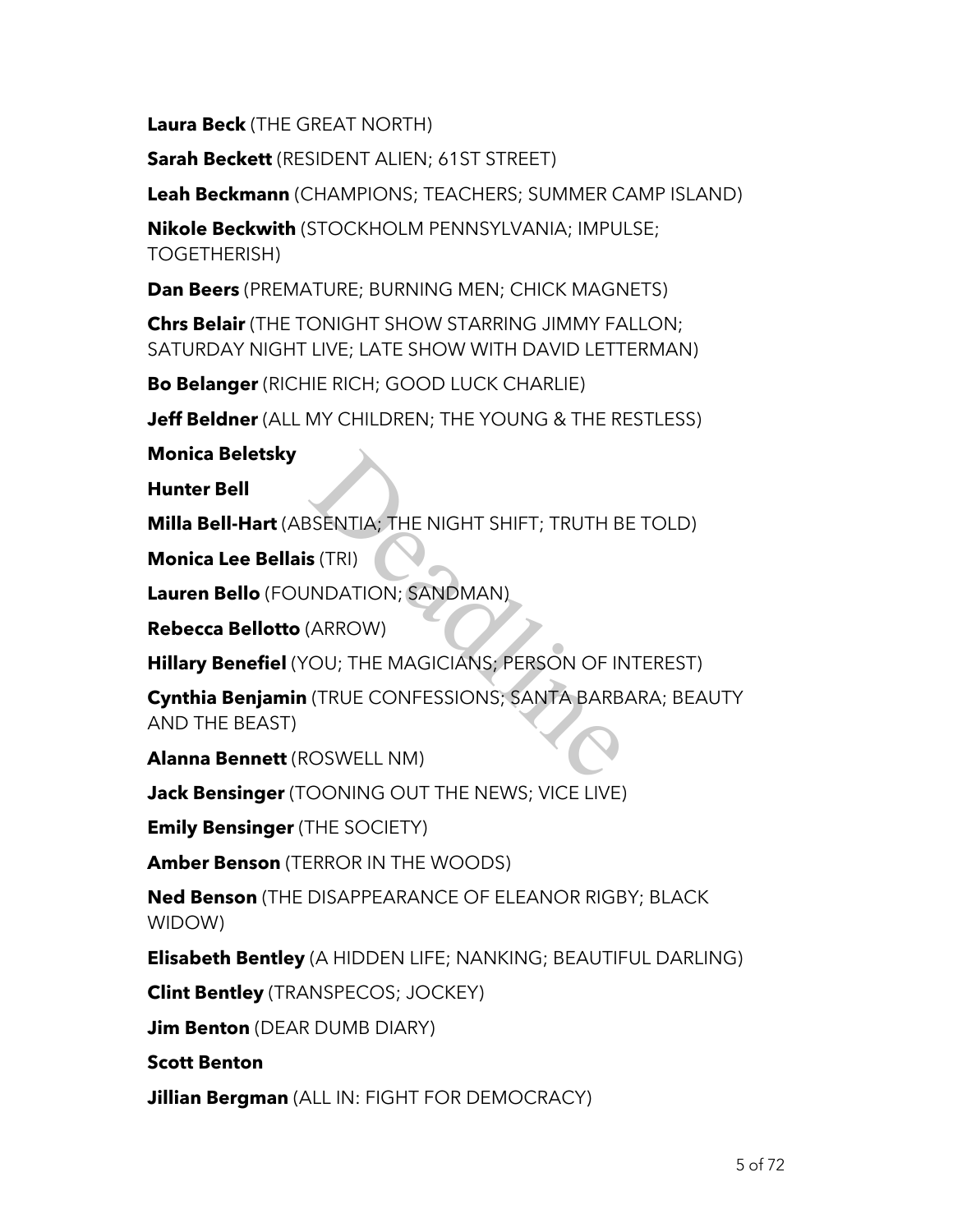**Lowell Bergman** (FRONTLINE)

**Andrew Bergman** (THE IN-LAWS; BLAZING SADDLES; THE FRESHMAN)

**Richard Bergman**

**Greg Berlanti** (THE FLASH; YOU; LOVE, SIMON)

**Shari Berman** (AMERICAN SPLENDOR; THE NANNY DIARIES; THE EXTRA MAN; PARTY OF THE CENTURY)

**Brooke Berman** (SMASHING; POLLY FREED; RAMONA AT MIDLIFE; UGGS FOR GAZA)

**Joshua Bernhard** (PIONEER ONE)

**Abbie Bernstein** (CAUTIONARY TALES; THE NEXT WORD; OVERLORDS INCORPORATED)

**Jeremy Bernstein** (LEVERAGE; THE LIBRARIANS)

**Christopher Bertolini** (BATTLE: LOS ANGELES; THE GENERAL'S DAUGHTER) (LEVERAGE; THE LIBRARIANS)<br>**Iini** (BATTLE: LOS ANGELES; THE GE<br>LD AND THE BEAUTIFUL; THE YOUNG<br>RMAN'S HOUSE)<br>**IIYA** (GINNY & GEORGIA; A MILLION<br>THE ROMANOFFS; WILLOW)<br>COEY'S EXTRAORDINARY PLAYLIST; R<br>HE UPSHAWS)

**Rex Best** (THE BOLD AND THE BEAUTIFUL; THE YOUNG AND THE RESTLESS)

**Angad Bhalla** (HERMAN'S HOUSE)

**Tawnya Bhattacharya** (GINNY & GEORGIA; A MILLION LITTLE THINGS)

**John Bickerstaff** (THE ROMANOFFS; WILLOW)

**Zora Bikangaga** (ZOEY'S EXTRAORDINARY PLAYLIST; RAVEN'S HOME)

**Nicole Bilbrew** (THE UPSHAWS)

**Duncan Birmingham** (MARON; BLUNT TALK)

**Flora Birnbaum** (RUSSIAN DOLL)

**Lewis Black** (THE ROOT OF ALL EVIL; THE DAILY SHOW; BACK IN BLACK)

**Ashley Black** (FULL FRONTAL WITH SAMANTHA BEE; BLACK LADY SKETCH SHOW; BLESS THIS MESS; TED LASSO; THE AMER RUFFIN SHOW)

**Alex Blagg** (BETAS; WORKAHOLICS; ALONE TOGETHER; SPLITTING UP TOGETHER; TRINKETS)

**Greg Blair** (BIKER MICE FROM MARS; IRON MAN; FANTASTIC FOUR)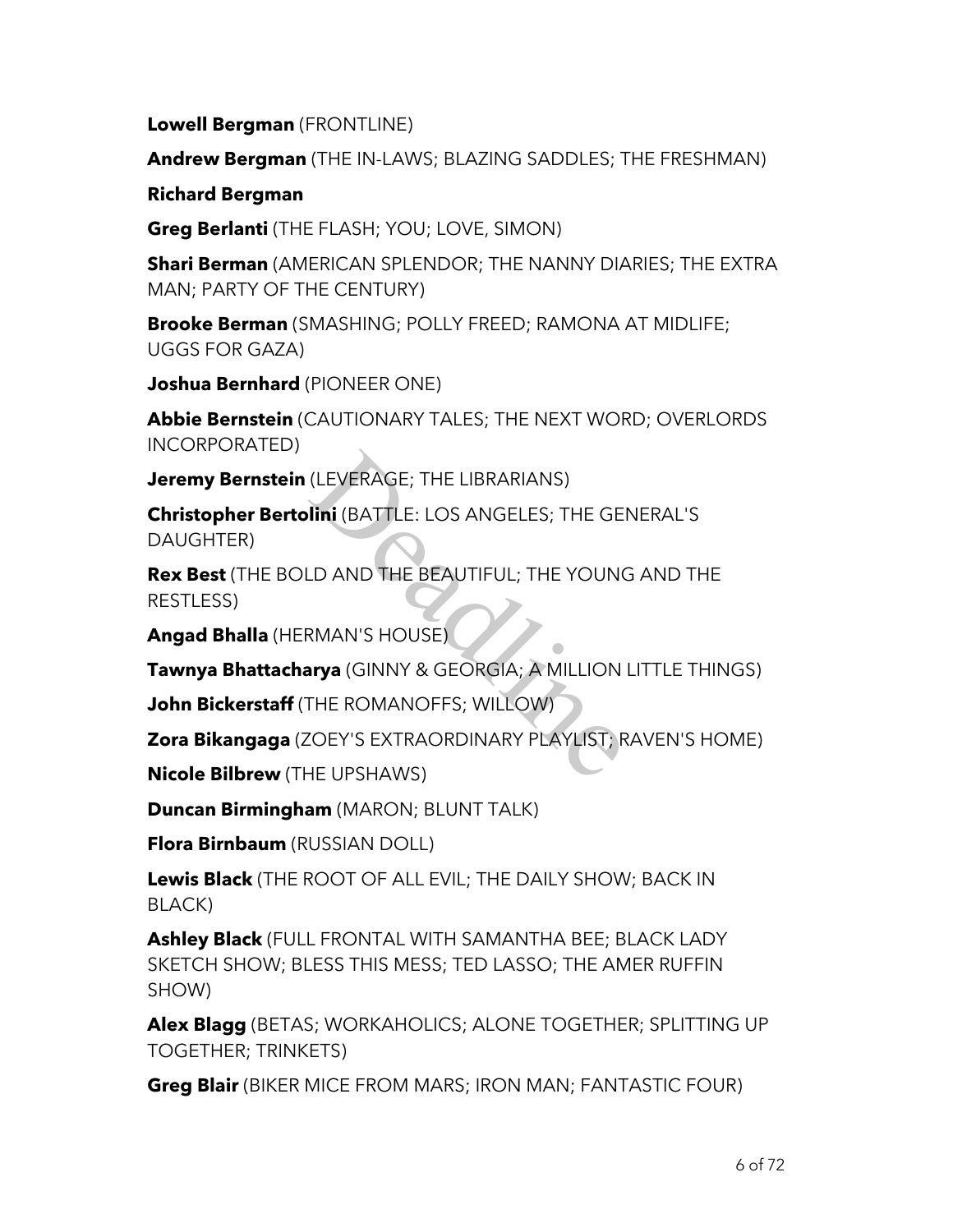**Jessica Blaire** (ON BECOMING A GOD IN CENTRAL FLORIDA)

**Katja Blichfeld** (HIGH MAINTENANCE)

**Rachel Bloom** (CRAZY EX-GIRLFRIEND)

**Amy Bloom** (STATE OF MIND; NIP/TUCK)

**Emmy Blotnick** (THE LATE SHOW WITH STEPHEN COLBERT; THE PRESIDENT SHOW)

**Dorothy Blyskal** (THE 15:17 TO PARIS)

**Raphael Bob-Waksberg** (BOJACK HORSEMAN; UNDONE)

**Anna Boden** (HALF NELSON; SUGAR; IT'S KIND OF A FUNNY STORY; MISSISSIPPI GRAND)

**Sage Boggs** (TONIGHT SHOW STARRING JIMMY FALLON)

**Ami Boghani** (THE ACTRESS; ALMA'S WAY; THE RELUCTANT FUNDAMENTALIST) IGHT SHOW STARRING JIMMY FALLO<br>
EACTRESS; ALMA'S WAY; THE RELUC<br>
D<br>
PERENDS; MALCOLM IN THE MIDDLE;<br>
MIMI & FLOW SHOW; MOZART IN TH<br>
HAM)

**Joseph Bonacci**

**Gregory Bonsignore**

**Eboni Booth**

**Rachel Borders** (PROVEN INNOCENT)

**Michael Borkow** (FRIENDS; MALCOLM IN THE MIDDLE; ROSEANNE)

**Hannah Bos** (THE MIMI & FLOW SHOW; MOZART IN THE JUNGLE)

**Seth Boston** (GOTHAM)

**Elizabeth Botkin** (MISS CHRISTMAS; LOVE IN STORE; CHRISTMAS IN VIENNA)

**Diana Boucher** (THE ROOKIE; ROSEWOOD; L.A'S FINEST)

**Nicholas Bouier** (BARKER STREET BOYS)

**Leann Bowen** (TED LASSO; DEAR WHITE PEOPLE)

**Kenneth Bowser** (LIVE FROM NEW YORK: THE FIRST 5 YEARS OF SATURDAY NIGHT LIVE)

**Christopher Boyd** (CHARM CITY KINGS)

**Philippa Boyens**

**Christina Braddock** (BERLIN STATION)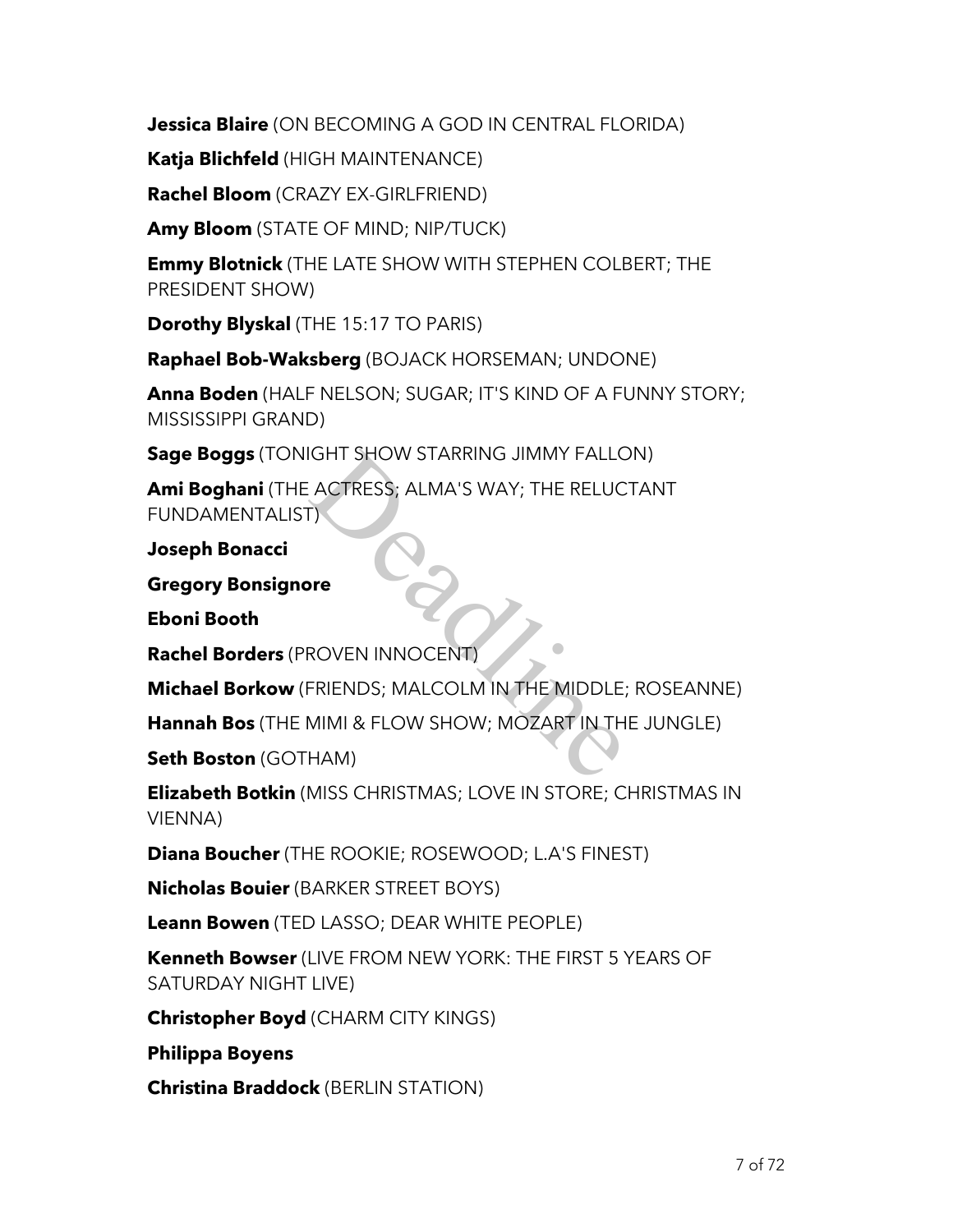**Joanna Bradley** (SATURDAY NIGHT LIVE)

**Kyle Bradstreet** (THE PHILANTHROPIST; COPPER; MR. ROBOT; BERLIN STATION)

**Joshua Brandon** (HOUDINI & DOYLE; HAVEN; A THOUSAND LITTLE CUTS)

**George Brant** (GROUNDED)

**Elizabeth Brauer** (MY SO-CALLED LIFE)

**Kurt Braunohler** (THE BIG SICK; LONG SHOT)

**Octavia Bray** (RAVEN'S HOME)

**Jonathan Braylock** (ASTRONOMY: THE SKETCH SHOW)

**David Brendel** (GREETINGS FROM TIM BUCKLEY)

**Kevin Brennan** (STILL THE KING)

**Justin Brenneman** (QUANTICO; SMASH)

**Ari Briskman** (STATE OF AFFAIRS)

**Holly Brix** (VAMPIRE DIARIES; EMERGENCE)

**Emily Brochin** (OUTSIDERS; PROJECT BLUE BOOK)

**William Bromell** (HOMELAND; BORGIA; ASH V. EVIL DEAD)

**Skip Bronkie** (LIMETOWN)

**Nathan Brookes** (SEE NO EVIL 2; ELIMINATORS; 12 ROUNDS 3)

**Adam Brooks** (PRACTICAL MAGIC; WIMBLEDON; DEFINITELY MAYBE; MOZART IN THE JUNGLE; IMPOSTERS; THE GOOD COP) REETINGS FROM TIM BUCKLEY)<br>TILL THE KING)<br>I (QUANTICO; SMASH)<br>TE OF AFFAIRS)<br>RE DIARIES; EMERGENCE)<br>ITSIDERS; PROJECT BLUE BOOK)<br>HOMELAND; BORGIA; ASH V. EVIL DE<br>ETOWN)<br>SEE NO EVIL 2; ELIMINATORS; 12 ROI<br>ACTICAL MAGIC; WIM

### **Monty Broussard**

**Pat Brown** (ESPYS; NFL HONORS; GAMECHANGER)

**Scott Brown** (MANHATTAN; CASTLE ROCK; OVERLOOK; UTOPIA)

**Mellow Brown** (AMERICAN GODS; CALLS; BLADE RUNNER: ORIGINS)

**Brian Brown** (BRIARPATCH; LUCY IN THE SKY; LEGION; GOING OVER; MISSING RICHARD SIMMONS)

**Steve Brown**

**Vincent Brown**

**David Broyles** (SIX)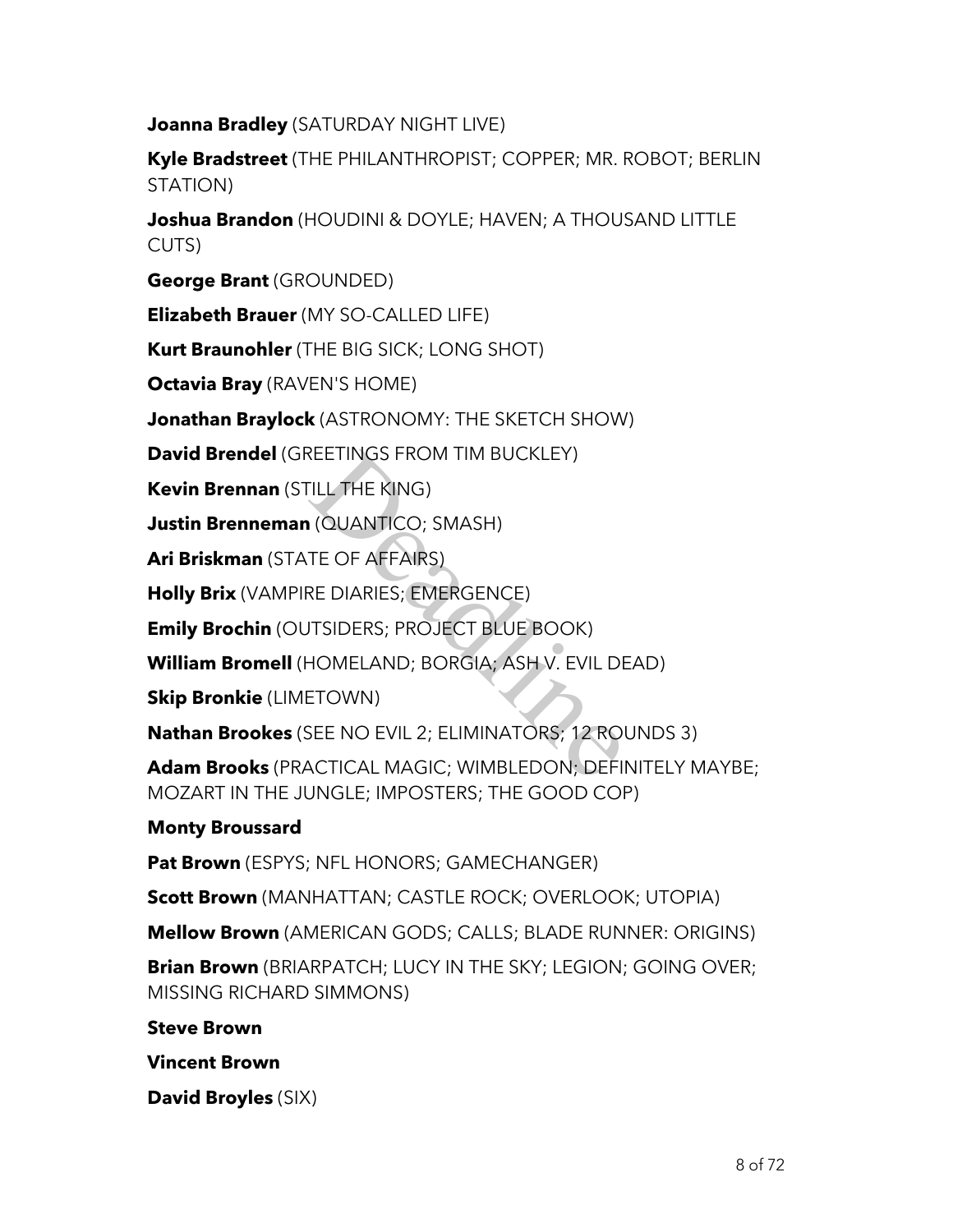**Michael Brumm** (THE COLBERT REPORT; LATE SHOW WITH STEPHEN COLBERT)

**Eric Bryant** (MR. ROBOT; RED OAKS; MASTER OF NONE; THE SINNER; UGLY BETTY)

### **Gabrielle Bryers**

**David Budin** (GRACE AND FRANKIE)

**Moira Buffini** (HARLOTS; THE DIG)

**Peter Bull** (WOMEN, WAR, AND PEACE)

**Austin Bunn** (KILL YOUR DARLINGS)

**Samy Burch** (COYOTE V. ACME)

**Aaron Burdette** (MAN SEEKING WOMAN; CLOSE ENOUGH)

**Hannibal Buress** (30 ROCK; SATURDAY NIGHT LIVE)

**Eleanor Burgess** (PERRY MASON)

**Kara Lee Burk** (COSTUME QUEST; MELISSA & JOEY; ROMANTICALLY CHALLENGED) MAN SEEKING WOMAN; CLOSE ENOU<br>30 ROCK; SATURDAY NIGHT LIVE)<br>PERRY MASON)<br>DSTUME QUEST; MELISSA & JOEY; RO<br>DAM)<br>SHED; STAN AGAINST EVIL; SOUTHE<br>(THE AMERICANS; HALT AND CATCH<br>RIED TO THE MOB; SHE DEVIL)<br>CENTRAL PARK FIVE; J

**Michael Burke** (ADAM)

**Susan Burke** (SMASHED; STAN AGAINST EVIL; SOUTHBOUND)

**Angelina Burnett** (THE AMERICANS; HALT AND CATCH FIRE; GENIUS)

**Mark Burns** (MARRIED TO THE MOB; SHE DEVIL)

**Sarah Burns** (THE CENTRAL PARK FIVE; JACKIE ROBINSON; EAST LAKE MEADOWS)

**Susan Busa** (CROSSING TO THE PROMISED LAND; REUNION)

**Kurt Busiek** (ASTRO CITY)

**Francesca Butler** (THE REPUBLIC OF SARAH; THE L WORD: GENERATION Q; SWEET MAGNOLIAS)

**Lila Byock** (WATCHMEN; CASTLE ROCK; THE LEFTOVERS; MANHATTAN)

**Ellen Byron** (WINGS; JUST SHOOT ME; STILL STANDING; FAIRLY ODD PARENTS)

**Jennifer Cacicio** (HAPPY FACE; GORILLA AND THE BIRD; YOUR HONOR; SHOOTER)

**Liz Cackowski** (COMMUNITY; LAST MAN ON EARTH; WINE COUNTRY)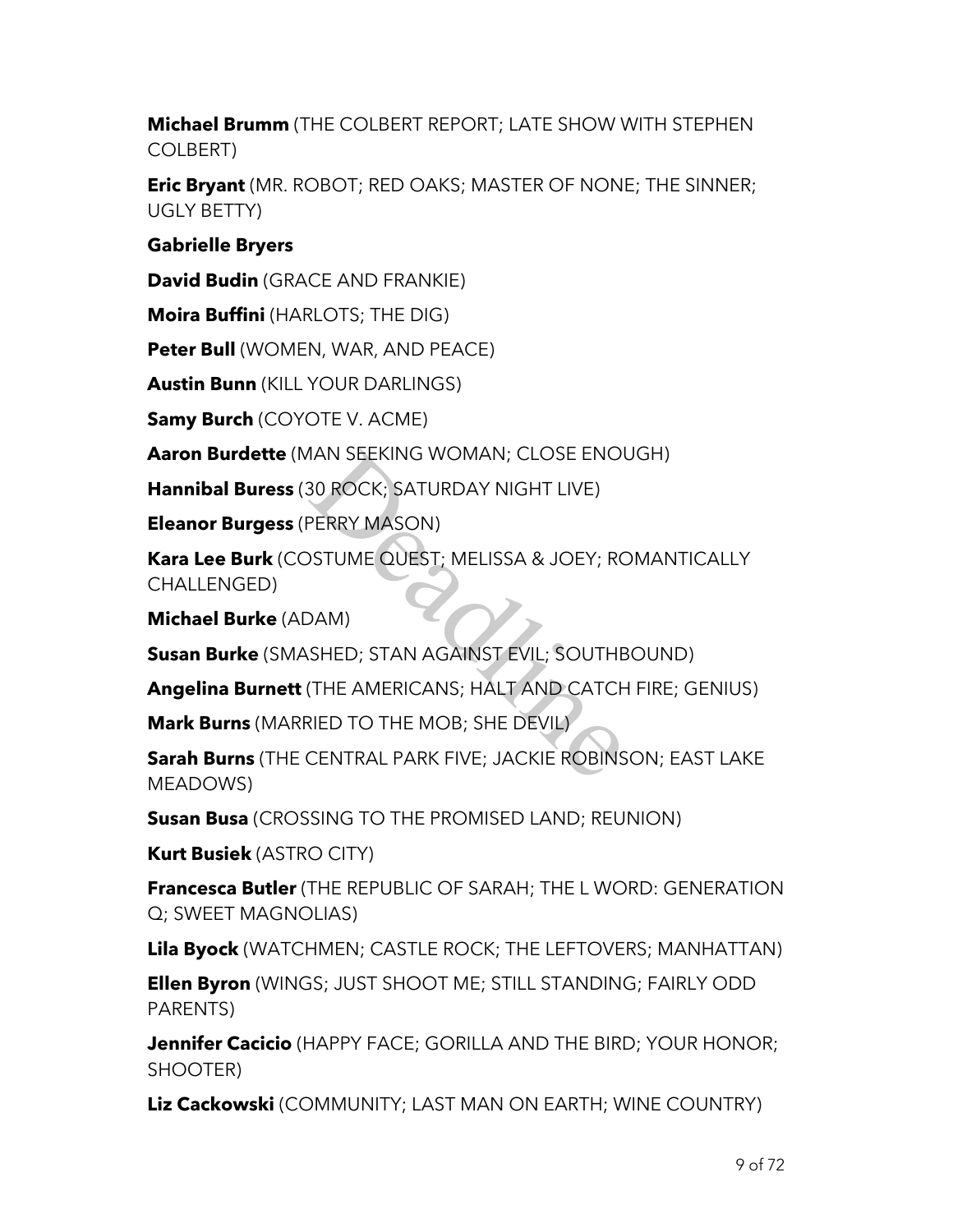**Josh Cagan** (BANDSLAM; THE DUFF)

**Kathleen Cahill** (DOWNTOWN EXPRESS)

**Joseph Cala** (ANGEL; AVENGING ANGEL)

**Jessica Caldwell** (GONZO GIRL)

**Peter Cameron** (WANDAVISION; CARNIVAL ROW)

**Kay Cannon** (PITCH PERFECT FRANCHISE; 30 ROCK; NEW GIRL)

**Hallie Cantor** (INSIDE AMY SCHUMER; MAYA & MARTY; LADY DYNAMITE)

**Jay Cantor** (WALTZ INTO DARKNESS; JANE EYRE)

**Stacey Cantwell (TRUE JACKSON)** 

**Loren-Paul Caplin**

**Cm Caponera** (SATURDAY NIGHT LIVE; NURSE JACKIE; I AM DYING UP HERE)

**Carl Capotorto** (VINYL; THE DEUCE)

**Justin Cappa** (THE TONIGHT SHOW STARRING JIMMY FALLON)

**Sarah Carbiener** (HOMECOMING; YOU ARE THE WORST; RICK AND MORTY) TURDAY NIGHT LIVE; NURSE JACKIE;<br>NYL; THE DEUCE)<br>: TONIGHT SHOW STARRING JIMMY<br>HOMECOMING; YOU ARE THE WORS<br>1MANDERS)<br>: LOS ANGELES)<br>GET SHORTY)

**Richard Carl** (COMMANDERS)

**Lee Carlisle** (NCIS: LOS ANGELES)

**Alex Carmedelle** (GET SHORTY)

**Emma Carmichael** (WYATT CENAC'S PROBLEM AREAS)

**Mike Carrier**

**Aaron Carter** (ALL RISE)

**Stinson Carter** (IN THE BLOODE)

**Tim Carvell** (LAST WEEK TONIGHT WITH JOHN OLIVER)

**Jason Carvey** (TILL DEATH)

**Anna Cascio** (ONE LIFE TO LIVE; AS THE WORLD TURNS; GENERAL HOSPITAL)

**Martin Casella** (ONE NIGHT STAND; ONE LIFE TO LIFE; THE LAND OF SOMETIMES)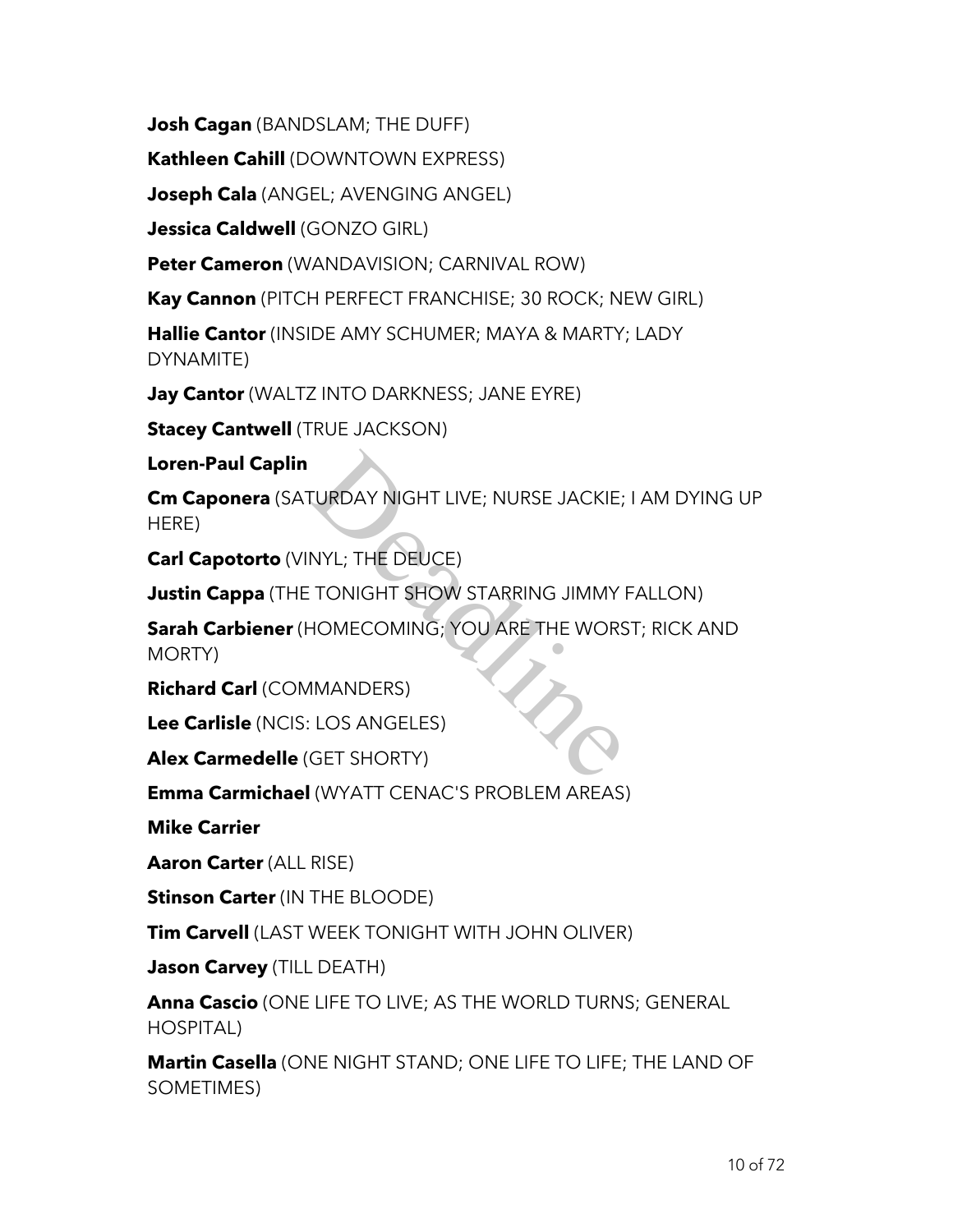**Daniel Casey** (KIN; FAST AND FURIOUS 9)

**Thomas Casiello** (DAYS OF OUR LIVES; THE YOUNG AND THE RESTLESS)

**Pat Cassels** (FULL FRONTAL WITH SAMANTHA BEE)

**Jean-Christophe Castelli** (BILLY LYNN'S LONG HALF TIME WALK)

**Ryan Causey** (LAW & ORDER: SPECIAL VICTIMS UNIT; FBI: MOST WANTED)

**Jennifer Cecil**

**Laura Maria Censabella** (AS THE WORLD TURNS; PARADISE; WOMEN BREAKING THE RULES)

**Mia Certic** (FRANKIE & HAZEL ; ART THRILLERS; BALKAN!)

**Christine Cestaro** (THE TONIGHT SHOW STARRING JIMMY FALLON)

**Sam Chalsen** (FLASH; SLEEPY HOLLOW)

**Dan Chamberlain** (THE TONIGHT SHOW STARRING JIMMY FALLON)

**Diana Chambers** (KATTS AND DOG)

**Joseph Chandler** (AMERICAN DAD)

**Sophia Chang**

**Samantha Chanse** (THE GOOD DOCTOR)

**Daniel Chaon** (AWAIT YOUR REPLY)

**David Chasteen** (EL CANDIDATO)

**Peter Chen** (THE RESIDENT; GREMLINS: SECRETS OF THE MOGWAI) (THE TONIGHT SHOW STARRING JIM<br>SH; SLEEPY HOLLOW)<br>(THE TONIGHT SHOW STARRING JIM<br>KATTS AND DOG)<br>(AMERICAN DAD)<br>(THE GOOD DOCTOR)<br>VAIT YOUR REPLY)<br>EL CANDIDATO)<br>ESIDENT; GREMLINS: SECRETS OF TI

**Marie Cheng**

**Ann Cherkis** (BETTER CALL SAUL; HOME BEFORE DARK)

**Nadiya Chettiar** (MOM; HOUSEBROKEN; LIFE IN PIECES)

**Billy Chew** (THE DEATH OF DICK LONG)

**Steve Chikerotis** (CHICAGO FIRE)

**Helen Childress** (REALITY BITES; GOOD GIRLS)

**Carla Ching** (HOME BEFORE DARK; PREACHER; THE FIRST; I LOVE DICK; FEAR THE WALKING DEAD)

**Steve Chivers**

**Judy Choi** (PLATONIC)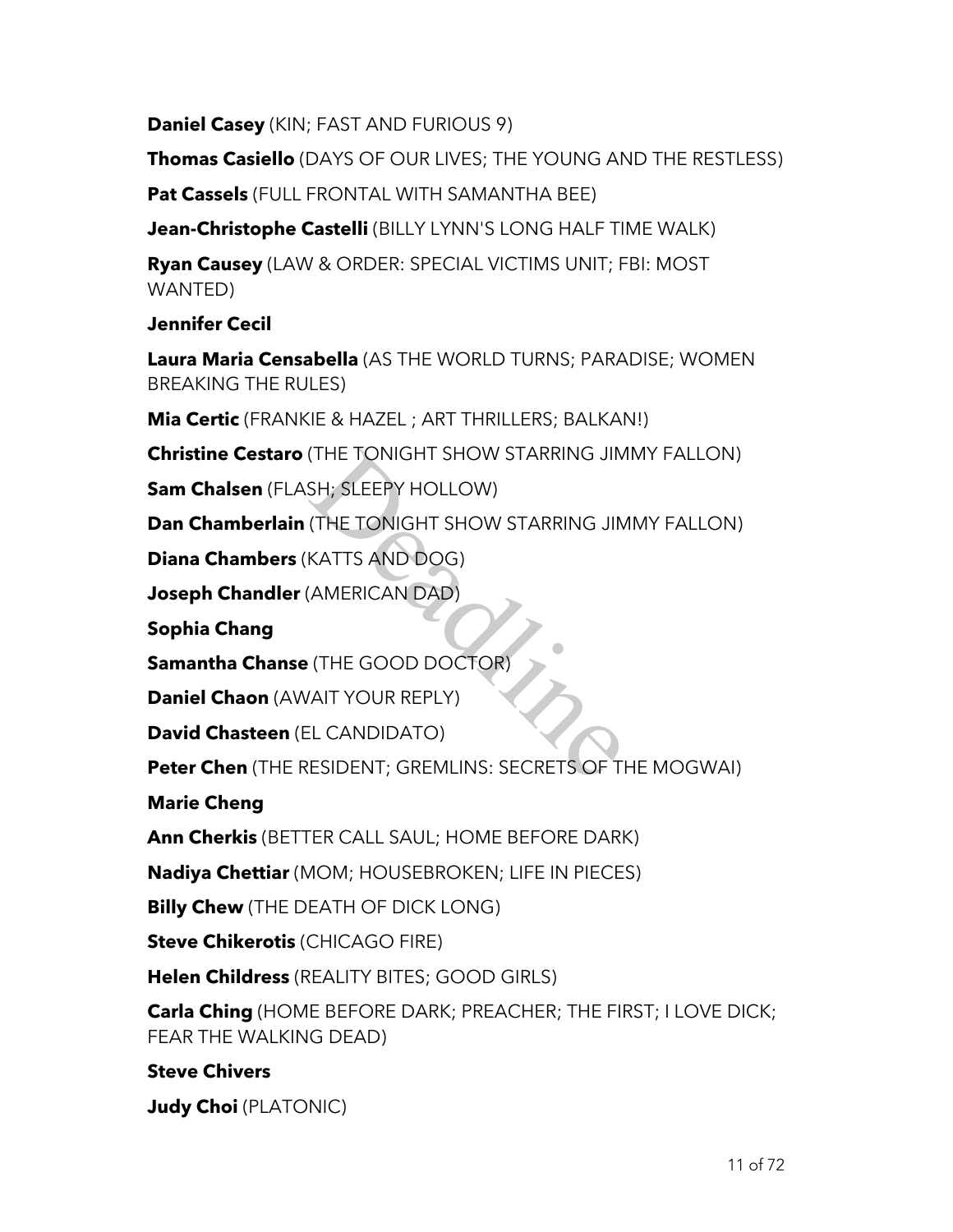**Saurin Choksi** (SESAME WORKSHOP WRITER'S ROOM; AFTER AFTER PARTY; WHITE GUY TALK SHOW)

**Nazrin Choudhury** (FEAR THE WALKING DEAD; JACK RYAN)

**Hanna Christian** (GARFUNKEL & OATS)

**Amy Chu** (DOTA2)

**Daniel Chun** (THE SIMPSONS; THE OFFICE)

**Mia Chung** (THE SINNER)

**Andrea Ciannavei** (THE PATH; AMERICAN ODYSSEY; MAYANS MC; BORGIA; COPPER)

**John Ciapciak** (BLUE BLOODS)

**Nick Ciarelli** (THE TONIGHT SHOW STARRING JIMMY FALLON)

**Richard Cintron**

**Alyssa Clark** (SERVANT; THE 100; THE EXORCIST; TEEN WOLF; DOMINION ) TONIGHT SHOW STARRING JIMMY F<br>
VANT; THE 100; THE EXORCIST; TEEN<br>
E MEMORY SONGBOOK)<br>
NEMESIS FACTOR; ONE BILLION; HEL<br>
ATE SHOW WITH STEPHEN COLBER<br>
H JORDAN KLEPPER)<br>
WRONG ANSWER)<br>
DNTLINE)

**Douglas Clark** (THE MEMORY SONGBOOK)

**Santa Claus** (THE NEMESIS FACTOR; ONE BILLION; HELLO!)

**River Clegg** (THE LATE SHOW WITH STEPHEN COLBERT; THE OPPOSITION WITH JORDAN KLEPPER)

**Ta-Nehisi Coates** (WRONG ANSWER)

**William Cobb** (FRONTLINE)

**Dana Coen** (JAG; BONES)

**Leila Cohan** (SPECIAL; BRIDGERTON; FIRST WIVES CLUB; SANTA CLARITA DIET; TELENOVELA; AWKWARD)

**Joanna Cohen** (ALL MY CHILDREN; GENERAL HOSPITAL; THE YOUNG AND THE RESTLESS; DAYS OF OUR LIVES)

**Benjamin Cohen** (JESUS'S DEADBEAT DAD)

**Robert Cohen** (LAW & ORDER: SPECIAL VICTIMS UNIT)

**David Cohen** (LIVING SINGLE; THE WUBBULOUS WORLD OF DR. SEUSS)

**David Aaron Cohen** (FRIDAY NIGHT LIGHTS; THE MIRACLE SEASON)

**Cynthia Cohen** (WHEN CALLS THE HEART; ARMY WIVES; MELROSE PLACE; COMMANDER IN CHIEF; DRAGON TALES)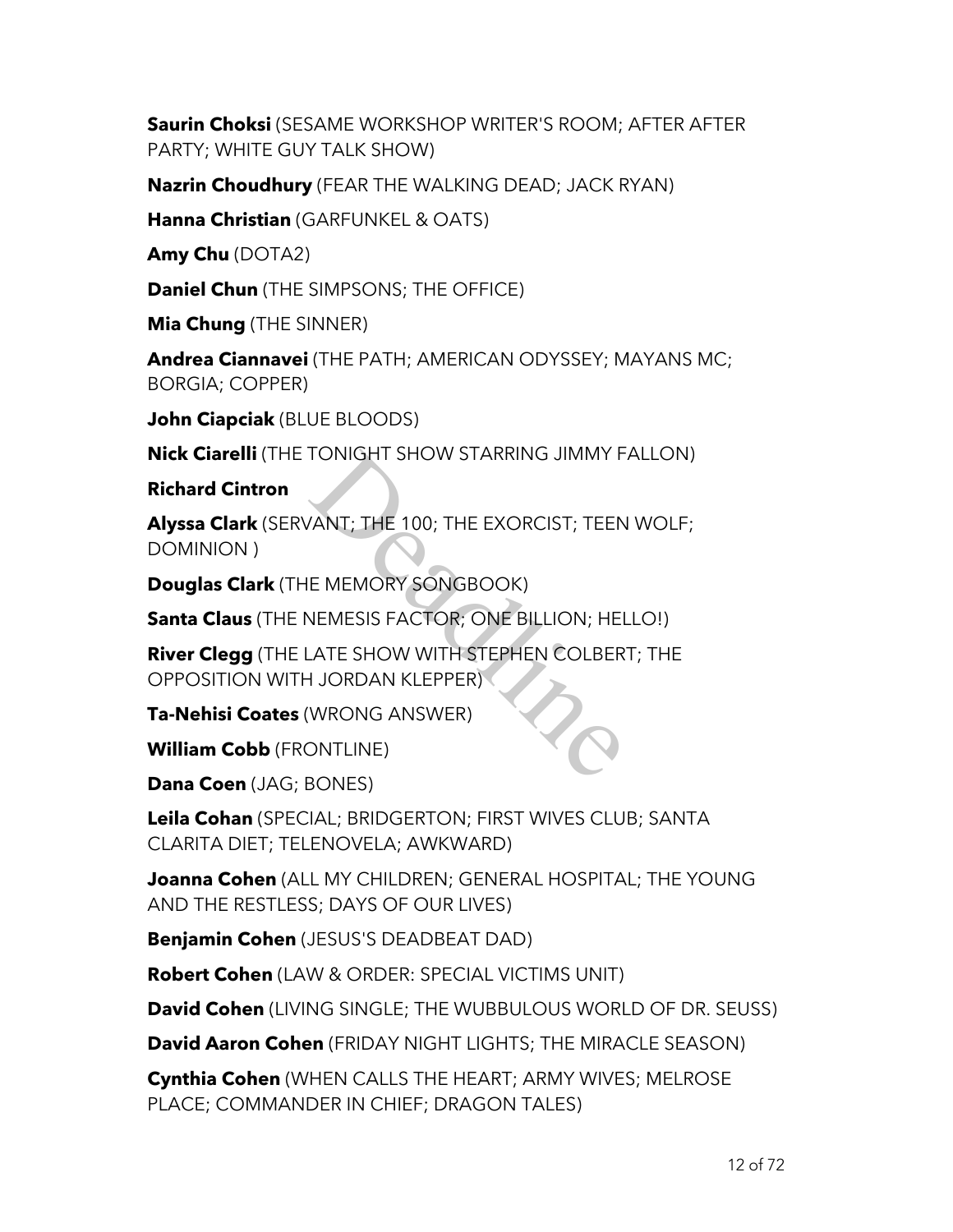**Dan Cohen**

**Patrick Coker** (TALES)

**Daniel Colameco** (LIGHT OF MY LIFE)

**Michael Colasuonno** (THE TONIGHT SHOW WITH JAY LENO)

**Brandon Cole** (ILLUMINATA; MAC; PETE SMALLS IS DEAD)

**Tamar Cole** (LUISA DOMIC; GENERAL HOSPITAL)

**Adair Cole**

**Adam Cole-Kelly** (LIKE A BOSS; ISN'T IT ROMANTIC)

**Matthew Collins** (NOVA)

**Katherine Collins** (LOST IN SPACE; BLINDSPOT; RIOT GIRLS)

**Jeanette Collins Onorati** (IN LIVING COLOR; TO GETTING ON)

**Laurie Collyer** (SHERRYBABY; SUNLIGHT JR; STORY OF A GIRL)

**Kristiana Colon**

**Nicole Conlan** (THE LATE SHOW WITH STEPHEN COLBERT)

**Adam Conover** (ADAM RUINS EVEYTHING)

**Jessica Conrad** (SATURDAY NIGHT LIVE; KEVIN FROM WORK; THE OFF SEASON; STAN AGAINST EVIL) **Properti** (IN LIVING COLOR; TO GETTI<br>ERRYBABY; SUNLIGHT JR; STORY OF<br>E LATE SHOW WITH STEPHEN COLB<br>DAM RUINS EVEYTHING)<br>ATURDAY NIGHT LIVE; KEVIN FROM N<br>GAINST EVIL)<br>CKOUT; EMBEDS)<br>WHERE YOU FROM?)

**Scott Conroy** (BLACKOUT; EMBEDS)

**Daniel Contreras** (WHERE YOU FROM?)

**Joe Conway** (UNDERTOW; PARADISE, TX; AFTER THE FALL)

**Curtis Cook**

**Akela Cooper** (LUKE CAKE; AMERICAN HORROR STORY; ROANOKE; STAR TREK: STRANGE NEW WORLDS)

**Sara B Cooper** (HOUSE; CHICAGO HOPE)

**Susan Cooper Cronyn** (FOXFIRE; THE DOLLMAKER)

**Deborah Copaken** (EMILY IN PARIS; MODERN LOVE)

**Raymond Cordova** (ASTRONOMY CLUB: THE SKETCH SHOW)

**Pamela Corkey** (THE EXPANDING UNIVERSE OF ASHLEY GARCIA)

**L.E. Correia** (BIG MOUTH; HUMAN RESOURCES; SUPERSTORE; NATHAN FOR YOU)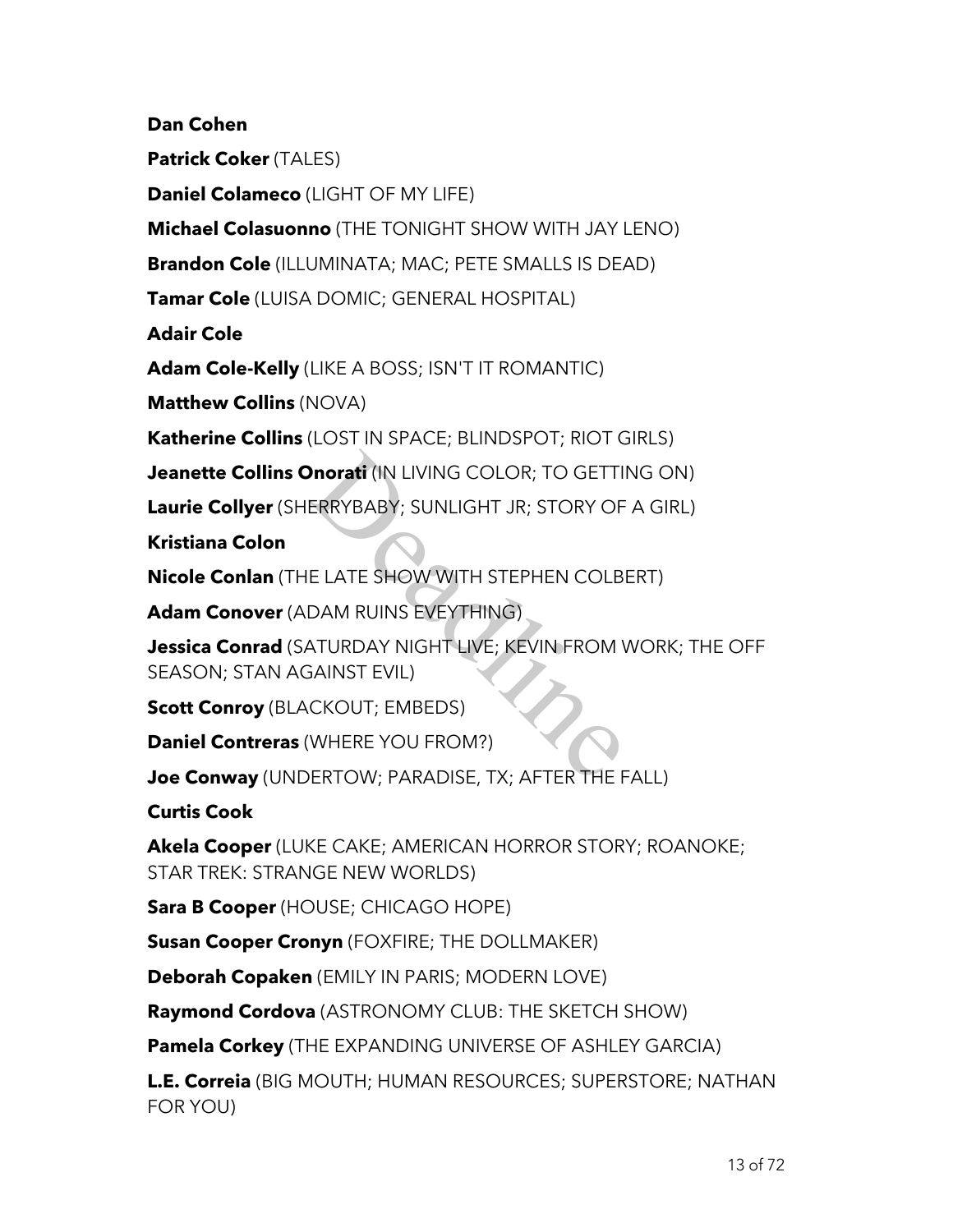**Michael Corrente** (OUTSIDE PROVIDENCE)

**Elizabeth Cossio** (ONE DAY AT A TIME)

**Pierluigi Cothran** (DESIGNATED SURVIVOR; DALLAS; CROSSWORD MYSTERIES)

**Christina Covino** (THE COMMISH; AS THE WORLD TURNS; ALL MY CHILDREN)

**Frances Cowhig** (GOLD MOUNTAIN)

**Andrew Crabtree**

**Elizabeth Crane** (WE ONLY KNOW SO MUCH)

**Micah Cratty** (LODGE 49)

**Sean Crespo** (FULL FRONTAL WITH SAMANTHA BEE)

**Drew Crevello** (WE CRASHED)

**Aïda Croal** (LUKE CAGE; JESSICA JONES; TURN: WASHINGTON'S SPIES) - FRONTAL WITH SAMANTHA BEE)<br>E CRASHED)<br>CAGE; JESSICA JONES; TURN: WASH<br>(ADAM RUINS EVERYTHING)<br>OMA; GRAVITY; CHILDREN OF MEN)<br>EADLY DAYS)<br>RAGE JOE; COP OUT; LUCKY)<br>OUT)<br>DAYS OF OUR LIVES)

**Rasheda Crockett** (ADAM RUINS EVERYTHING)

**Alfonso Cuaron** (ROMA; GRAVITY; CHILDREN OF MEN)

**Chris Cullari** (12 DEADLY DAYS)

**Robb Cullen** (AVERAGE JOE; COP OUT; LUCKY)

**Mark Cullen** (COP OUT)

**Matthew Cullinan**

**Carolyn Culliton** (DAYS OF OUR LIVES)

**Benjamin Cummings** (BLUE BLOODS; BLOOD IN THE WATER)

**Ray Cunneff**

**Laura Cunningham** (JAMES BEARD FOOD AWARDS)

**Luke Cunningham** (LATE NIGHT WITH JIMMY FALLON; THE TONIGHT SHOW STARRING JIMMY FALLON)

**Eric Cunningham** (THE DREW BARRYMORE SHOW)

**Nicolas Curcio** (PLANET OF THE NERDS)

**Ron Currie** (NUMB3RS; IRONSIDE; THE REPLACEMENT KILLERS; BLUNT FORCE TRAUMA)

**Lisa Curry** (THE JIM JEFFERIES SHOW)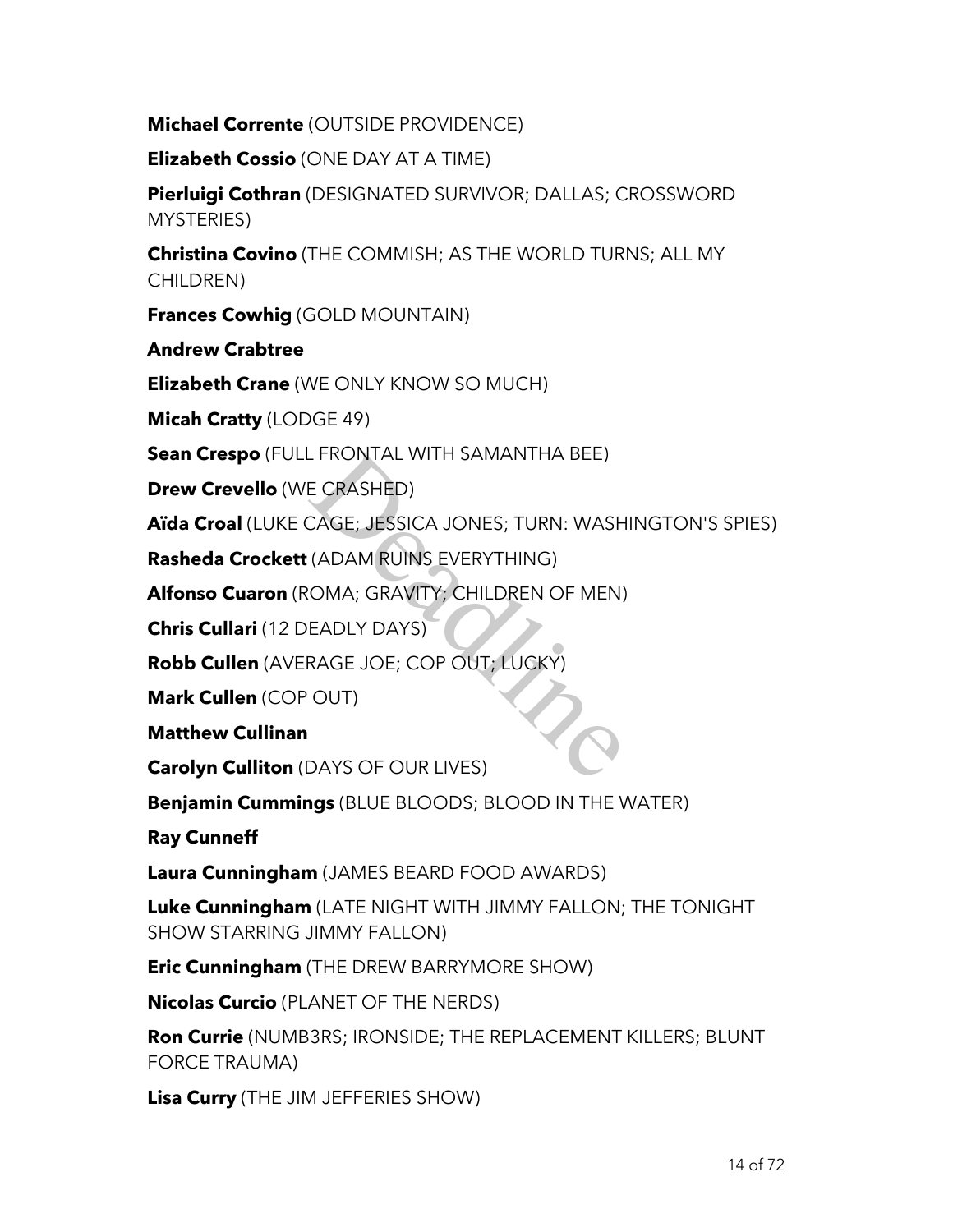**Neil Cuthbert** (HOCUS POCUS; MYSTERY MEN)

**Raquel D'Apice** (LAST WEEK TONIGHT WITH JOHN OLIVER)

**Serena Da Conceicao** (THE LINE)

**Cherien Dabis** (EMPIRE; AMREEKA; THE L WORD)

**Richard Dahm** (THE MIDDLE; THE COLBERT REPORT)

**Sinead Daly** (THE GET DOWN)

**Brian Daly**

**Rebecca Dameron** (ARMY WIVES; GOTHAM; THE FOLLOWING; TREADSTONE)

**Morgan Dameron** (DIFFERENT FLOWERS)

**Charley Dane** (PERCEPTION)

**Ezra Daniels** (DOOM PATROL)

**Avin Das** (KEVIN CAN WAIT; HENRY DANGER)

**Marjorie David** (BROTHERS AND SISTERS; WILDFIRE; SHADOWHUNTERS; TAKEN) RCEPTION)<br>DM PATROL)<br>AN WAIT; HENRY DANGER)<br>ROTHERS AND SISTERS; WILDFIRE;<br>S; TAKEN)<br>ERICAN SOUL; SORRY FOR YOUR LO<br>4)<br>GOTTA HAVE IT)<br>RAGON PLAY)

**Nathan Davis** (AMERICAN SOUL; SORRY FOR YOUR LOSS)

**Mark Davis** (NOVA)

**Eisa Davis** (SHE'S GOTTA HAVE IT)

**Jennifer Davis** (DRAGON PLAY)

**Elias Davis** (MASH)

**Tracy Dawson** (THE SECOND CITY; YOUR FAMILY OR MINE; CALL ME FITZ; GIRL VS MONSTER)

**Marion Dayre** (BETTER CALL SAUL; THE ACT; SHANTARAM)

**Declan De Barra** (THE WITCHER: BLOOD ORIGIN)

**Don De Grazia**

**Victor De Jesus**

**J De Matteis** (GUIDING LIGHT; ALL MY CHILDREN; AS THE WORLD TURNS)

**Frank De Palma** (MIDNIGHT RUN AROUND)

**Joshua Dean**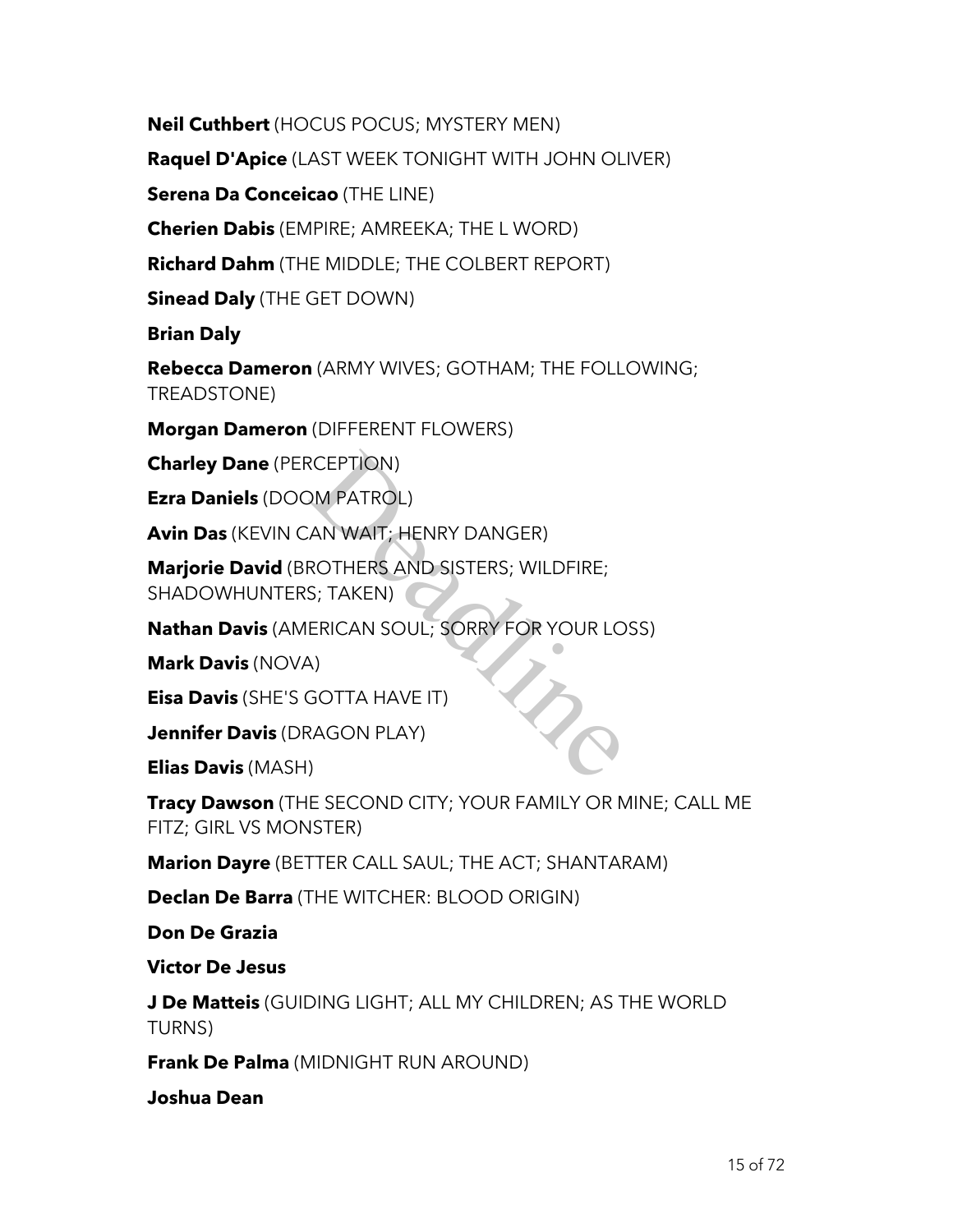#### **Parker Deay**

**Gabriel Delahaye** (CLOSE ENOUGH; THE GREAT NORTH)

**Caitie Delaney** (RICK AND MORTY)

**Andrew Delaplaine** (MEETING SPENCER; LIFE'S A DRAG; THE MORNING SHOW)

**Devin Delliquanti** (THE DAILY SHOW WITH TREVOR NOAH)

**Stephani DeLuca** (THE DEUCE)

**Nicole DeMasi** (TAKEN; MEET THE BLACKS)

**Sonia Denis** (STRANGERS; AFTER, AFTER PARTY)

**Leonard DeNooyer** (NOVA)

**Bob DeRosa** (KILLERS; THE AIR I BREATHE; WHITE COLLAR)

**Jennifer Derwingson-Peacock** (Z NATION; BLACK SUMMER)

**Steve Desmond**

**Deborah DeSnoo** (JAPAN: MEMOIRS OFF AN EMPIRE; SKELETONS IN THE CLOSET; MAKE 'EM LAUGH; WOMEN DO SUSHI TOO) ERS; THE AIR I BREATHE; WHITE COLI<br> **son-Peacock** (Z NATION; BLACK SUN<br>
(JAPAN: MEMOIRS OFF AN EMPIRE; :<br>
E 'EM LAUGH; WOMEN DO SUSHI TO<br>
E 5 TASTES)<br>
: (BLESS THIS MESS)<br> **io** (ALL MY CHILDREN; GENERAL HO<br>
HE AFFAIR)

**Cate Devaney** (THE 5 TASTES)

**Chelsea Devantez** (BLESS THIS MESS)

**Richard Di Gregorio** (ALL MY CHILDREN; GENERAL HOSPITAL; ONE LIFE TO LIVE)

**Lydia Diamond** (THE AFFAIR)

**Alex Díaz**

**Michael DiCenzo** (LATE NIGHT WITH JIMMY FALLON; THE TONIGHT SHOW STARRING JIMMY FALLON)

**Mike Dieffenbach** (LESS THAN PERFECT; ACCIDENTALLY ON PURPOSE; DISJOINTED)

**Dan Dietz** (WESTWORLD; DEAD TO ME; THE ACT; PERSON OF INTEREST)

**Craig DiGregorio** (SHRILL; ASH VS EVIL DEAD; WORKAHOLICS)

**Elliott Diguiseppi** (LUCY IN THE SKY)

**Zachary DiLanzo** (THE DAILY SHOW WITH TREVOR NOAH)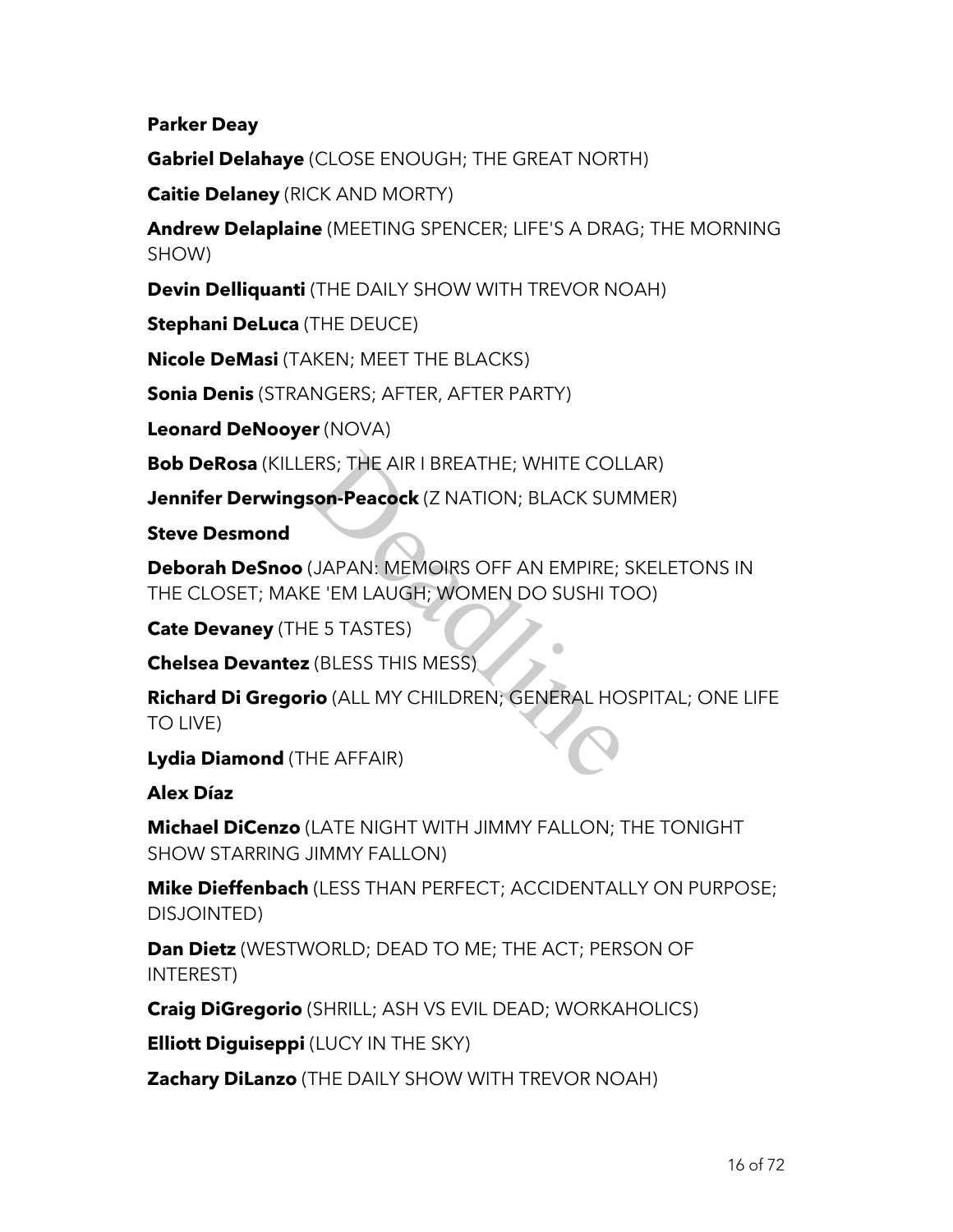#### **Gerald DiPego**

**Safia M. Dirie** (POWER; GOD FRIENDED ME; CSI: VEGAS)

**Peter Dirksen** (THE GOLDBERGS)

**Katherine DiSavino** (NANCY DREW)

**Sean Diviny** (ALIAS; SPECIAL AGENT OSO)

**Matthew Dixon**

**Andrew Dodge** (BAD WORDS)

**Kerri Doherty** (THE GOLDBERGS; SCHOOLED)

**Timothy Dolan** (MONSTER MUTT; TRAILER PARK OF TERROR)

**Sarah Dollard** (BRIDGERTON; DOCTOR WHO)

**Glen Dolman** (BLOOM; I MET A GIRL)

**Bryan Donaldson** (LATE NIGHT WITH SETH MEYERS)

**Loretta Donelan** (BUSY TONIGHT)

**Laura Donney** (WANDAVISION; GHOSTING: THE SPIRIT OF CHRISTMAS)

**Marty Donovan** (RAVEN'S HOME; PRINCE OF PEORIA; GAMER'S GUIDE TO PRETTY MUCH EVERYTHING; KICKIN' IT) NOM; 1 MET A GIRL)<br>(LATE NIGHT WITH SETH MEYERS)<br>BUSY TONIGHT)<br>ANDAVISION; GHOSTING: THE SPIRIT<br>AVEN'S HOME; PRINCE OF PEORIA;<br>EVERYTHING; KICKIN' IT)<br>BASMATI BLUES)<br>DS ARE ALRIGHT)

**Jeffrey Dorchen** (BASMATI BLUES)

**Ariel Dorfman** (DEATH AND THE MAIDEN)

**Tim Doyle** (THE KIDS ARE ALRIGHT)

**Mike Doyle**

**Nancy Doyne** (WHAT MAISIE KNEW; CHINA GAME)

**Diane Drake** (ONLY YOU; WHAT WOMEN WANT)

**Daniel Dratch** (MONK; ANGER MANAGEMENT; CRANK YANKERS)

**Anthony Drazan** (DREAM STREET; ZEBRAHEAD)

**Nicole Drespel** (THE CHRIS GETHARD SHOW; WET HOT AMERICAN SUMMER: TEN YEARS LATER)

**Richard Dresser** (THE DAYS AND NIGHTS OF MOLLY DODD; THE JOB; KEEN EDDIE; LIFE COACH)

**Anna Drezen** (SATURDAY NIGHT LIVE)

**John Driver**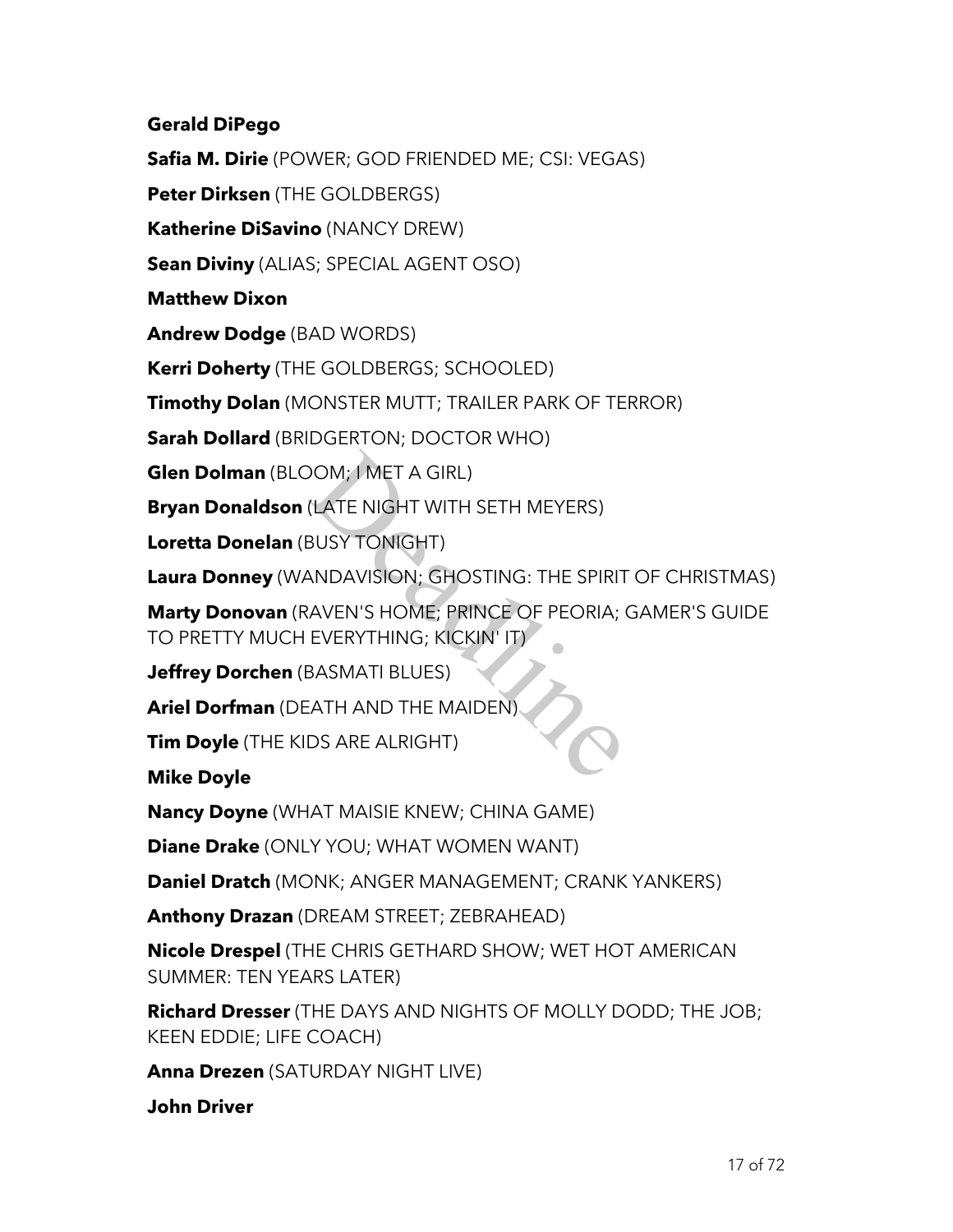### **Mark Drop**

**Michael Drucker** (THE TONIGHT SHOW STARRING JIMMY FALLON; LATE NIGHT WITH SETH MEYERS; FULL FRONTAL WITH SAMANTHA BEE)

**Vivian Ducat** (AMERICAN EXPERIENCE)

**Turney Duff** (ACROSS THE AISLE)

**Brian Duffield** (SPONTANEOUS)

**Cirocco Dunlap** (LATE NIGHT WITH JIMMY FALLON; MAN SEEKING WOMAN)

**Sean Durkin** (MARTHA MARCY MAY MARLENE)

**Chloe Durkin** (HOME BEFORE DARK)

**Laura Eason** (THREE WOMEN)

**Carleton Eastlake** (THE EQUALIZER; FARSCAPE; CLOAK AND DAGGER)

**Sonhara Eastman** (HOUSE OF PAYNE)

**Nicole Eastman** (THE UGLY TRUTH)

**Jeff Eckerle** (LAW AND ORDER: SVU; THE FOLLOWING; THOSE WHO  $KII$   $\Box$ ) EE WOMEN)<br>(THE EQUALIZER; FARSCAPE; CLOAP<br>(HOUSE OF PAYNE)<br>HE UGLY TRUTH)<br>AND ORDER: SVU; THE FOLLOWING<br>CHOOLED; THE GOLDBERGS; KICKIP<br>THE REAGANS)<br>E SHOW WITH STEPHEN COLBERT)<br>DSSIP GIRL)

**Matthew Edsall** (SCHOOLED; THE GOLDBERGS; KICKIN' IT)

**Elizabeth Egloff** (THE REAGANS)

**Glenn Eichler** (LATE SHOW WITH STEPHEN COLBERT)

**Eric Eidelstein** (GOSSIP GIRL)

**Robert Eisele** (THE GREAT DEBATERS; HURRICANE SEASON; THE DALE EARNHARDT STORY)

## **Art Eisenson**

**Philip Eisner** (EVENT HORIZON; SWEET GIRL; MUTANT CHRONICLES; FIRESTARTER 2)

**Kristin Ellingson** (NASCAR; BURDEN; GALA & GODFREY)

**Trey Ellis** (KING IN THE WILDERNESS; TRUE JUSTICE: BRYAN STEVENSON'S FIGHT FOR EQUALITY; TUSKEGEE AIRMEN)

**Sheri Elwood** (DEFYING GRAVITY; MEET PHIL FITZ; LUCIFER)

**Amy Engelberg** (FULLER HOUSE; DAYTIME DIVAS)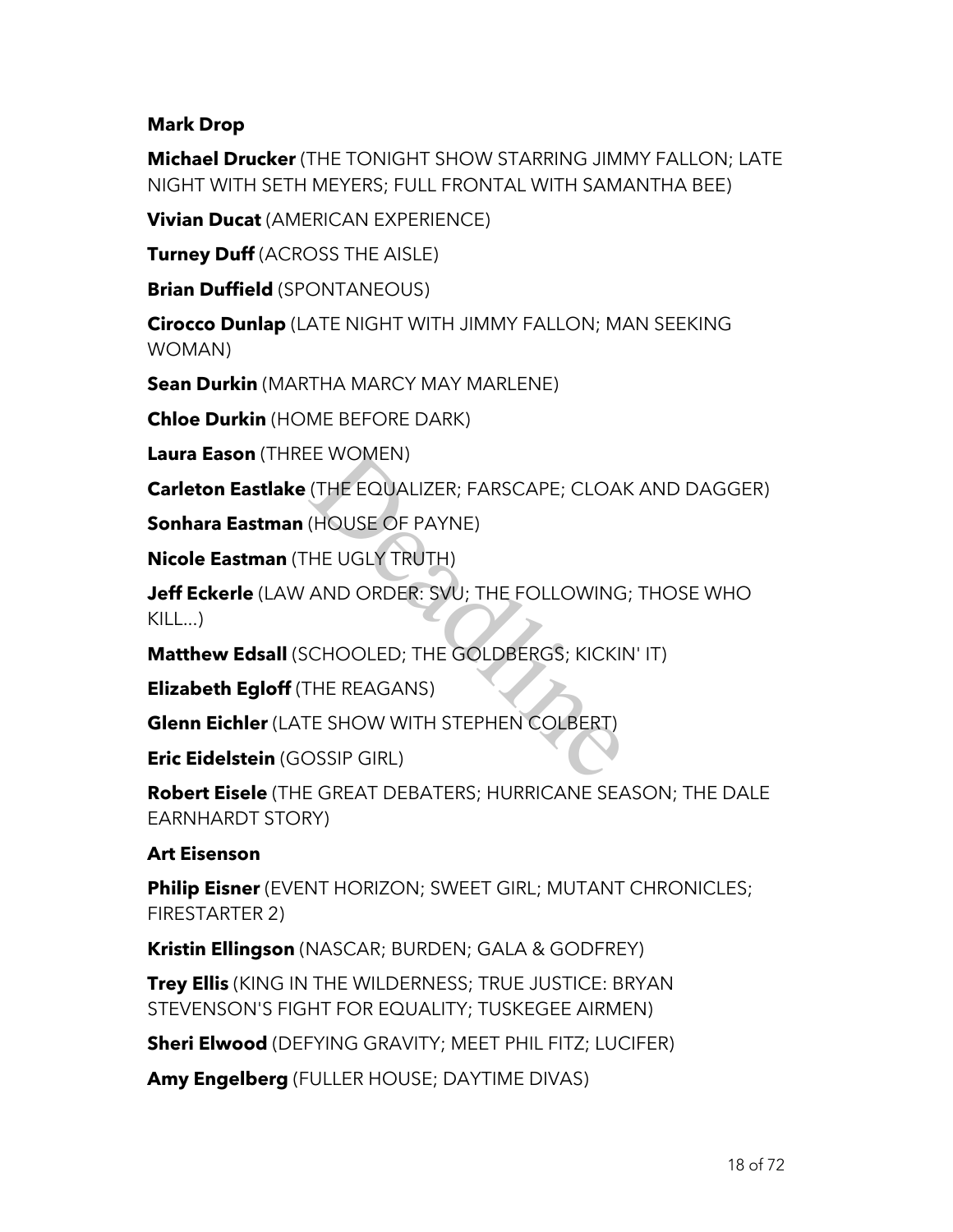**Lisa Enos** (IVANSXTC; THE ANGEL OF BERGEN BELSEN; STATE OF MODERN LOVE)

**David Epstein** (FLATBUSH; PALOOKAVILLE)

**Anya Epstein** (HOMICIDE - LIFE ON THE STREETS; IN TREATMENT; THE AFFAIR)

**Jessica Epstein** (SPEEDRUN)

**Mathan Erhardt** (FULL FRONTAL WITH SAMANTHA BEE)

**Kate Erickson** (MR. ROBOT; FEAR THE WALKING DEAD; THE PASSAGE)

**Dave Erickson** (SHANTARAM; THE JAUNT; FEAR THE WALKING DEAD)

**Eric Escobar** (LIBERTY; EPIX)

**Emily Eslami** (RESIDENT ALIEN)

**Sam Esmail** (MR. ROBOT)

**David Espar** (FRONTLINE; AMERICAN EXPERIENCE)

**Robin Espinola** (THE CHINESE EXCLUSION ACT)

**Morgan Evans** (BEST WEEK EVER WITH PAUL F. TOMPKINS)

**Annie Evans** (SESAME STREET)

**Brad Evans** (THE TONIGHT SHOW STARRING JIMMY FALLON)

**Danielle Evenson** (NEW ADVENTURES OF OLD CHRISTINE; FRANKENSTEIN MD) DENT ALIEN)<br>
OBOT)<br>
NTLINE; AMERICAN EXPERIENCE)<br>
HE CHINESE EXCLUSION ACT)<br>
ST WEEK EVER WITH PAUL F. TOMPK<br>
AME STREET)<br>
ONIGHT SHOW STARRING JIMMY FA<br>
(NEW ADVENTURES OF OLD CHRIST<br>
D)<br>
EDS; ORANGE IS THE NEW BLACK; Y

**Stephen Falk** (WEEDS; ORANGE IS THE NEW BLACK; YOU'RE THE WORST)

**Tim Fall** (SULLIVAN & SON)

**Lee Farber** (THE SOUP; THE WAYNE BRADY SHOW)

**Tom Farrell** (FREQUENCY; DOOM PATROL)

**Glenn Farrington** (KICKIN' IT; ROSWELL)

**Gina Fattore** (DARE ME; BETTER THINGS; UNREAL; PARENTHOOD; CALIFORNICATION; GILMORE GIRLS; DAWSON'S CREEK)

**John Fay** (TORCHWOOD)

**Jordan Fazio** (WHO WANTS TO BE A MILLIONAIRE; WATCH WHAT HAPPENS LIVE WITH ANDY COHEN)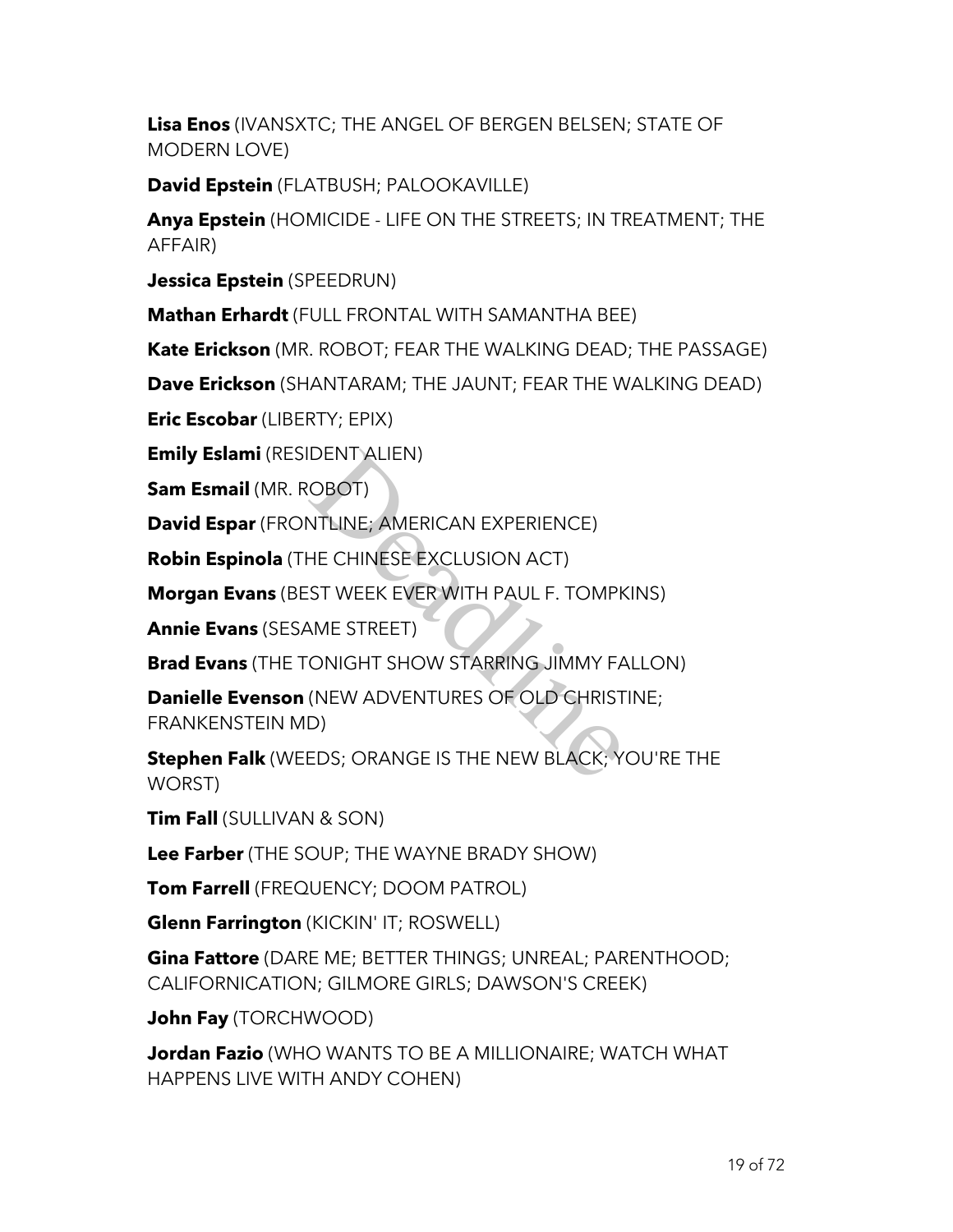**Matthew Federman** (BLOOD & TREASURE)

**Alexis Fedor** (GRAY MATTERS)

**Gabriel Feinberg** (CHICAGO MED)

**Joshua Feldman** (BLUE SKIES)

**Benjamin Feldman** (POLISH RED)

**Charley Feldman** (FRAGGLE ROCK)

**Miles Feldsott** (DEADLY CLASS; BEATS; AMERICAN KOKO)

**Peter Fellows** (AVENUE 5; THE DEATH OF STALIN; VEEP)

**Nathan Fernald** (THE PETE HOLMES SHOW; THE LATE LATE SHOW WITH JAMES CORDEN)

**Shelby Fero** (ROBOT CHICKEN; IDIOT SITTER; OTHER SPACE; @MIDNIGHT WITH CHRIS HARDWICK) OT CHICKEN; IDIOT SITTER; OTHER S<br>CHRIS HARDWICK)<br>VEIRD SCIENCE; HONEY, I SHRUNK T<br>RINKETS; DIARY OF A FUTURE PRESII<br>ANA; OUR FLAG MEANS DEATH)<br>L EVERYONE; SPRING BROKE)<br>C; UNBREAKABLE KIMMY SCHMIDT; C<br>SOUP)<br>DN'T TRUST THE

**Edward Ferrara** (WEIRD SCIENCE; HONEY, I SHRUNK THE KIDS)

**Crystal Ferreiro** (TRINKETS; DIARY OF A FUTURE PRESIDENT)

**Zayre Ferrer** (TIJUANA; OUR FLAG MEANS DEATH)

**Joshua Ferris** (TELL EVERYONE; SPRING BROKE)

**Tina Fey** (30 ROCK; UNBREAKABLE KIMMY SCHMIDT; GIRLS5EVA)

**Greg Fideler** (THE SOUP)

**Billy Finnegan** (DON'T TRUST THE B IN APT 23; BAD TEACHER; GRACE AND FRANKIE)

**Jo Firestone** (THE TONIGHT SHOW STARRING JIMMY FALLON; JOE PERA TALKS WITH YOU)

**Casey Fisher** (ALTERED CARBON; WALKER; VALOR; BEING HUMAN; UGLY BETTY)

**Brendan Fitzgibbons** (BLIND DATE; ALTERNATINO WITH ARTURO CASTRO; CELEBS HAVE ISSUES)

**Greg Fitzsimmons** (ELLEN DEGENERES SHOW; CRASHING)

**Liz Flahive** (GLOW; HOMELAND; NURSE JACKIE)

**Courtney Flavin** (THE COSBY SHOW; AFTERSCHOOL SPECIALS; LUCKY LUKE)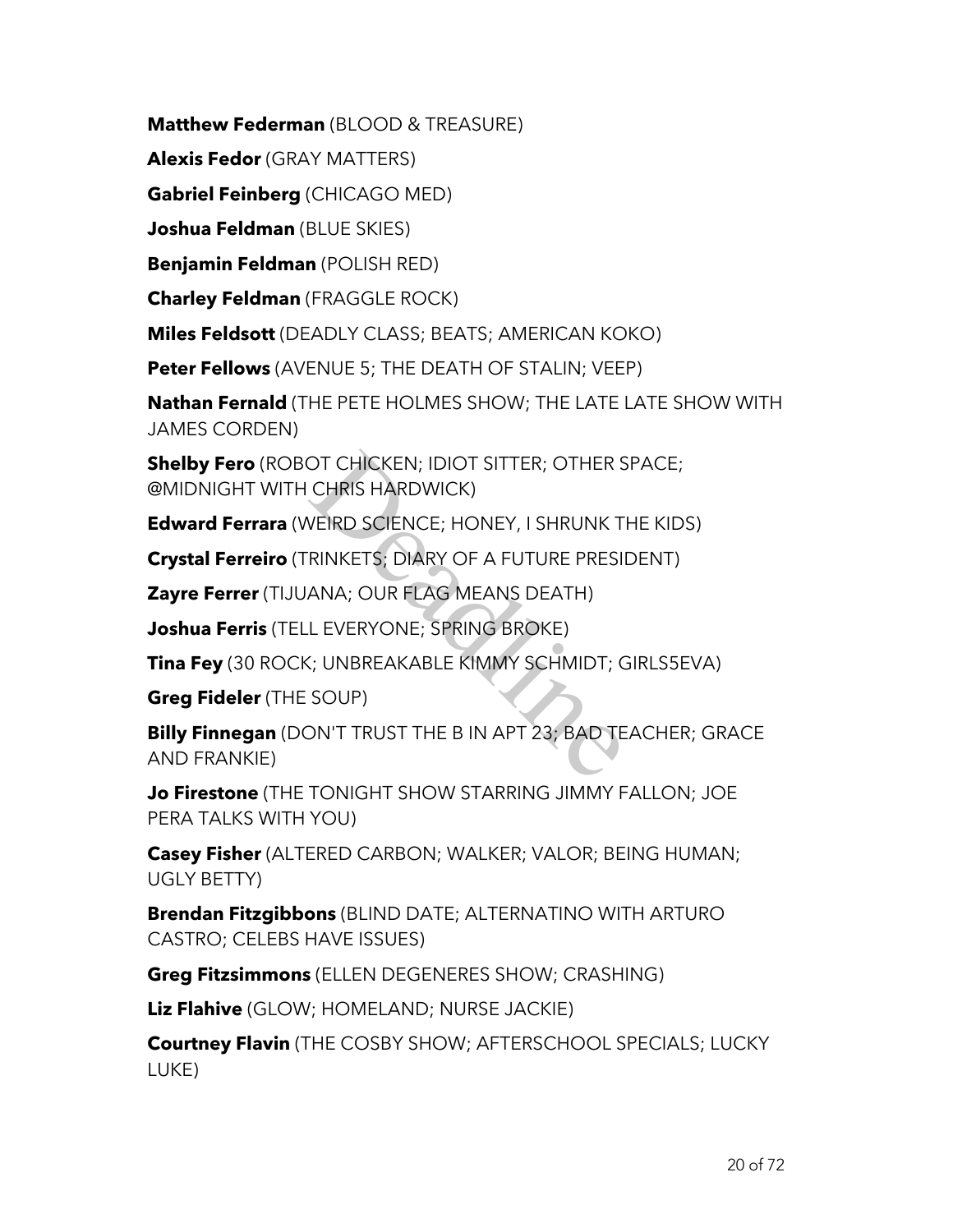**Ryan Fleck** (HALF NELSON; SUGAR; IT'S KIND OF FUNNY STORY; MISSISSIPPI GRIND; ROOM 104)

**Jacob Fleisher** (LOONEY TUNES; BEST WORST WEEKEND EVER; MOVIE 43)

**Alison Flierl** (BOJACK HORSEMAN; SCHOOL OF ROCK; CONAN)

**Ido Fluk** (THE TICKET)

**Daniel Foerste** (MOONSHADOW (GUNPOWDER & SKY))

**Henning Fog** (AMERICAN HOUSEWIFE)

**Leah Folta**

**Tom Fontana** (CITY ON A HILL; HOMICIDE; OZ; BORGIA; COPPER)

**Kaitlin Fontana** (BLACK AND WHITE; FRANCHESCA)

**Julia Fontana** (LUCIFER; THE INBETWEEN)

**Andrew Ford** (ADAM RUINS EVERYTHING)

**Nicole Ford**

**Christopher Ford** (ROBOT & FRANK)

**Anil Foreman** (THE UPSHAWS)

**Sam Forman** (HOUSE OF CARDS; THE BRINK; HAND OF GOD)

**Jacob Forman** (ALL THE BOYS LOVE MANDY LANE; THE LAST SURVIVORS) LACK AND WHITE; FRANCHESCA)<br>CIFER; THE INBETWEEN)<br>AM RUINS EVERYTHING)<br>(ROBOT & FRANK)<br>JSE OF CARDS; THE BRINK; HAND OF<br>L THE BOYS LOVE MANDY LANE; TH<br>INKED; THE EVIL TENANT; THE HOLL

**Duncan Forster** (LINKED; THE EVIL TENANT; THE HOLLYWOOD JUDGE)

**Maureen Foster** (ALIEN IN THE MIRROR; UNDER THE SKIN)

**Ben Fountain** (BILLY LYNN'S LONG HALFTIME WALK)

**Avra Fox** (BLOODLINE)

**Jennifer Fox** (THE TALE; WOLF COUNTRY; THE OTHER DOCTOR GILMER)

### **Suzanne Francis**

**Scott Frank** (LOGAN; GODLESS; THE QUEEN'S GAMBIT)

**Zev Frank** (PATRIOT)

**Julie Frank** (ANNA'S STORM)

**Hayley Frazier** (DUNCANVILLE)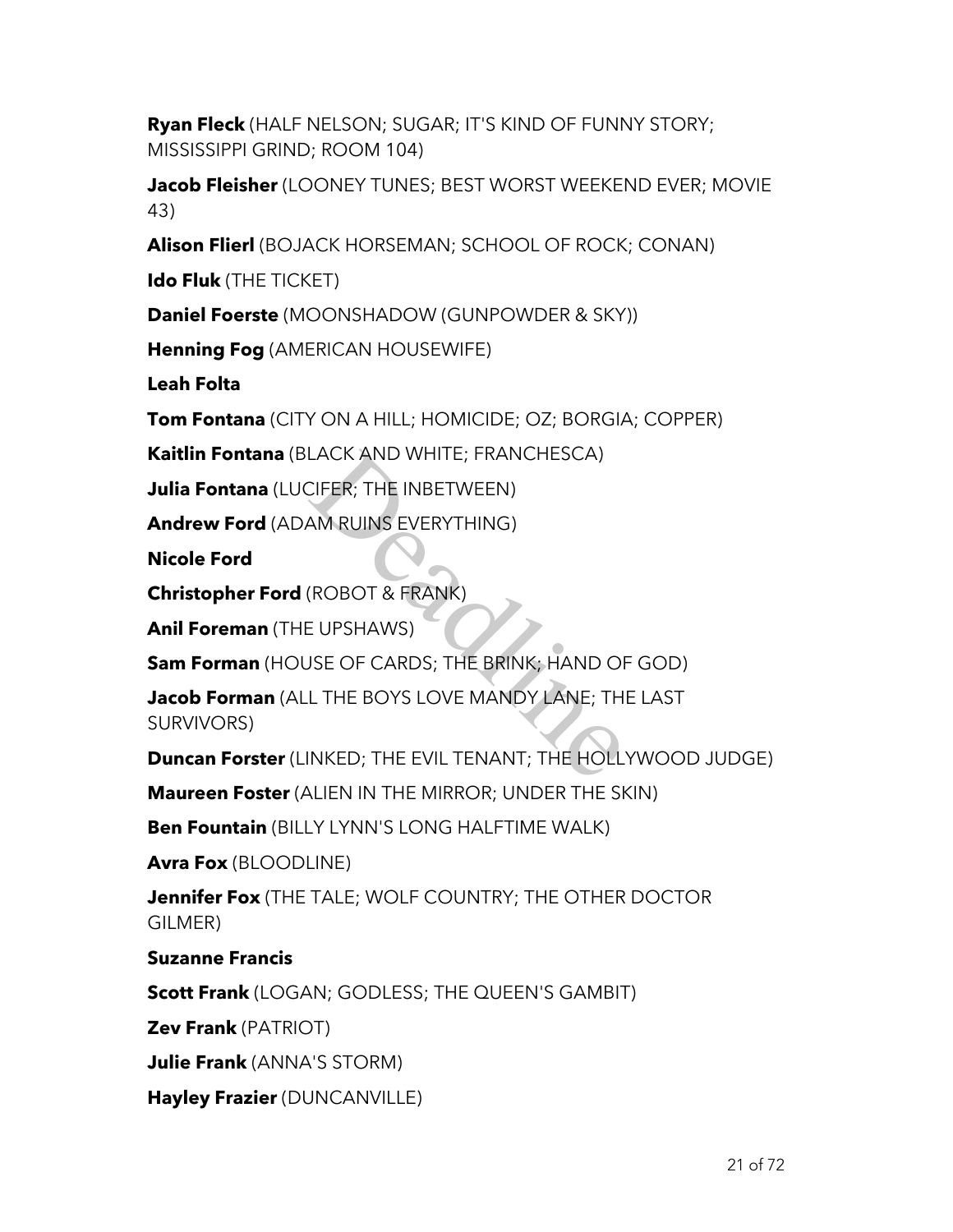**Travon Free** (THE DAILY SHOW WITH JON STEWART; THE DAILY SHOW WITH TREVOR NOAH; FULL FRONTAL WITH SAMANTHA BEE)

**Seth Freeman** (LOU GRANT; BROOKLYN BRIDGE; LINCOLN HEIGHTS)

**Daniel Freudenberger** (CAGNEY & LACEY; SPENSER FOR HIRE; STAY THE NIGHT)

**Rj Fried** (TOONING OUT THE NEWS; OUR CARTOON PRESIDENT; LATE SHOW WITH DAVID LETTERMAN)

**Lewis Friedman** (BASEKETBALL; THE COMEDIAN; FULL FRONTAL WITH SAMANTHA BEE)

**Jon Friedman** (LATE NIGHT WITH JIMMY FALLON)

**Barbara Friend** (STATION 19)

**Billy Frolick** (IT IS WHAT IT IS)

**Rich Fulcher** (DISENCHANTMENT)

**Kelly Fullerton** (MIDDLEMOST POST; BIG NATE; THE SIMONE BILES STORY; THE FOSTERS; AWKWARD)

**Daniel Futterman** (CAPOTE; FOXCATCHER; THE LOOMING TOWER; IN TREATMENT; GRACEPOINT)

**Ashley Gable** (MAGNUM PI; PERSON OF INTEREST; DESIGNATED SURVIVOR; THE MENTALIST) WHAT IT IS)<br>
NCHANTMENT)<br>
IDDLEMOST POST; BIG NATE; THE SI<br>
ERS; AWKWARD)<br>
(CAPOTE; FOXCATCHER; THE LOON<br>
CEPOINT)<br>
GNUM PI; PERSON OF INTEREST; DE<br>ENTALIST)<br>
GRATS; MARRIED WITH CHILDREN; T<br>
r (ELEVENTH HOUR; CRUSOE; THE

**Peter Gaffney** (RUGRATS; MARRIED WITH CHILDREN; THE SIMPSONS)

**Stephen Gallagher** (ELEVENTH HOUR; CRUSOE; THE FORGOTTEN; SILENT WITNESS)

**Brenden Gallagher** (SYLVIA PLATH: GIRL DETECTIVE)

**Mary Gallagher** (THE PASSION OF AYN RAND; BONDS OF LOVE; NOBODY'S CHILD)

**Dylan Gallagher** (DAREDEVIL; CARNIVAL ROW)

**Jimena Gallardo**

**Brian Gallivan** (THE MCCARTHYS)

**Doug Gamble** (BOB HOPE)

**Henry Gammill** (DUNCANVILLE; F IS FOR FAMILY)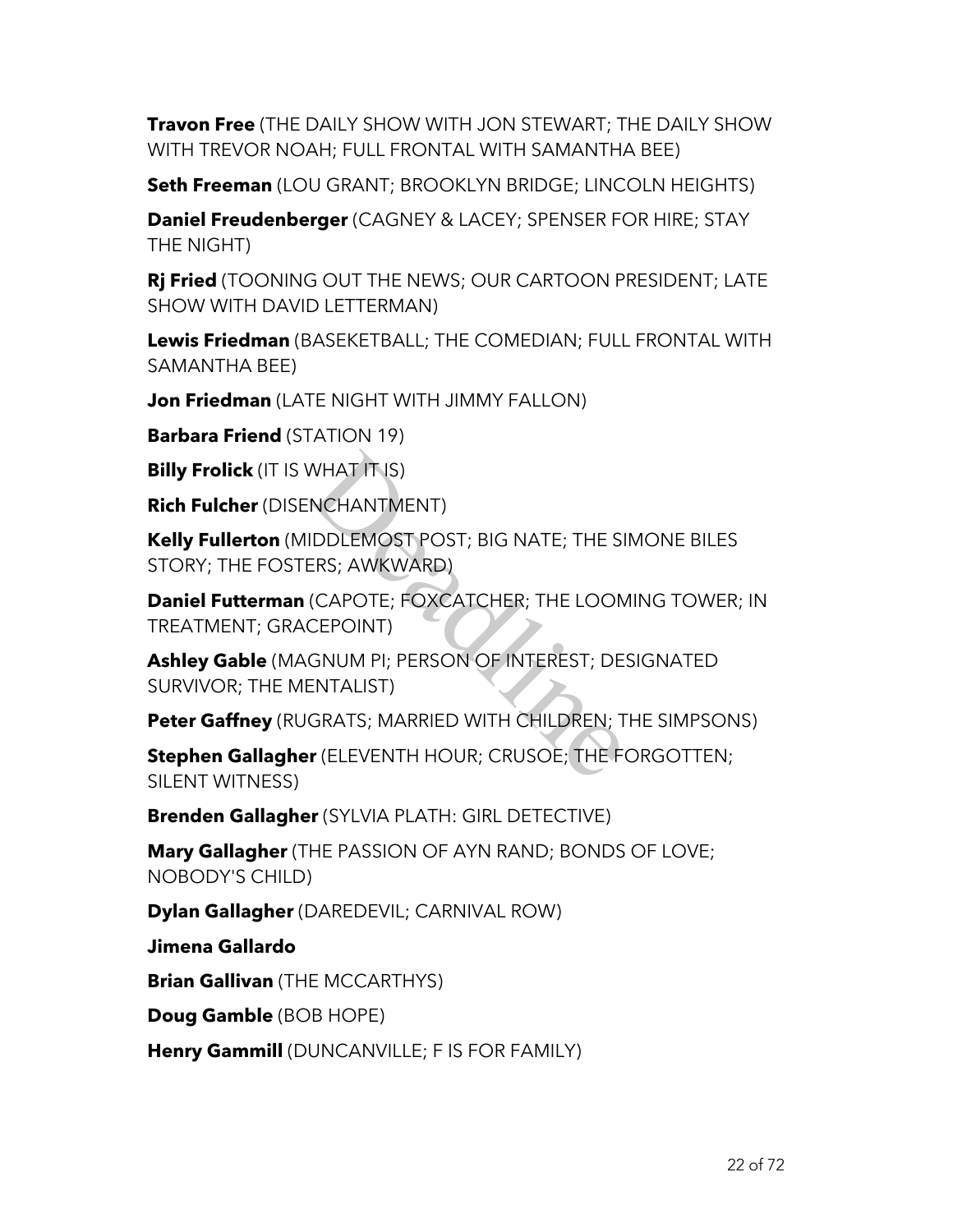**Ahmadu Garba** (THE GIRL FROM PLAINVILLE; DR. DEATH; THE SINNER; HAPPY!)

**Lucas Gardner** (MIRACLE WORKERS)

**Pierce Gardner** (DAN IN REAL LIFE; LOST SOULS)

**Crystal Garland** (OUTER BANKS)

**Linda Garmon** (AMERICAN EXPERIENCE; NOVA)

**Miriam Garrick** (BFFS PILOT; HIGHER GROUND PILOT; APPLICATION PENDING PILOT)

**Barbara Garshman** (GUIDING LIGHT)

**Gabriel Garza**

**Gary Gasgarth**

**Jessie Gaskell** (CONAN; RUPAUL'S DRAG RACE)

**Lauren Gautier** (BLUE BLOODS)

**Samuel Gavin**

**Henry Gayden** (SHAZAM!; THERE'S SOMEONE INSIDE YOUR HOUSE; EARTH TO ECHO) MAN; RUPAUL'S DRAG RACE)<br>
UE BLOODS)<br>
IAZAM!; THERE'S SOMEONE INSIDE<br>
ONE LIFE TO LIVE; THE LINE)<br>
D IS AMERICA; CHAMPIONS; MYTHIC<br>
ED BY THE BELL)<br>
TEAM KAYLIE; BUNK'D)

**Marin Gazzaniga** (ONE LIFE TO LIVE; THE LINE)

**Aaron Geary** (WHO IS AMERICA; CHAMPIONS; MYTHIC QUEST; NEVER HAVE I EVER; SAVED BY THE BELL)

**Nicholas Geisler** (TEAM KAYLIE; BUNK'D)

**Lindsay Gelfand** (UMBRELLA ACADEMY)

**Peter Gelling**

**Michael Genet** (SHE HATE ME; TALK TO ME)

**Salvatore Gentile** (LATE NIGHT WITH SETH MEYERS)

**Lisa Gentry** (BIG PUN THE BIOPIC)

**Madeleine George** (DEMIMONDE)

**Tony Gerber** (KINGDOM OF THE WHITE WOLF; WE WILL RISE; THE NOTORIOUS MR. BOUT)

**Paul Germain** (RUGRATS; RECESS)

**Christopher Gethard** (THE CHRIS GETHARD SHOW)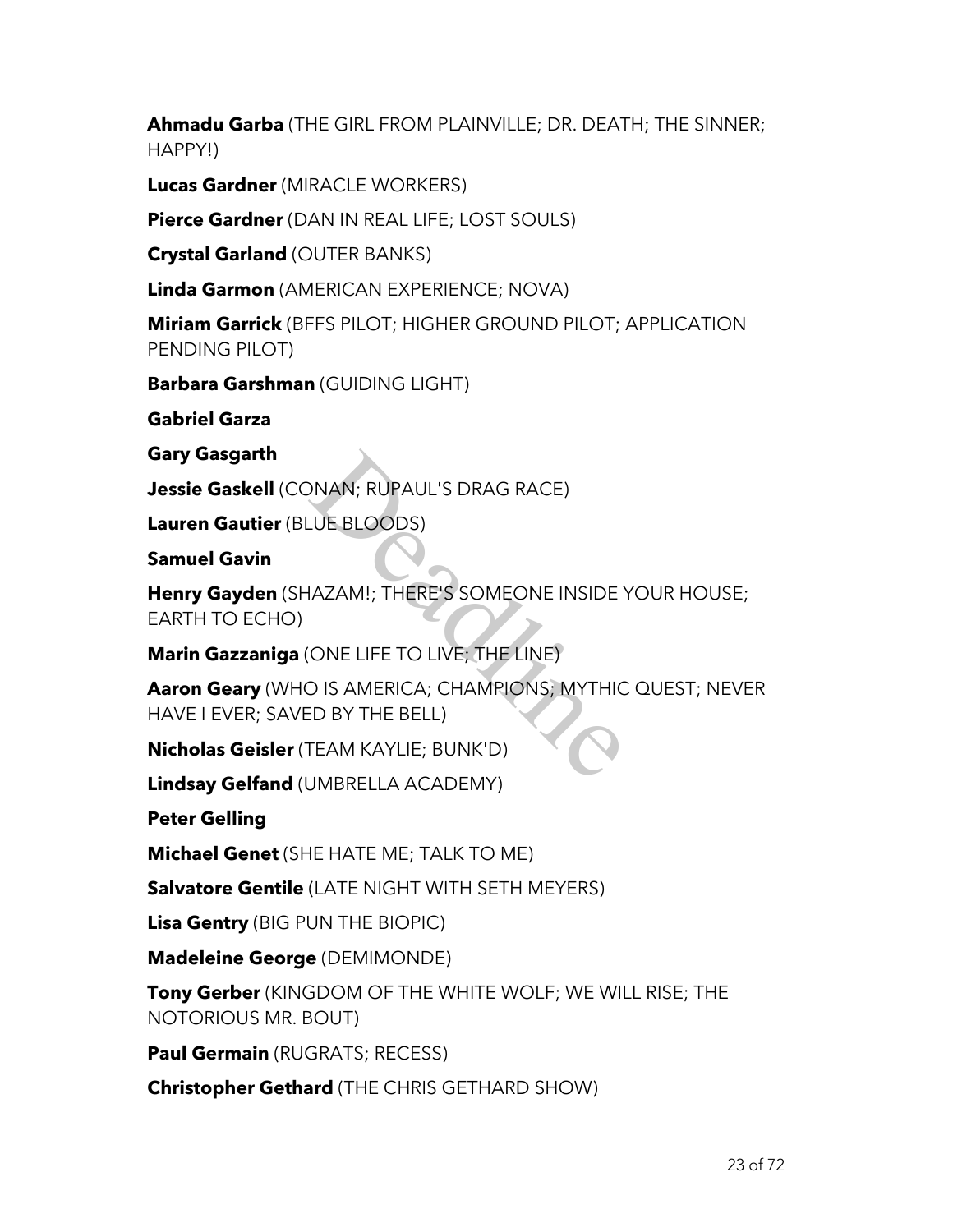**Tavi Gevinson** (HARRIET THE SPY)

**Tom Gianas** (SATURDAY NIGHT LIVE)

**Ilana Giannini** (LIE TO ME)

**Mike Gibbons**

**Melissa James Gibson** (HOUSE OF CARDS; THE AMERICANS; ANATOMY OF A SCANDAL)

**Chris Gifford** (DORA THE EXPLORER)

**Louise Gikow** (JOHNNY AND THE SPRITES)

**Allison Gilbert** (CAROL'S SECOND ACT; FAM)

**David Gilbert** (JOSHUA)

**Michael Gilio** (DARK HARVEST; DUNGEONS & DRAGONS; KWIK STOP)

**Michelle Gillie** (PLAYIN' FOR LOVE; OF BOYS & MEN; TUPAC SHAKUR: BEFORE I WAKE)

**Eric Gilliland** (ROSEANNE; MY BOYS; THE WONDER YEARS)

**Tony Gilroy** (BOURNE FRANCHISE; MICHAEL CLAYTON; DUPLICITY; THE GREAT WALL; HOUSE OF CARDS)

**Dan Gilroy** (NIGHTCRAWLER)

**Anthony Gioe** (DUNCANVILLE; I FEEL BAD; PEOPLE OF EARTH; UPLOAD; YOUNG SHELDON) RK HARVEST; DUNGEONS & DRAGOI<br>AYIN' FOR LOVE; OF BOYS & MEN; T<br>JEANNE; MY BOYS; THE WONDER YE<br>RNE FRANCHISE; MICHAEL CLAYTON<br>JSE OF CARDS)<br>CRAWLER)<br>INCANVILLE; I FEEL BAD; PEOPLE OF<br>I)<br>LAW & ORDER; THE ALIENIST; FBI: MO

**Gina Gionfriddo** (LAW & ORDER; THE ALIENIST; FBI: MOST WANTED)

**Isabella Giovannini** (PATRIOT ACT WITH HASAN MINHAJ)

**Max Gladstone** (THE WIZARD AND THE RENT)

**Ilana Glazer** (BROAD CITY; ILANA GLAZER: THE PLANET IS BURNING)

**Hannah Globus**

**Allison Glock-Cooper** (THE BLACKLIST)

**Dan Goforth** (WALK. RIDE. RODEO)

**Fred Golan** (JUSTIFIED; SNEAKY PETE)

**Django Gold** (THE LATE SHOW WITH STEPHEN COLBERT)

**Gina Gold** (NURSE JACKIE; UNFORGETTABLE; IN PLAIN SIGHT; GUIDANCE; CHESAPEAKE SHORES)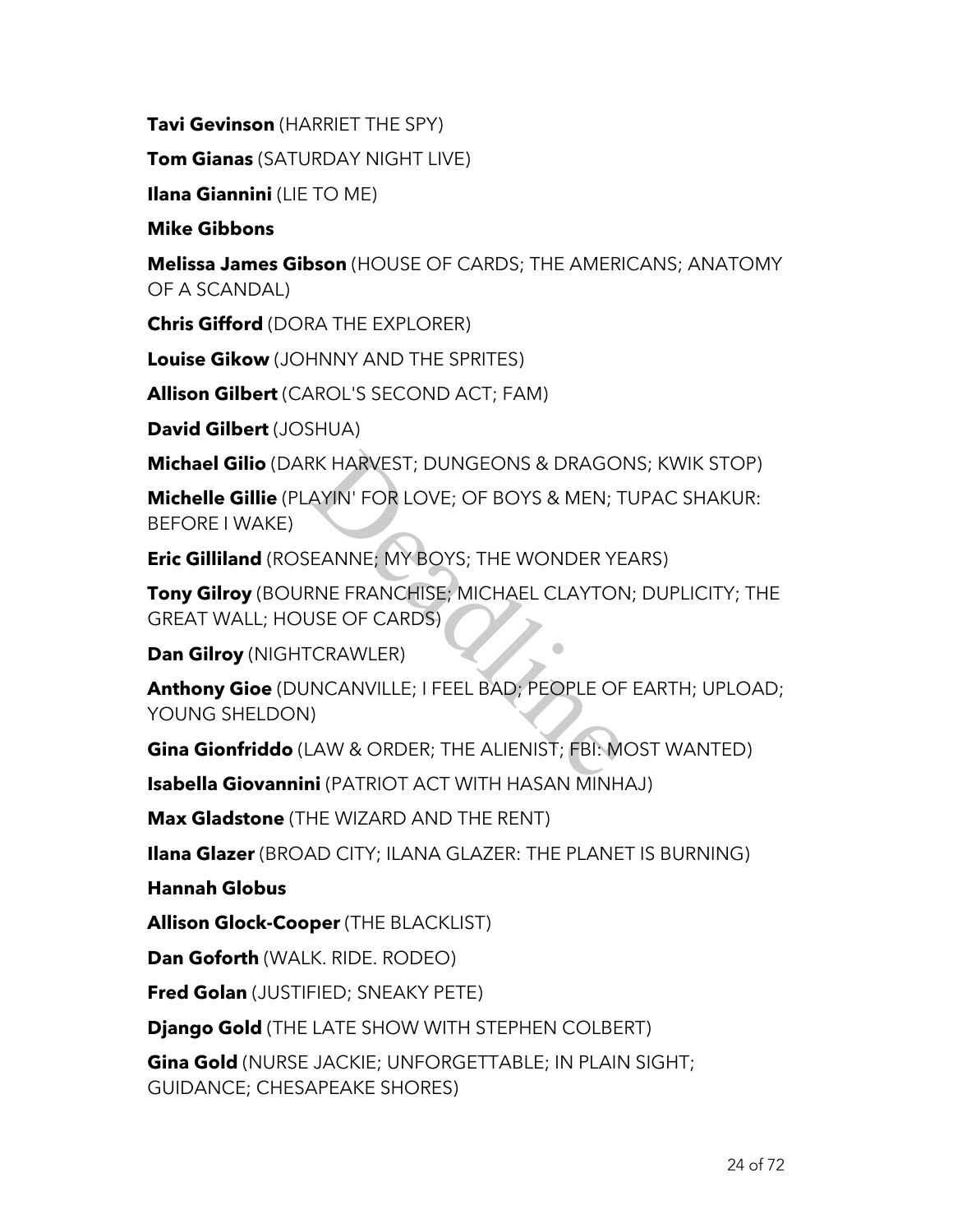**Michael Goldberg** (SESAME STREET)

**Cailin Goldberg-Meehan** (SOPHIE'S BAD DAY)

**Sanford Golden** (BONES; NCIS: NEW ORLEANS)

**Daniel Goldfarb** (THE MARVELOUS MRS. MAISEL; JULIA)

**Lyn Goldfarb** (JAPAN: MEMOIRS OF A SECRET EMPIRE)

**Matt Goldich** (LATE NIGHT WITH SETH MEYERS)

**Wendy Goldman** (FAKING IT)

**Lynn Esta Goldman** (THE WAY YOU MOVE)

**David Goldschmid**

**Bryan Goluboff** (THE BASKETBALL DIARIES; IN TREATMENT; LIGHTS OUT; SMASH; BLUE BLOODS)

**Tony Gomez** (MONOGAMISH; THE MAYOR)

**Isaac Gomez** (NARCOS: MEXICO; KINGS OF AMERICA)

**Joshua Gondelman** (DESUS & MERO; LAST WEEK TONIGHT WITH JOHN OLIVER) E BLOODS)<br>NOGAMISH; THE MAYOR)<br>COS: MEXICO; KINGS OF AMERICA)<br>In (DESUS & MERO; LAST WEEK TON<br>COME AWAY)<br>I (FAMILY GUY; THE ORVILLE)<br>AMAZING STORIES; ONCE UPON A T<br>RIEST; UNDERWORLD: BLOOD WARS

**Marissa Goodhill** (COME AWAY)

**David A Goodman** (FAMILY GUY; THE ORVILLE)

**David Goodman** (AMAZING STORIES; ONCE UPON A TIME; WITHOUT A TRACE)

**Cory Goodman** (PRIEST; UNDERWORLD: BLOOD WARS; THE LAST WITCH HUNTER)

**Jill Goodwin** (THE LATE SHOW WITH DAVID LETTERMAN; THE VIEW)

**Gia Gordon** (BULL)

**Graham Gordy** (THE LOVE GURU; RECTIFY; QUARRY; ANTIQUITIES)

**Erin Gould** (CASTERS)

**Heywood Gould** (THE BOYS FROM BRAZIL; COCKTAIL; TRIAL BY JURY)

**Howard Michael Gould** (LAST LOOKS)

**Gary Graham** (A GARDEN AT THE END OF THE WORLD; RAILHEAD)

**Hilary Graham** (SOCIAL DISTANCE; KIDDING; ORANGE IS THE NEW BLACK; BONES)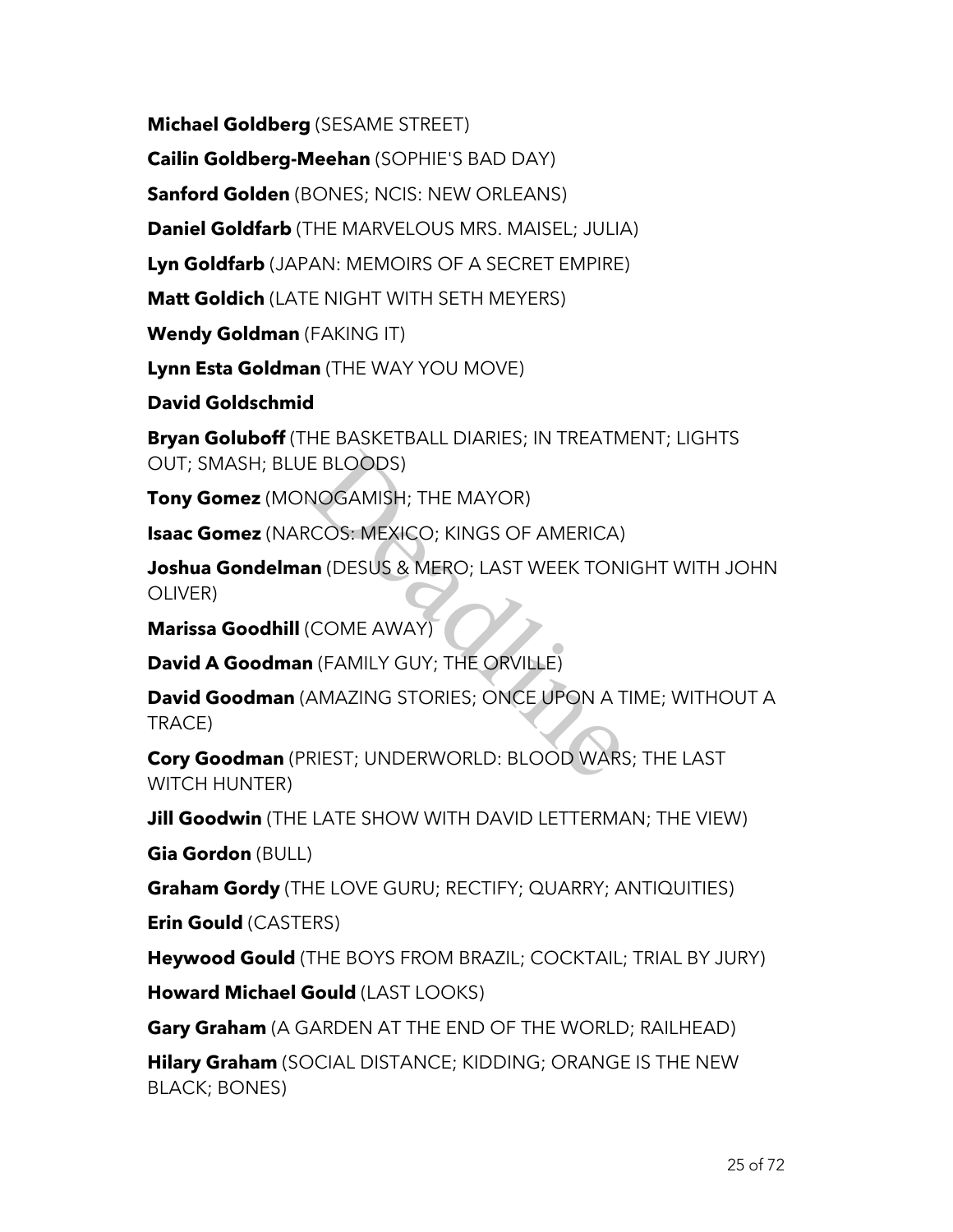**Charles Grandy** (VELMA; CHAMPIONS; THE MINDY PROJECT; THE OFFICE)

**Jessica Granger** (GOD FRIENDED ME; HAWAII FIVE-0)

**David Grant** (BLOCK BY BLOCK; BLACK AND BLUE; SPIRIT DIVE)

**Russell Grant** (R&I)

**Josh Greenbarg** (PARADISE PD; FARZAR)

**Gregory Greenberg** (DENNIS MILLER LIVE; THE CHRIS ROCK SHOW)

**Carin Greenberg** (KINDERWOOD; TUMBLE LEAF; LALALOOPSY; DRAGONTALES)

**Timothy Greenberg** (THE DETOUR)

**Alex Greenfield** (LULLABY; THE VESSEL; THE SAND ABDUCTED; THE TEMPLE; METEOR; STREET WARRIOR) ULLABY; THE VESSEL; THE SAND ABI<br>
STREET WARRIOR)<br> **d** (SOPHIE AND THE RISING SUN; SO<br>
TY EX-GIRLFRIEND; HOW I MET YOUR<br>
INSON)<br>
RS. AMERICA)<br>
OW ME)<br>
DNIGHT SHOW STARRING JIMMY FAL

**Maggie Greenwald** (SOPHIE AND THE RISING SUN; SONGCATCHER)

**Dan Gregor** (CRAZY EX-GIRLFRIEND; HOW I MET YOUR MOTHER)

**Ken Greller** (DICKINSON)

**Joshua Griffith** (MRS. AMERICA)

**Tekin Grigin**

**Paul Griner** (FOLLOW ME)

**Eli Grober** (THE TONIGHT SHOW STARRING JIMMY FALLON)

## **Kathryn Grody**

**Gabriel Gronli** (THE COLBERT REPORT; THE LATE SHOW WITH STEPHEN COLBERT)

**Joseph Grossman** (FULL FRONTAL WITH SAMANTHA BEE)

**Terry Grossman** (THE GOLDEN GIRLS; BENSON)

**David Grubin** (LBJ; TRUMAN; THE BUDDA; RX: THE QUIET REVOLUTION)

**Jonathan Grupper** (CHARMED TO DEATH; CATCHING A SERIAL KILLER; LEGACY LIST)

**Tian Jun Gu** (HOUSE OF CARDS; INTERROGATION; Y THE LAST MAN; BLOOM)

**Elissa Guest** (TRUE CONFESSIONS; ROOTS & WINGS)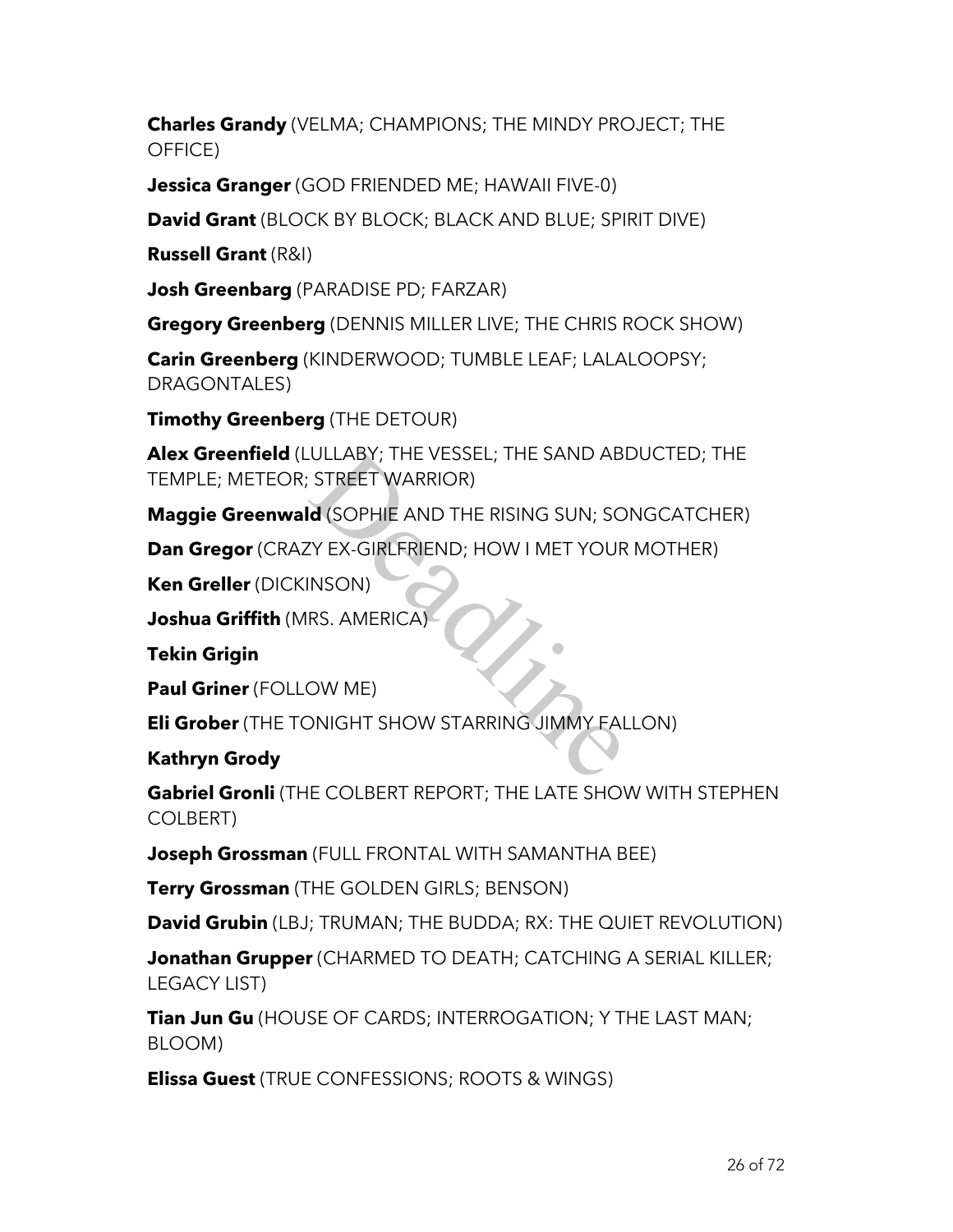**David Guggenheim** (SAFE HOUSE; STOLEN; DESIGNATED SURVIVOR; BAD BOYS 3)

**Bill Gullo** (COUPLES)

**Lauren Gunderson**

**Dina Gusovsky** (LATE NIGHT WITH SETH MEYERS)

**Laura Gutin** (BLACK-ISH)

**Ellen Guylas** (FULL HOUSE; THREE'S COMPANY)

**Daniel Guyton** (ZOMBIE SOCKS; DEATH OF A SNOWMAN; THREE LADIES OF ORPINGTON)

**Charlie Haas** (OVER THE EDGE; TEX; GREMLINS 2; MATINEE)

**Margaret Haddad**

**Hannah Hafey** (POPULAR)

**George Hagen** (THEATRE OF BLOOD; THE PROMOTION)

**Geoffrey Haggerty** (THE DAILY SHOW WITH TREVOR NOAH; LAST WEEK TONIGHT WITH JOHN OLIVER) PULAR)<br>
HEATRE OF BLOOD; THE PROMOTIO<br> **y** (THE DAILY SHOW WITH TREVOR N<br>
DHN OLIVER)<br>
HE DAILY SHOW WITH JON STEWAR<br>
M AREAS)<br>
OVA)<br>
KYLINKS; THE BLAIR WITCH PROJEC<br>
STENLAND)<br>
IPL NEYT DOOR: LEGENDS; THE VINI

**Hallie Haglund** (THE DAILY SHOW WITH JON STEWART; WYATT CENAC'S PROBLEM AREAS)

**Sheila Hairston** (NOVA)

**Gregg Hale** (FREAKYLINKS; THE BLAIR WITCH PROJECT)

**Shannon Hale** (AUSTENLAND)

**Katori Hall** (THE GIRL NEXT DOOR; LEGENDS; THE VINEYARD; P-VALLEY)

**Katherine Hall** (ALL MY CHILDREN; THE YOUNG AND THE RESTLESS; GENERAL HOSPITAL)

**Tamlin Hall** (THE BLESSED FRAGMENT)

**Daheli Hall** (DEAR WHITE PEOPLE)

**Denis Hamill** (LAW & ORDER: SPECIAL VICTIMS UNIT; THE ASSIGNMENT; UNDER NEW MANAGEMENT)

**Nikita Hamilton** (THE BOLD TYPE; A MILLION LITTLE THINGS)

**Gay Hamm** (MASTERS OF HORROR; M.A.N.T.I.S.)

**Barbara Hammond** (BELMONT; AMBASSADOR)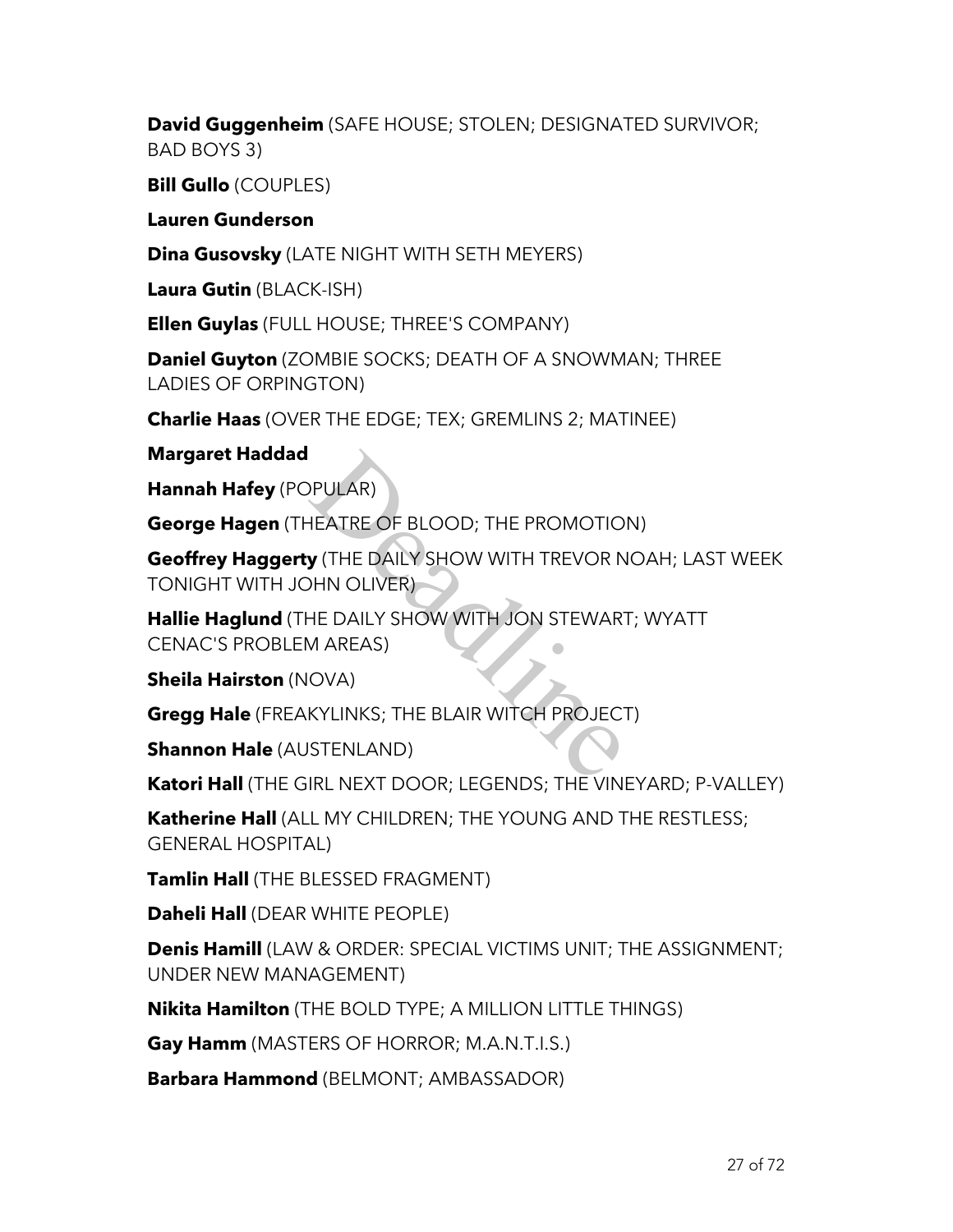**Leigh Hampton** (WHO WANTS TO BE A MILLIONAIRE; PAID OFF WITH MICHAEL TORPEY)

**Christopher Hampton** (THE FATHER)

**Lisa Hanawalt** (TUCA & BERTIE)

**Charles Hankin** (GUIDE)

**Andrei Haq** (THE 100)

**Daniel Hardy** (THE ESCAPIST; THE KNIFE MAKERS; TRAVELER)

**Franklin Hardy** (HIGH FIDELITY; YOU'RE THE WORST)

**Olivia Harewood** (THE LATE LATE SHOW)

**Laura Harkcom** (THE IRON GIANT; THE LOST ROOM)

### **Angela Harmon**

**Steve Harper** (TELL ME YOUR SECRETS; STARGIRL; GOD FRIENDED ME; AMERICAN CRIME)

**Zakiya Harris** (THE OTHER BLACK GIRL)

**Jesse Harris** (JESSICA JONES)

## **Aleshea Harris**

**Mary Harron** (AMERICAN PSYCHO; NOTORIOUS BETTIE PAGE; DALI LAND) L ME YOUR SECRETS; STARGIRL; GO

### **Jacob Hart**

**Kathryn Hartman** (PAID OFF WITH MICHAEL TORPEY)

**Michael Hartney** (THROWING SHADE)

**Angela Harvey** (AMERICAN HORROR STORY; MARVEL TV; STATION 19)

**John Haskell** (THE TONIGHT SHOW STARRING JIMMY FALLON)

**Sarah Haskins** (TROPHY WIFE; BLACK-ISH; BOOKSMART)

**Rachel Hastings Saunders** (CENTRAL PARK; THE FUNGIES; BOB'S BURGERS)

**Jamey Hatley** (P-VALLEY)

**Rex Hauck** (ANGELS)

**Sarah Haught** (BULL)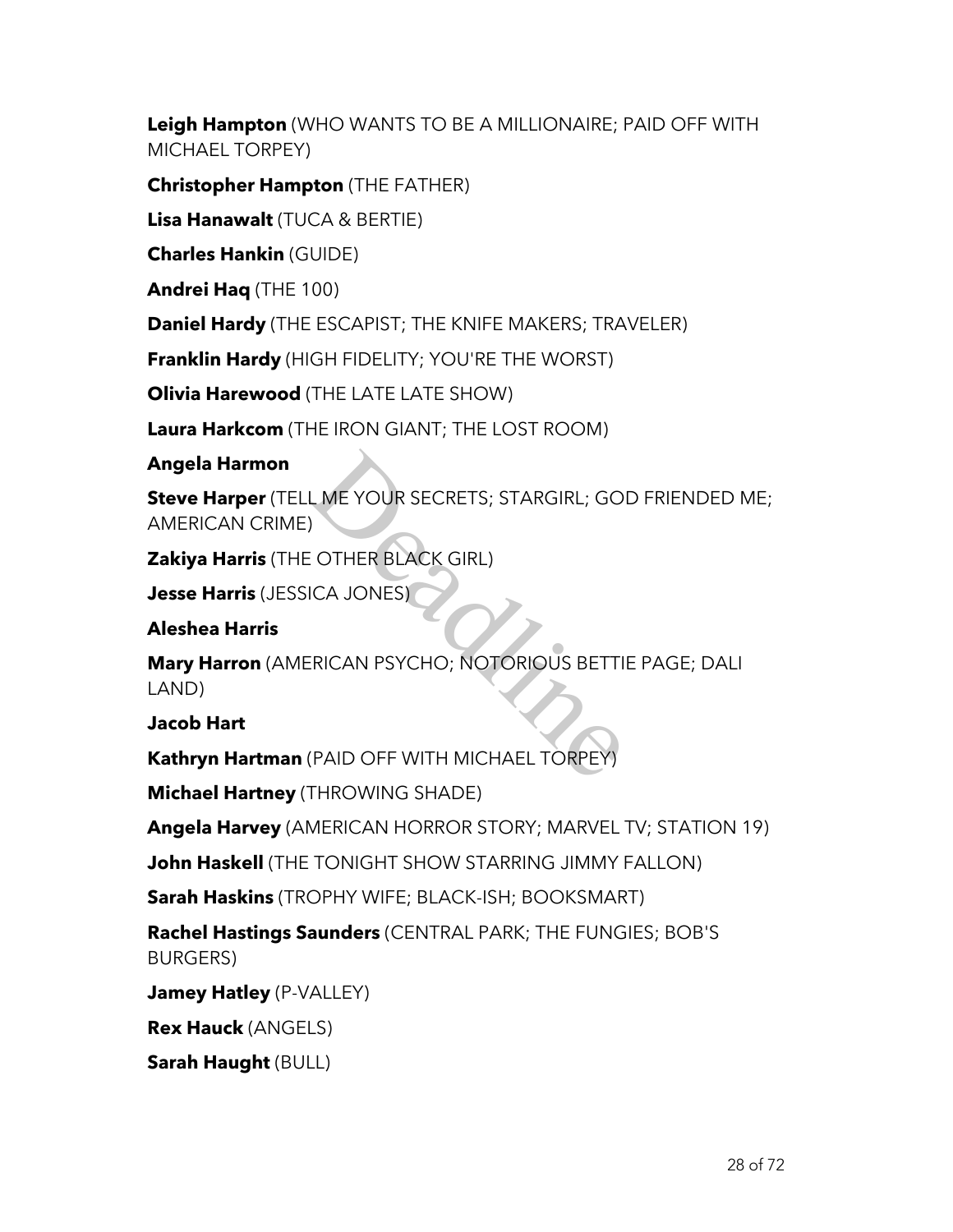**Calise Hawkins** (HOOD ADJACENT WITH JAMES DAVIS; @MIDNIGHT WITH CHRIS HARDWICK)

**Eric Haywood** (MANIFEST; FOR LIFE; POWER; EMPIRE)

**Julie Hebert**

**Alan Hecht**

**Roger Hedden** (HI-LIFE; BODIES; REST & MOTION)

**Chase Heinrich** (RAVEN'S HOME)

**Jacey Heldrich** (THE HANDMAID'S TALE)

**Cory Helms** (WE ARE MARSHALL)

**Travis Helwig** (POD SAVE AMERICA; ADAM RUINS EVERYTHING; ELLEN; BILLY ON THE STREET)

**Joe Henderson** (LUCIFER)

**Danielle Henderson** (MANIAC; SORRY FOR YOUR LOSS; DARE ME)

**Madeline Hendricks** (JANE THE VIRGIN; GOOD TROUBLE)

**Afonso Henrique** (THE OTHER CAPULET; A DINER STORY)

**Lisa Henthorn** (SWINGTOWN; THE BEAUTIFUL LIFE; THE GLADES) EET)<br>JCIFER)<br>**on (MANIAC**; SORRY FOR YOUR LOSS<br>**ks** (JANE THE VIRGIN; GOOD TROUE<br>(THE OTHER CAPULET; A DINER STO<br>/INGTOWN; THE BEAUTIFUL LIFE; TH<br>**dez-Stewart** (TIME OF DAY MEDIA)<br>ONS OF LIBERTY; MAKING OF THE M<br>:RICAN GIR

**Ellie Herman**

**Adrianna Hernandez-Stewart** (TIME OF DAY MEDIA)

**Zach Herrmann** (SONS OF LIBERTY; MAKING OF THE MOB: CHICAGO)

**Kellen Hertz** (AMERICAN GIRL)

**Mark Heyman** (BLACK SWAN; THE SKELETON TWINS; STRANGE ANGEL)

**Jonathan Hickman** (DAVINCI'S DEMONS)

**Stephanie Hicks** (CASTLE; INTO THE BADLANDS; MACGYVER)

**Steve Higgins** (SATURDAY NIGHT LIVE)

**Tim Hightower** (MAD TV; MALCOLM & EDDIE; DAMON; THE BILLBOARD AWARDS; RUDE AWAKENING)

**Joe Hill** (LOCKE & KEY;)

**Louisa Hill** (EVIL; TRANSPARENT)

**Brandon Hines** (THE HOHENZOLLERN COLLECTION)

**Jordan Hirsch** (TREME)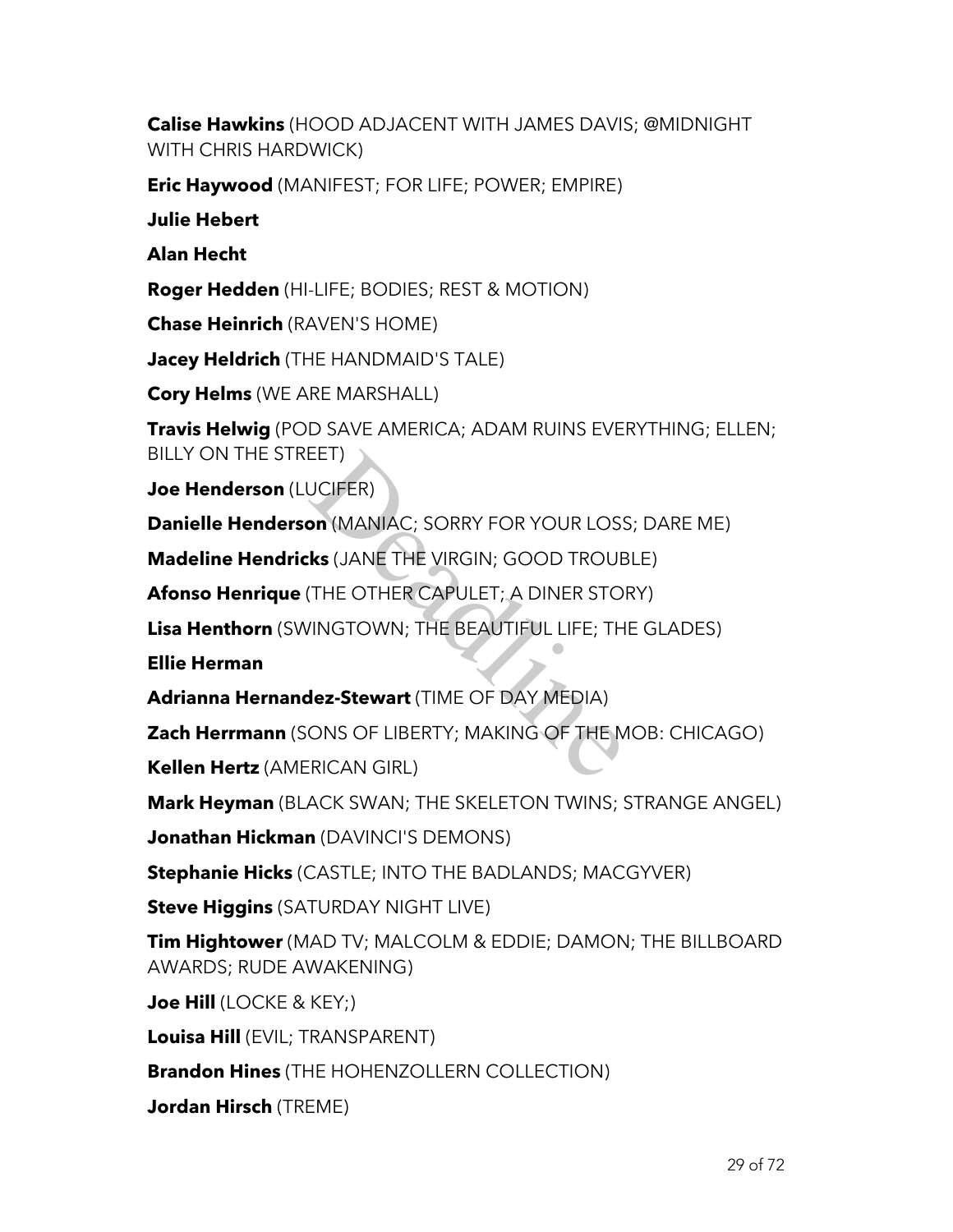**Daniel Hirsch**

**Ashley Michel Hoban** (HAPPY!)

**Erich Hoeber** (RED; THE MEG)

**Chris Hogan**

**Julie Margaret Hogben** (PARTY OF FIVE; UPTOWN GIRLS; FLIRTING WITH 40)

**Amy Hoggart** (IT'S PERSONAL WITH AMY HOGGART)

**Veronica Holcomb** (SUPERGIRL)

**Sheri Holman** (EMERALD CITY; LONGMIRE; BARKSKINS; FILTHY RICH; GEORGE AND TAMMY)

**Sarah Holt** (NOVA)

**Winnie Holzman** (THIRTYSOMETHING; MY SO CALLED LIFE)

**Rebecca Hoobler** (DUNCANVILLE)

**Don Hooper**

**Stephen Hootstein** (CHICAGO MED)

**Jennifer Hoppe** (NURSE JACKIE; DAMAGES; GRACE AND FRANKIE; GET SHORTY) )<br>THIRTYSOMETHING; MY SO CALLED<br>(DUNCANVILLE)<br>**n** (CHICAGO MED)<br>JURSE JACKIE; DAMAGES; GRACE AI<br>E NIGHT WITH SETH MEYERS)<br>LLIONS)<br>JNCANVILLE)

**Allison Hord** (LATE NIGHT WITH SETH MEYERS)

**Emily Hornsby** (BILLIONS)

**Jerron Horton** (DUNCANVILLE)

**Daniel Hsia** (SHANGHAI CALLING; PSYCH; ANDY BARKER PI)

**Holly Huckins** (RUGRATS; RECESS; SHERIFF CALLIE'S WILD WEST)

**Marion Hume**

**Courtney Hunt** (FROZEN RIVER)

**Kristine Huntley** (TWO SENTENCE HORROR STORIES; FREAKISH; MIND GAMES)

**Tasha Huo** (TOMB RAIDER, ANIMATED SERIES; WITCHER: BLOOD ORIGIN; RED SONJA)

**Lori Hutcherson** (THE BOLD TYPE; HIDDEN FIGURES; SINGLE LADIES; ALL OF US)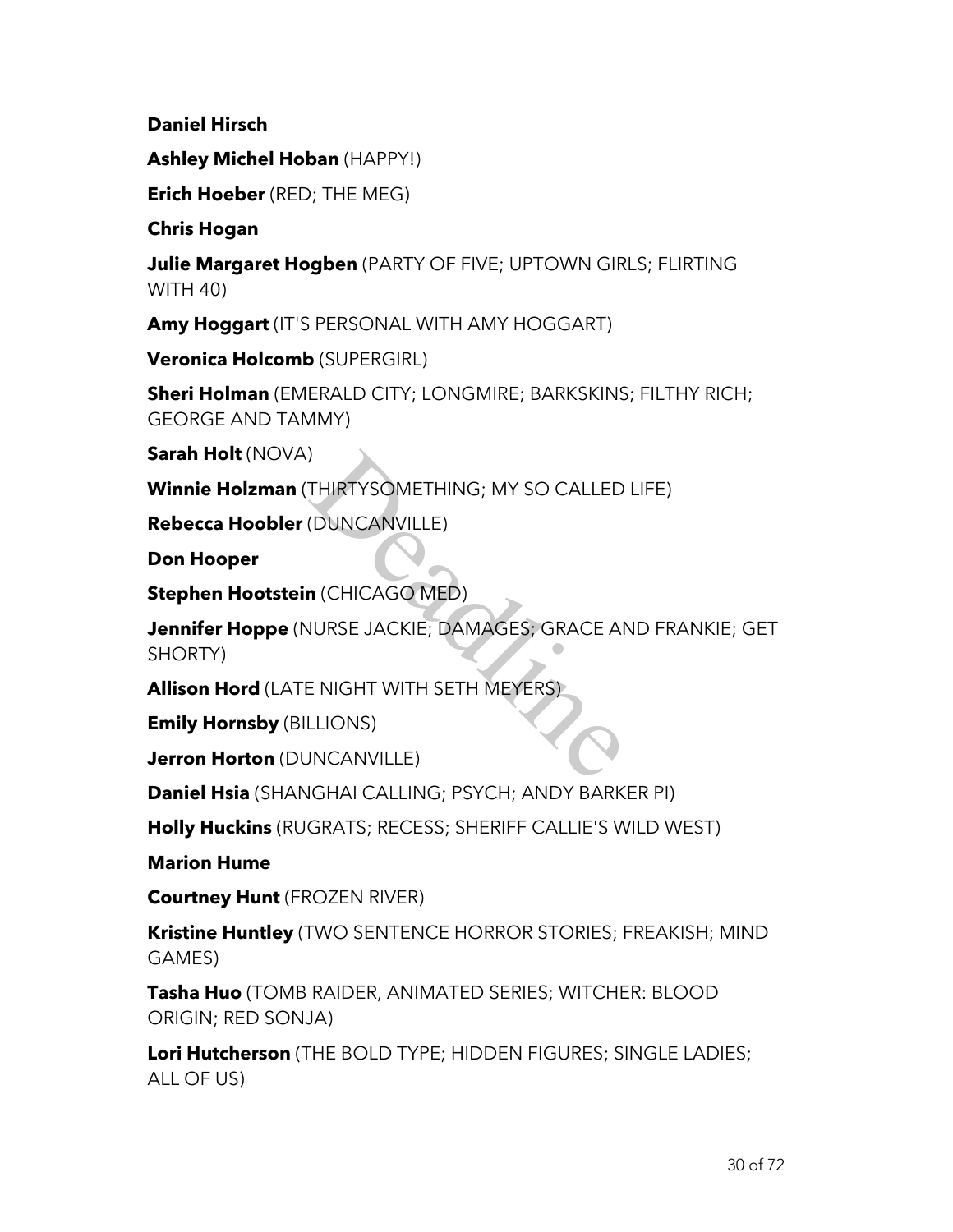**Lauren Hynek** (MULAN)

**Liz Hynes** (LAST WEEK TONIGHT WITH JOHN OLIVER)

**Janet Iacobuzio** (GENERAL HOSPITAL; ALL MY CHILDREN; AS THE WORLD TURNS)

**Piero Iberti** (THE SINNER)

**Nick Ingalls** (WHO WANTS TO BE A MILLIONAIRE)

**Robert Inman** (THE SUMMER OF BEN TYLER; TOUCH OF TRUTH; FAMILY BLESSINGS)

**Kris Isacsson** (HUSBAND FOR HIRE; 2SOME)

**Greg Iwinski** (LAST WEEK TONIGHT WITH JOHN OLIVER)

**Vidhya Iyer** (SOLAR OPPOSITES)

**Jennifer Jackson** (OUR CARTOON PRESIDENT; MIRACLE WORKERS)

**Shantira Jackson** (SAVED BY THE BELL; BUSY TONIGHT; THE AMBER RUFFIN SHOW) R OPPOSITES)<br>(OUR CARTOON PRESIDENT; MIRACI<br>(SAVED BY THE BELL; BUSY TONIGHT)<br>/ERDALE; LETHAL WEAPON; UNREAL<br>/HART; EMPTY NEST)<br>ROAD CITY; A LEAGUE OF THEIR OW<br>JCKY 7; GRACE & FRANKIE; GET SHO<br>ACK MONDAY; LATE NIGHT WITH S

**Arian Jackson** (RIVERDALE; LETHAL WEAPON; UNREAL)

**Gary Jacobs** (NEWHART; EMPTY NEST)

**Abbi Jacobson** (BROAD CITY; A LEAGUE OF THEIR OWN)

**Laura Jacqmin** (LUCKY 7; GRACE & FRANKIE; GET SHORTY)

**Janelle James** (BLACK MONDAY; LATE NIGHT WITH SETH MEYERS)

**Kearns James**

**Jill Janows** (VOICES & VISIONS)

**Lucas Jansen** (LUCK; BLOODLINE; HELLO TOMORROW!)

**Karen Janszen** (MARS; DOLPHIN TALE; A WALK TO REMEMBER)

**Marcy Jarreau** (BROOKLYN NINE-NINE)

**Ian Jeffers** (THE GREY; DEATH SENTENCE)

**Cord Jefferson** (WATCHMEN; SUCCESSION; THE GOOD PLACE; MASTER OF NONE)

**Sheila Jenca**

**David Jenkins** (PEOPLE OF EARTH; OUR FLAG MEANS DEATH)

**Tamara Jenkins** (SLUMS OF BEVERLY HILLS; THE SAVAGES)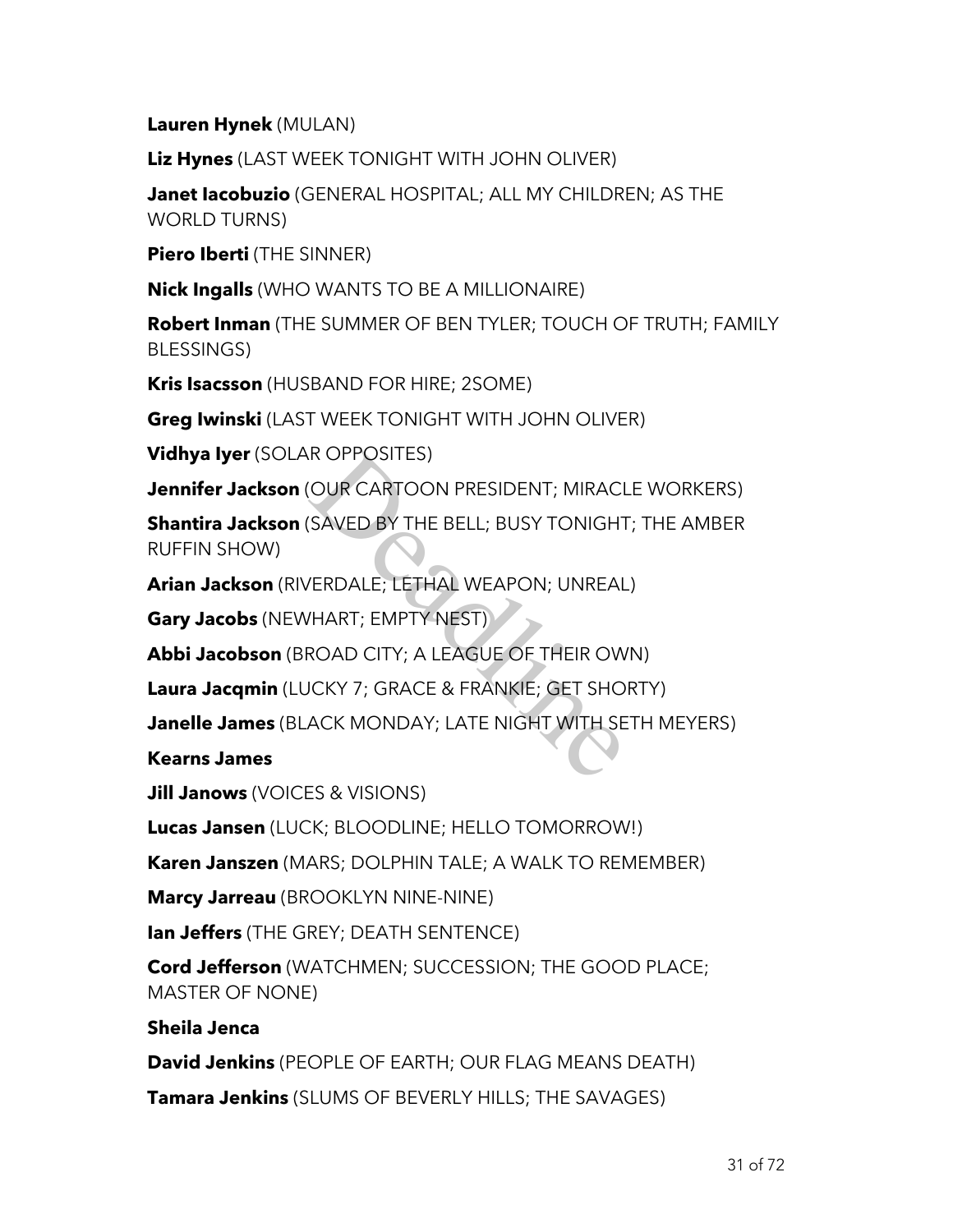**Tom Jennings** (FRONTLINE)

**Caytha Jentis** (BAD PARENTS; THE OTHER F WORD)

**Harry Jeudy** (A GREAT DAY IN HARLEM; THE SWEETEST GIRL; FLATBUSH)

**Donald Joh** (COVERT AFFAIRS; THE ROMANOFFS; SNOWPIERCER; RAISED BY WOLVES)

**Suzanne Johnson** (ALL MY CHILDREN)

**Michael Johnson** (SHERLOCK HOLMES; POMPEII; MUTE; THE FRANKENSTEIN CHRONICLES)

**Joshua Johnson** (THE DAILY SHOW WITH TREVOR NOAH; THE TONIGHT SHOW STARRING JIMMY FALLON)

**Randi Johnson** (MIRACLE AT MIDNIGHT; X-RATED; THE COUNTERFEIT CONTESSA) IRACLE AT MIDNIGHT; X-RATED; THE<br>ARK; RAY DONOVAN; HELL ON WHE<br>**Cochran** (WHITE WATER; LOVE AND<br>DAR RAPIDS; WRECK-IT RALPH 1 & 2;<br>PIA)<br>E CHRIS GETHARD SHOW)

**Miki Johnson** (OZARK; RAY DONOVAN; HELL ON WHEELS)

**Kris Johnson**

**Dwayne Johnson-Cochran** (WHITE WATER; LOVE AND ACTION IN CHICAGO)

**Phil Johnston** (CEDAR RAPIDS; WRECK-IT RALPH 1 & 2; THE BROTHERS GRIMSBY; ZOOTOPIA)

**Dru Johnston** (THE CHRIS GETHARD SHOW)

## **Alexis Jolly**

**Lisa Jones** (DISAPPEARING ACTS; THE WEDDING)

**Rolin Jones** (PERRY MASON; BOARDWALK EMPIRE; FRIDAY NIGHT LIGHTS; WEEDS)

**Dewayne Jones** (YOUR HONOR; EVIL)

**Clark Jones**

**Sabaah Jordan** (BETTY)

**Hillary Jordan** (WHEN SHE WOKE)

**Dane Joseph** (DANE QUEENZ)

**Ben Joseph** (STAR TREK: LOWER DECKS; THE SIMPSONS)

**Mitra Jouhari** (HIGH MAINTENANCE; BIG MOUTH; THREE BUSY DEBRAS)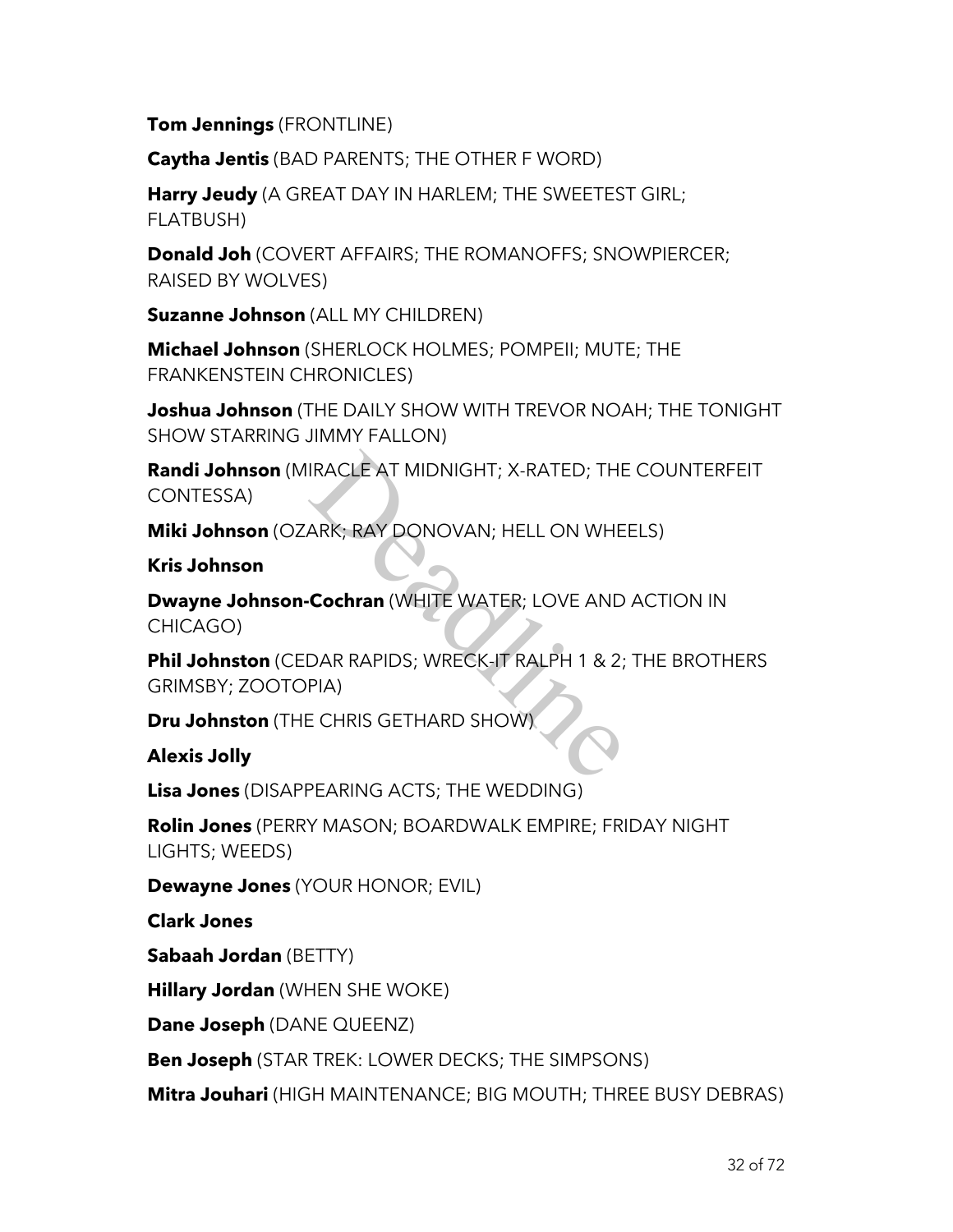**Jesse Joyce** (THE BURN WITH JEFF ROSS; @MIDNIGHT WITH CHRIS HARDWICK; JIMMY KIMMEL LIVE!)

**Jonathan Judge** (UNGIFTED; SHABA HANS ARMY)

**Barry Julien** (THE COLBERT REPORT; THE LATE SHOW WITH STEPHEN COLBERT)

**Ingrid Jungermann** (WOMEN WHO KILL)

**Emily Kaczmarek** (MONSTERLAND; STAIRCASE)

**Daniel Kadin** (NOT DEAD YET)

**Elaine Kagan**

**Elliott Kalan** (THE DAILY SHOW WITH JON STEWART; MST3K; THE FAKE NEWS WITH TED NELMS)

**Brian Kalata** (DINNER RUSH; PENCILS DOWN: THE 100 DAYS OF THE WRITERS GUILD STRIKE) VER RUSH; PENCILS DOWN: THE 100<br>
TRIKE)<br>
NOVA)<br>
REDEVIL, ASH VS EVIL DEAD, KRYPTC<br>
10ANA; ADRIFT)<br>
AM AND EVE)<br>
ICAN GODS; AWAY)<br>
JPERGIRL)<br>
ATE NIGHT WITH SETH MEYERS)<br>
ODIGAL SUMMER)

**Benjamin Kalina** (NOVA)

**Luke Kalteux** (DAREDEVIL, ASH VS EVIL DEAD, KRYPTON)

**Jordan Kandell** (MOANA; ADRIFT)

**Justin Kanew** (ADAM AND EVE)

**Aditi Kapil** (AMERICAN GODS; AWAY)

**Jessica Kardos** (SUPERGIRL)

**Michael Karnell** (LATE NIGHT WITH SETH MEYERS)

**Nicole Kassell** (PRODIGAL SUMMER)

**Kevin Kataoka** (PATRIOT ACT WITH HASAN MINHAJ)

**Jay Katsir** (THE COLBERT REPORT; THE LATE SHOW WITH STEPHEN COLBERT)

**Michelle Katz** (BLACK FILES; TABLOID; WRESTLE IN DEATH; AX MEN)

**Jackie Katzman** (HUMMINGBIRD; THE STRANGENESS YOU FEEL)

**Mj Kaufman** (THE CHILLING ADVENTURES OF SABRINA)

**Jeremy Kaufman** (STEP UP; MATADOR; LORE)

**John Kazlauskas** (SUPERSTORE)

**Patrick Keefe** (GUN MONEY; THE SON)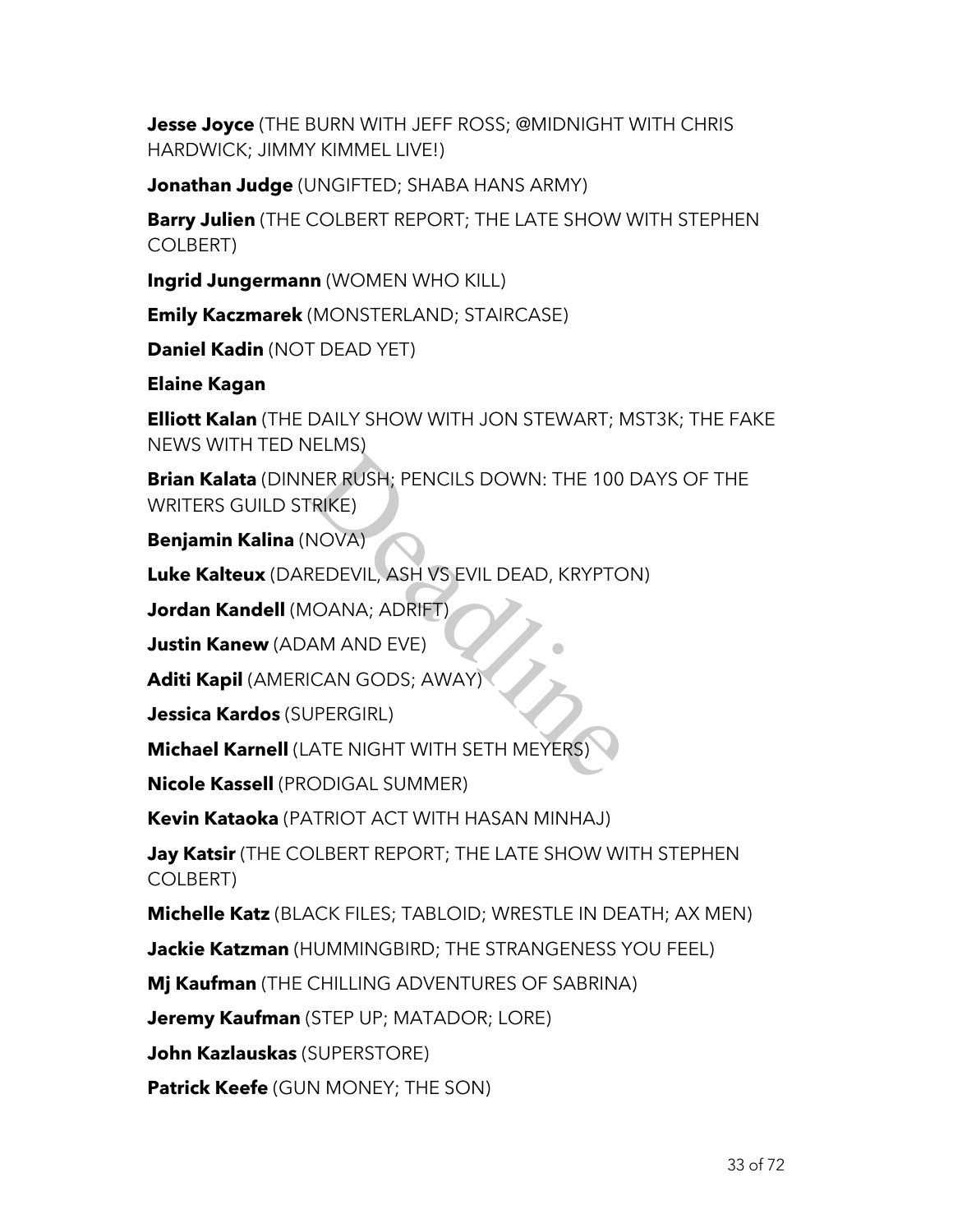**Jennifer Keene** (THAT '70S SHOW; LIV AND MADDIE; KNIGHT SQUAD)

**Suzanne Keilly** (ASH VS EVIL DEAD; WARRIOR NUN; LIGHT AS A FEATHER)

**Ryan Keleher** (S.W.A.T.)

**Tim Kelleher** (TWO AND A HALF MEN)

**Casey Keller** (THE LOVEBOAT; WHO'S THE BOSS?)

**Kirk E. Kelleykahn** (COWBIZ)

**Thomas Kelly** (EMPIRE RISING; COPPER; BLUE BLOODS; THE RACKETS)

**Joseph Kelly** (I KILL GIANTS; BEN 10)

**Casper Kelly** (YOUR PRETTY FACE IS GOING TO HELL)

**Dennis Kelly** (THE THIRD DAY; UTOPIA (UK); PULLING)

**Tk Kelly** (TOSH.0)

**Nicholas Kendrick** (LAW & ORDER: SVU; UC: UNDERCOVER; TILT)

**Elizabeth Kennedy** (I TAKE YOU)

**William Kennedy** (THE COTTON CLUB; IRONWEED)

**Dwayne Kennedy** (TOTALLY BIASED WITH W. KAMAU BELL; UNITED SHADES OF AMERICA WITH W. KAMAU BELL; THE ARSENIO HALL SHOW) THIRD DAY; UTOPIA (UK); PULLING)<br>
CAW & ORDER: SVU; UC: UNDERCO<br>
CHE COTTON CLUB; IRONWEED)<br>
(THE COTTON CLUB; IRONWEED)<br>
(TOTALLY BIASED WITH W. KAMAU<br>
ICA WITH W. KAMAU BELL; THE ARSE<br>
ERICAN GODS; OUTLANDER; SWITC

# **Kelly Kennemer**

**Anne Kenney** (AMERICAN GODS; OUTLANDER; SWITCHED AT BIRTH)

**Alexandra Kenyon** (CLOAK & DAGGER; THE YEAR AFTER)

**Stephen Kerr**

**Lodge Kerrigan** (CLAIRE DOLAN; KEANE; THE GIRLFRIEND EXPERIENCE)

**Maryam Keshavarz** (THE VIPER CLUB)

**Maxwell Kessler** (LAST MAN ON EARTH; BLESS THE HARTS)

**Charlie Kesslering**

**Matt Kester** (ANIMAL KINGDOM)

**Doug Keyes** (FULLER HOUSE)

**Chip Keyes** (GIMME A BREAK; BENSON; PERFECT STRANGERS; VALERIE; HOGAN FAMILY; SHAKY GROUND; THAT'S SO RAVEN)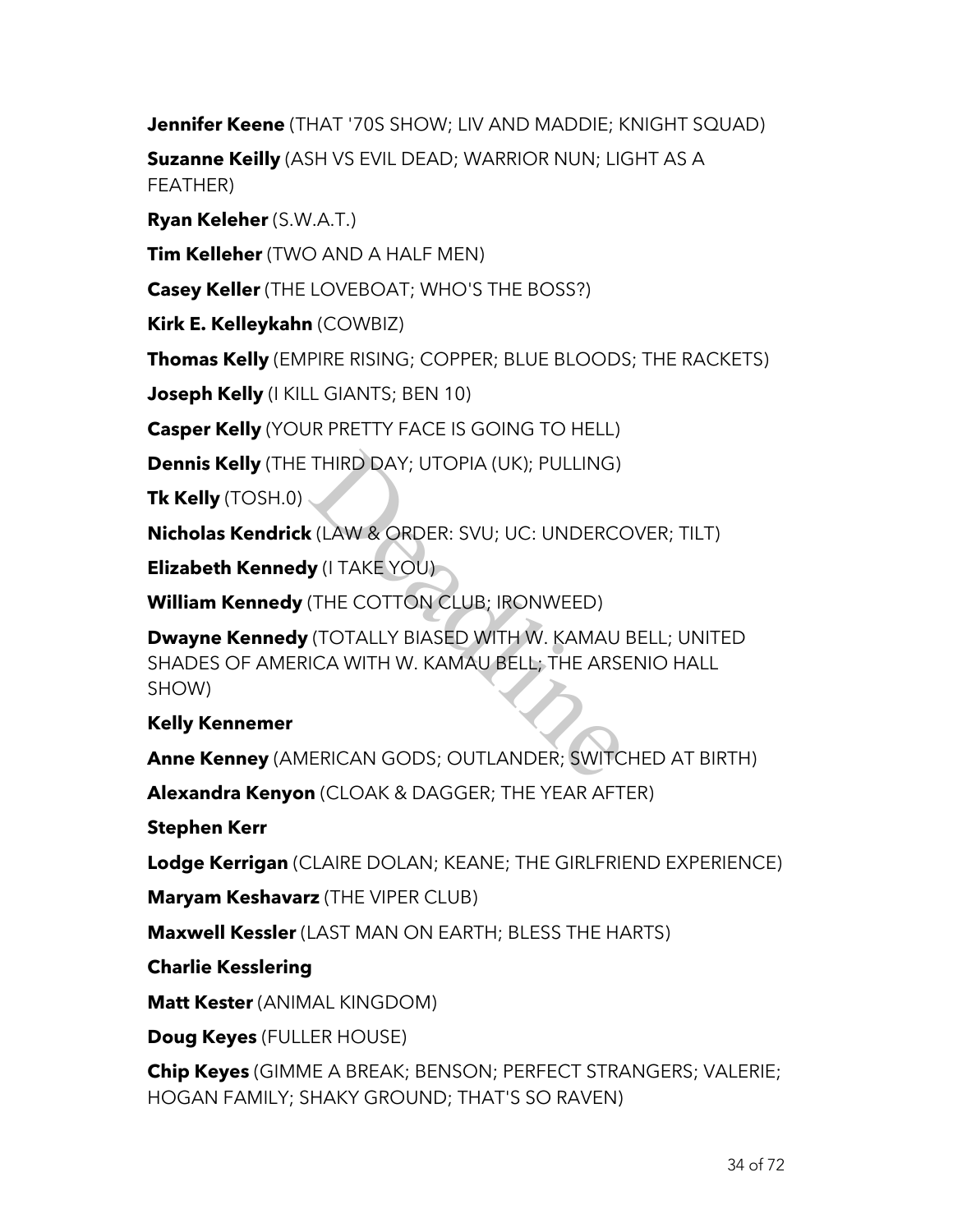**Curtis Kheel** (WHY WOMEN KILL)

**Daniel Kibblesmith** (THE LATE SHOW WITH STEPHEN COLBERT)

**David Kibuuka** (THE DAILY SHOW WITH TREVOR NOAH)

**Claire Kiechel** (THE OA; WATCHMEN; CIRCE)

**Elisabeth Kiernan Averick** (THE SIMPSONS)

**Allison Kiessling** (FUTURE MAN)

**Michael Killen** (DOWNWARD DOG)

**Laurie Kilmartin** (CONAN)

**Susan Kim** (WELCOME TO THE WAYNE; BUBBLE GUPPIES; HELLO NINJA; ARTHUR)

**Jess Kimball Leslie** (KINGS OF AMERICA)

**Jan Kimbrough**

**Laura Kindred** (BLACK MONDAY)

**Michelle King** (EVIL; THE GOOD FIGHT; THE GOOD WIFE; PLAN Z)

**Shaka King** (JUDAS AND THE BLACK MESSIAH; RANDOM ACTS OF FLYNESS) e (KINGS OF AMERICA)<br>ACK MONDAY)<br>IL; THE GOOD FIGHT; THE GOOD WI<br>S AND THE BLACK MESSIAH; RANDC<br>CKOUT)<br>KE & KEY)<br>TAND)<br>CORPORATE; TEACHERS; THE GOLD

**Sidney King** (BLACKOUT)

**Joseph King** (LOCKE & KEY)

**Owen King** (THE STAND)

**Langan Kingsley** (CORPORATE; TEACHERS; THE GOLDBERGS)

**Alex Kipp** (MAN OF THE PEOPLE)

**Edward Kirkpatrick**

**Courtney Kirkpatrick** (DAYS OF OUR LIVES; WANNABES)

**David Paul Kirkpatrick**

**Matthew Kirsch** (LATE SHOW WITH DAVID LETTERMAN; TRIUMPH'S ELECTION WATCH; DISJOINTED)

**Rebecca Kirsch** (MARVEL)

**George Kitson** (AGENTS OF SHIELD)

**Matthew Klam** (QUANTICO)

**Ross Klavan** (TIGERLAND)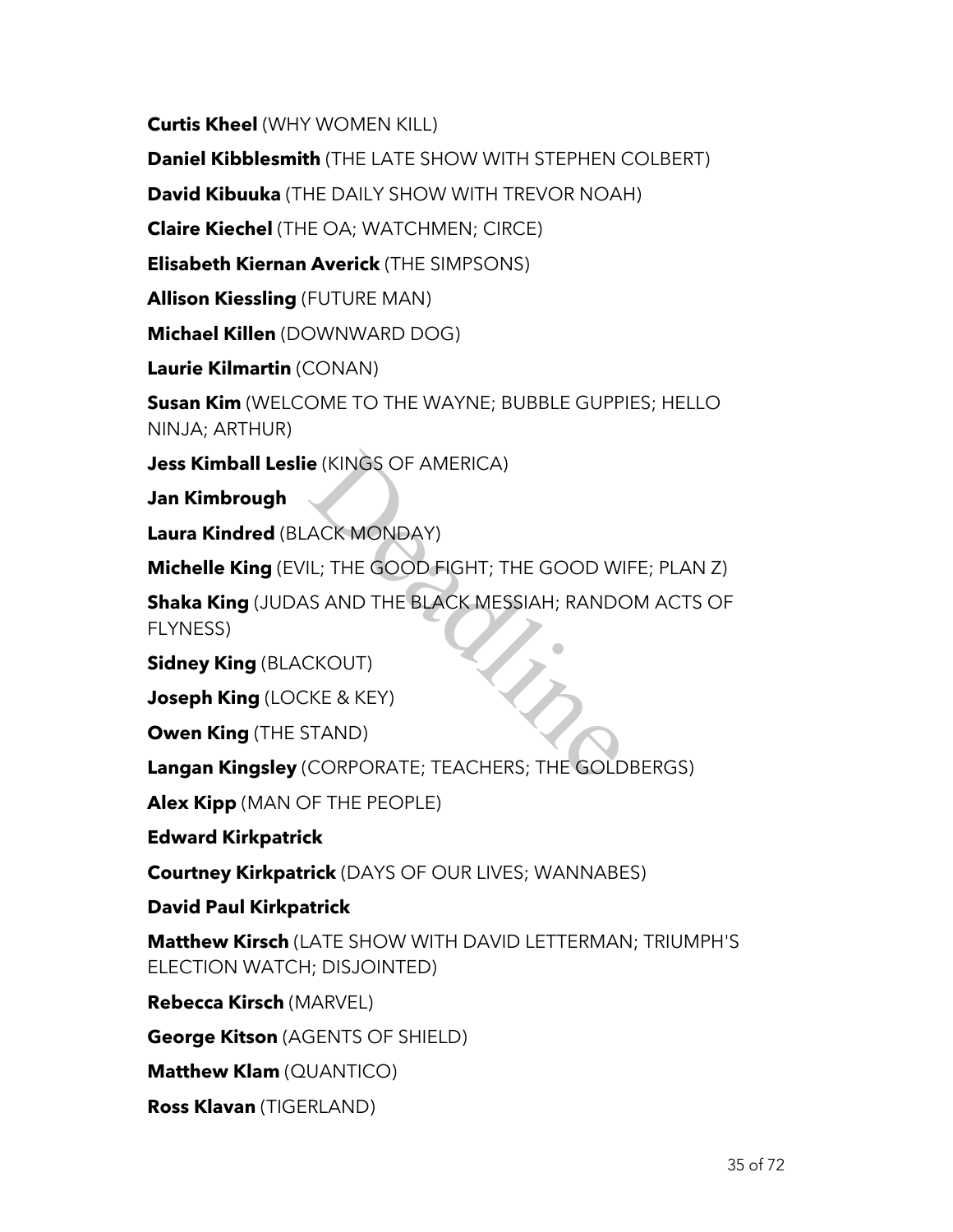**Dan Klein** (A.P. BIO; SEARCH PARTY; GREAT NEWS; WET HOT AMERICAN SUMMER)

**Kathleen Klein** (ALL MY CHILDREN; GUIDING LIGHT; ANOTHER WORLD)

**Adam Kline** (ARTEMIS FOWL; ESCAPE FROM HAT)

**Matt Klinman** (NIGHT OF TOO MANY STARS; PROBLEMATIC WITH MOSHE KASHER)

**Jarrod Kloiber** (THE BASTARD EXECUTIONER)

**Josh Knapp** (THE TONIGHT SHOW STARRING JIMMY FALLON)

**John Knefel** (THE PRESIDENT SHOW)

**James Kocot** (THE TRACY ULLMAN SHOW)

**Danielle Koenig** (WRITERS GUILD OF AMERCA AWARDS)

**Brendan Koerner** (THE SKIES BELONG TO US; NOW THE HELL WILL START) WRITERS GUILD OF AMERCA AWARD<br>(THE SKIES BELONG TO US; NOW TH<br>ILLY SHOW WITH TREVOR NOAH)<br>(MERCURY RISING; PLANET OF THE<br>RDWALK EMPIRE)<br>(COLD WAR; DAY OF THE DEAD SER<br>E LIFE TO LIVE)

**Matt Koff** (THE DAILY SHOW WITH TREVOR NOAH)

**Abby Kohn**

**Paul Kolsby**

**Lawrence Konner** (MERCURY RISING; PLANET OF THE APES; SOPRANOS; BOARDWALK EMPIRE)

**Wilder Konschak** (COLD WAR; DAY OF THE DEAD SERIES)

**Beverly Kopf** (ONE LIFE TO LIVE)

**Nurit Koppel** (THE ETHICIST)

**Ben Koppel**

**Robert Kornhauser** (DESUS & MERO)

**Aristotle Kousakis** (9-1-1; SCREAM QUEENS; GLEE)

**Celery Kovinsky** (PRIDE AND JOY)

**Silpa Kovvali** (WE WERE LIARS)

**Laura Krafft** (MURPHY BROWN; GRANDFATHERED; THE COMEDIANS; THE CRAZY ONES; THE WANDA SYKES SHOW)

**Mark Kramer** (LAST WEEK TONIGHT WITH JOHN OLIVER)

**Oliver Kramer** (THIS IS PLEASURE)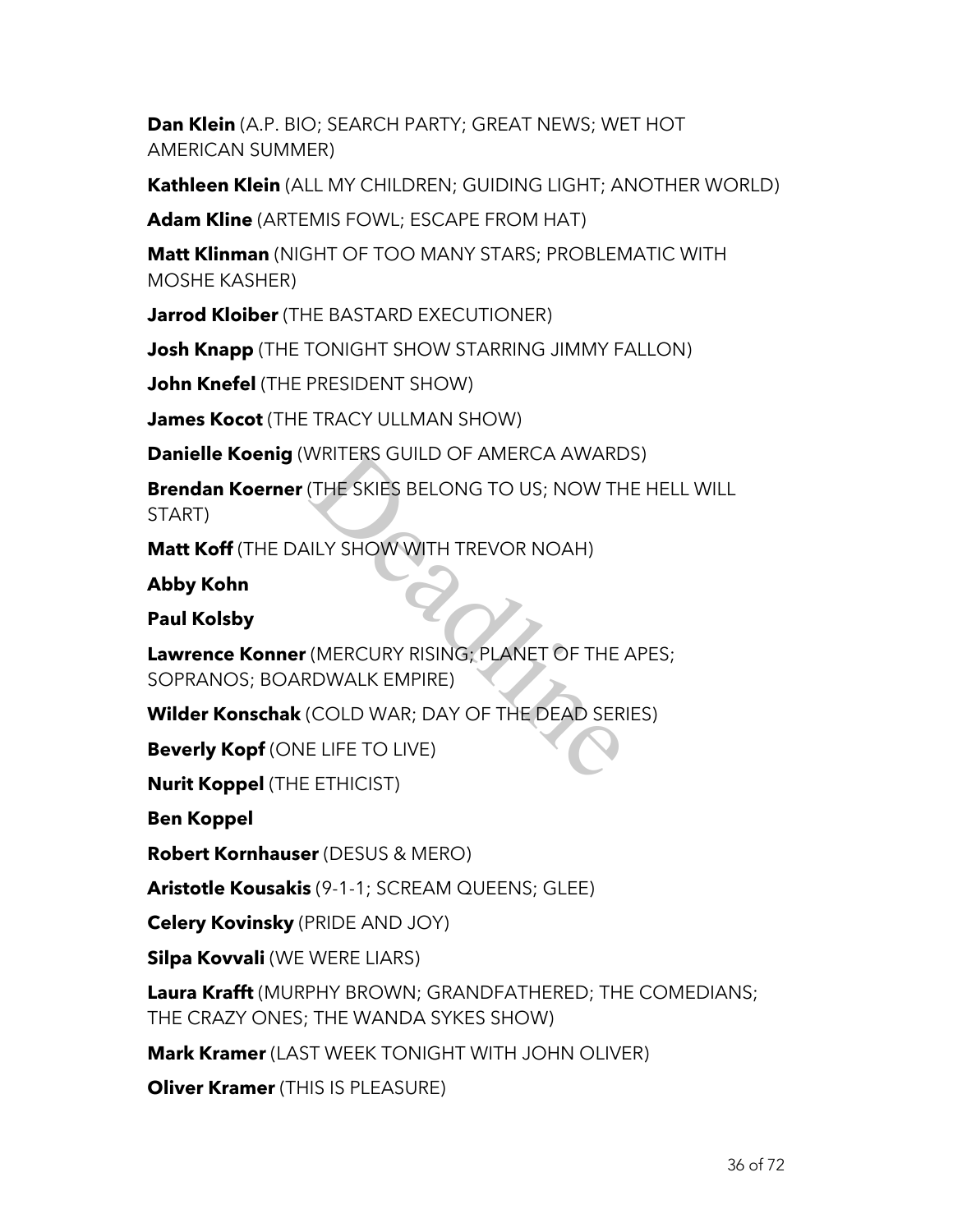**Brian Kratz** (THIS COUNTRY, OUTMATCHED, CHAD, SPEECHLESS,)

**Amy Kraunz**

**Stacy Kravetz** (COLD CASE; SOUTH OF NOWHERE)

**Todd Kreidler** (MAHALIA)

**Carolyn Kresky**

**Helen Krieger** (BLACK-ISH, MIXED-ISH, #BLACKAF)

**Ben Kronengold** (THE TONIGHT SHOW STARRING JIMMY FALLON)

**Mark Kruger** (CANDYMAN; WE HAVE ALWAYS LIVED IN THE CASTLE)

**Danny Kuchuck** (CRYPTIC

# **CALLING ALL EARTHLINGS)"**

**Jack Kukoda** (COMMUNITY; SUPERSTORE)

**Steven Kunes** (OVER MY DEAD BODY)

**Daniel Kunka** (12 ROUNDS)

**Casey Kurtti** (TWO AGAINST TIME; GIRLFRIEND)

**Tony Kushner** (ANGELS IN AMERICA; MUNICH; LINCOLN; WEST SIDE STORY) MMUNITY; SUPERSTORE)<br>ER MY DEAD BODY)<br>ROUNDS)<br>) AGAINST TIME; GIRLFRIEND)<br>JAILY SHOW; CONAN)<br>)<br>(ALEXANDER; K-19: THE WIDOWMAK<br>IO; ANIMANIACS; THE DETOUR)<br>BEHIND HER EYES; THE HAUNTING (

**Rob Kutner** (THE DAILY SHOW; CONAN)

**Christopher Kyle** (ALEXANDER; K-19: THE WIDOWMAKER; SERENA)

**Jess Lacher** (A.P. BIO; ANIMANIACS; THE DETOUR)

**Angela LaManna** (BEHIND HER EYES; THE HAUNTING OF BLY MANOR)

**Matt Lambert** (INTO THE BADLANDS; THE SHANNARA CHRONICLES; SHOGUN)

**Scotty Landes** (WORKAHOLICS; WHO IS AMERICA?; MA)

**Sarah Langan** (GOOD NEIGHBORS)

**Jackson Lanzing** (KINGS OF ATLANTIS)

**Matthew Lappin** (THE LATE SHOW WITH STEPHEN COLBERT)

**Rickey Larke** (GROWNISH)

**Shana Larsen** (200 CIGARETTES)

**Amanda Lasher** (THE BOLD TYPE; GOSSIP GIRL)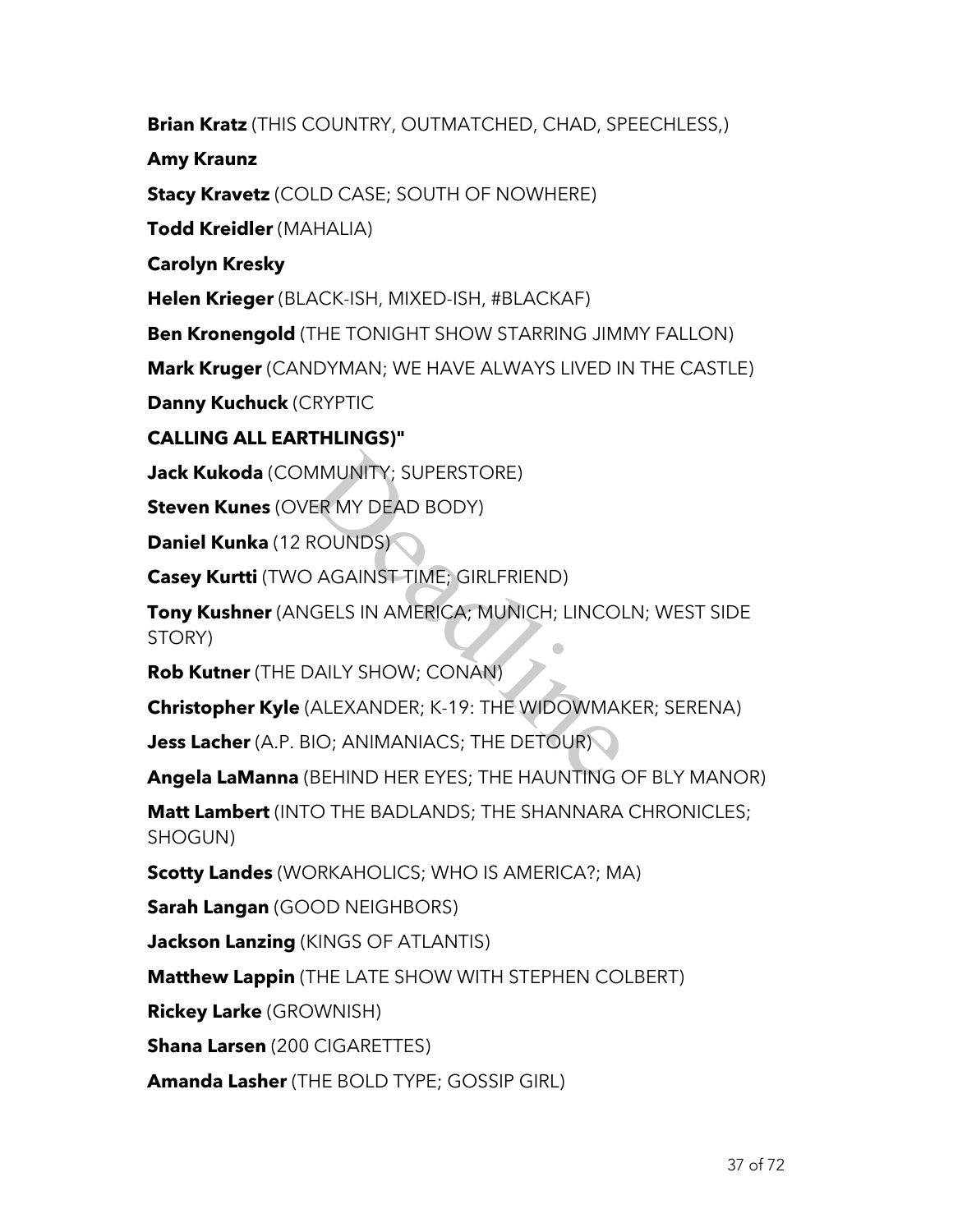**Juliet Lashinsky-Revene** (DIRTY JOHN; LAW & ORDER: ORGANIZED CRIME)

**Wiliam Lattanzi** (NOVA; AMERICAN EXPERIENCE)

**Victor LaValle** (DEVIL IN SILVER)

**Andrew Law** (THE GOOD PLACE)

**Ursula Lawrence** (DRUNK HISTORY; ADAM RUINS EVERYTHING)

**Emmy Laybourne** (THE ASSISTANTS; BUBBLE GUPPIES)

**Kristen Layden** (THE MORNING SHOW; BLINDSPOT)

**Michael Lazarou** (UNTOUCHABLES; POSSESSED; HEAT WAVE; DOOGIE HOWSER, MD)

**Rob LaZebnik** (THE SIMPSONS)

**Mimi Leahey** (ALL MY CHILDREN; AS THE WORLD TURNS; ANOTHER WORLD)

**Nialla LeBouef** (EVIL)

**Stefanie Leder** (FAKING IT)

**Gail Lee** (CBS NEWS)

**Keatyn Lee** (FOOLS DAY)

**Young Jean Lee** (HERE)

**Susane Lee** (NATURE)

**Cinque Lee** (SHE'S GOTTA HAVE IT) adj.

**Marissa Lee** (FIREFLY LANE)

**Meg LeFauve** (INSIDE OUT; CAPTAIN MARVEL; THE GOOD DINOSAUR)

**Lauren LeFranc** (IMPULSE; AGENTS OF SHIELD; HEMLOCK GROVE; CHUCK)

**Dennis Lehane** (THE DROP; THE WIRE; BOARDWALK EMPIRE; BLOODLINE; MR. MERCEDES)

**Joshua Leibner** (DANIKA; KREWS AND FREE STYLE)

**Alison Leiby** (THE PRESIDENT SHOW; TRIUMPH THE INSULT COMIC DOG; THE OPPOSITION WITH JORDAN KLEPPER)

**Hilary Leichter** (TEMPORARY)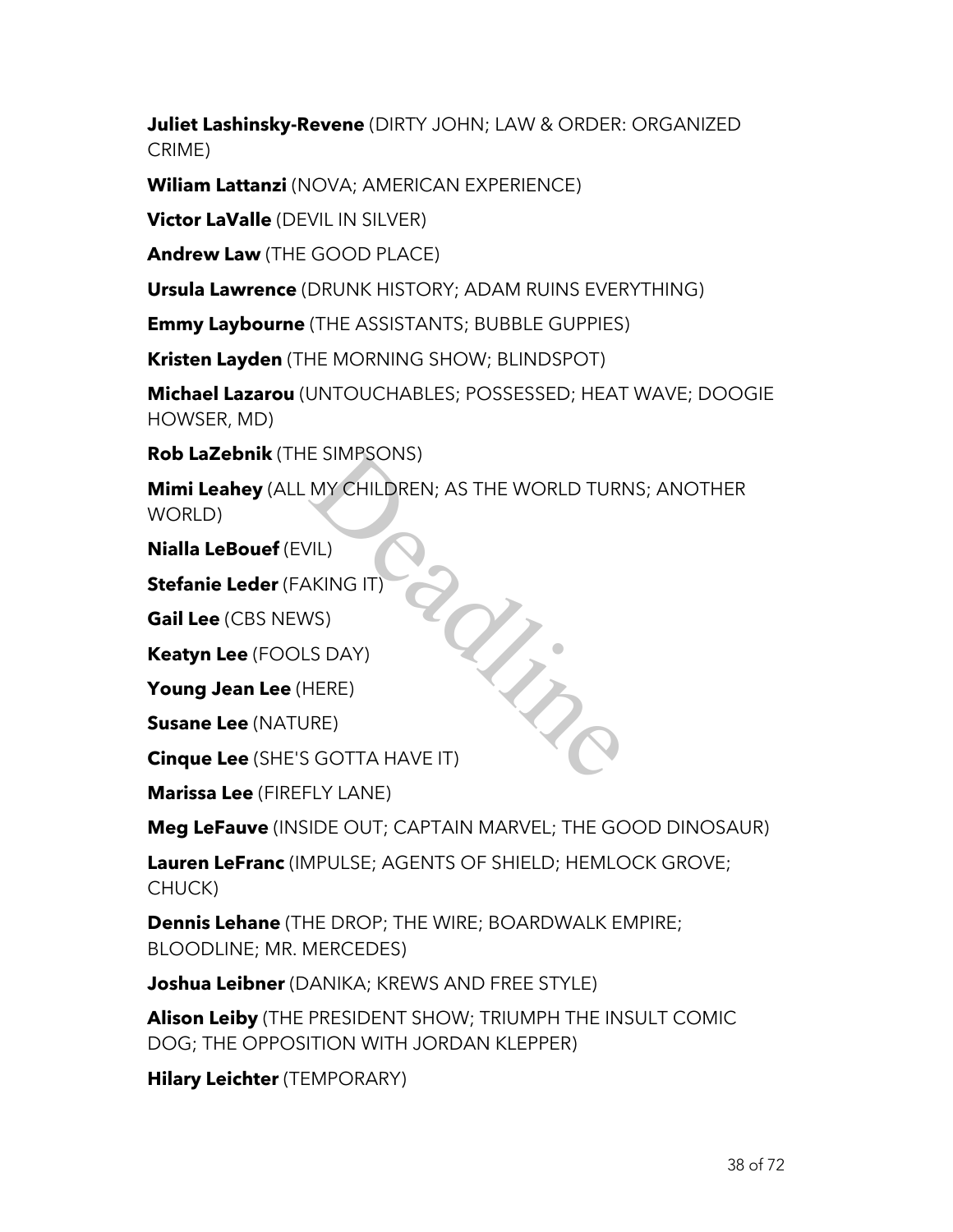**Jeanne Leitenberg** (GOSSIP GIRL; CHASING LIFE; BH90210)

**Jodi Lennon** (IT'S PERSONAL WITH AMY HOGGART; AT HOME WITH AMY SEDARIS)

**Sharon Lennon** (ONE LIFE TO LIVE; STARTUP)

**Jacob Lentz** (2012 WHITE HOUSE CORRESPONDANTS' DINNER; JIMMY KIMMEL LIVE!)

**Jim Leonard** (DEXTER; RAY DONOVAN)

**Marianne Leone** (WITH/IN)

**Alyssa Lerner** (DIARY OF A FUTURE PRESIDENT)

**Garrett Lerner** (HOUSE; HOME BEFORE DARK)

**Jeremy Levick** (TOONING OUT THE NEWS)

**John Levin** (VERACRUZ; SNOWBIRDS; 1741)

**Stephen Levinson** (THE TONIGHT SHOW STARRING JIMMY FALLON)

**Alex Levy** (GRACE & FRANKIE)

**Jardine Libaire** (ENDINGS, BEGINNINGS)

**Mia Lidofsky** (STRANGERS)

**Gabe Liedman** (BROOKLYN NINE-NINE; BROAD CITY; INSIDE AMY SCHUMER; TRANSPARENT) DONING OUT THE NEWS)<br>CRUZ; SNOWBIRDS; 1741)<br>(THE TONIGHT SHOW STARRING JIN<br>& FRANKIE)<br>NDINGS, BEGINNINGS)<br>ANGERS)<br>ROOKLYN NINE-NINE; BROAD CITY; I<br>PARENT)<br>E OF GRACE)<br>RICH ASIANS; RAYA AND THE LAST

**Brenda Lilly** (STATE OF GRACE)

**Adele Lim** (CRAZY RICH ASIANS; RAYA AND THE LAST DRAGON)

**Damon Lindelof** (WATCHMEN; THE LEFTOVERS; LOST)

**Susan Lindner** (TAXI; LAVERNE AND SHIRLEY; ST. ELSEWHERE)

**Katherine Lingenfelter** (WESTWORLD; THE LEFTOVERS; HOUSE, M.D.; PUSHING DAISIES)

**Ryan Lipscomb** (COLLEGE)

**Elle Lipson** (SUPERGIRL; THE MAGICIANS)

**Geetika Lizardi** (BRIDGERTON)

**Patricia Ione Lloyd** (EVIL)

**Joshua Locy** (RIGHTEOUS GEMSTONES; BODY BLOW)

**Geoffrey Loftus** (TALES FROM THE DARKSIDE; HERO IN THE FAMILY)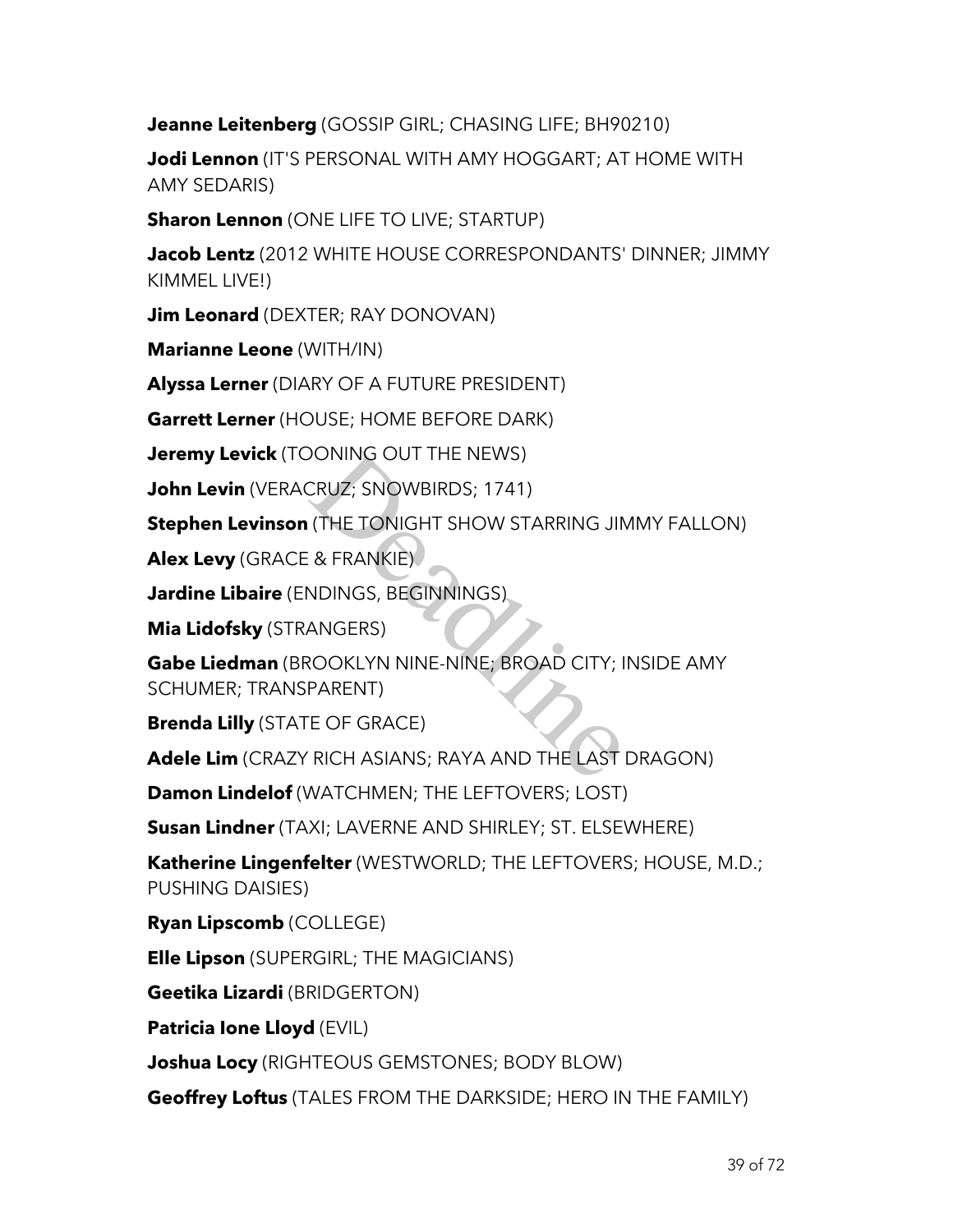# **Elaine Loh**

**Pamela Long** (DOLLY PARTON'S COAT OF MANY COLORS; DOLLY PARTON'S CHRISTMAS OF MANY COLORS; CIRCLE OF LOVE)

# **Joseph Long**

**Dagny Looper** (STRANGE ANGEL; SEE; BEACON 23)

**William Lopez** (I LOVE YOU)

**Josefina Lopez** (REAL WOMEN HAVE CURVES)

**Kristy Lopez-Bernal** (THE DETOUR)

**Tasha Lowe-Newsome** (THE RIFT; THE ETERNITY; INNOCENT BYSTANDERS; HOLLYWOOD SINGING AND DANCING: A MUSICAL TREASURE)

**Gary Lucy** (WHO WANTS TO BE A MILLIONAIRE; DOUBLE DARE; FOOD PARADISE)

**Joelle Luman**

**Alex Luprete**

**Patrick Lussier** (TERMINATOR: GENISYS; DRIVE ANGRY)

**John Lutz** (SATURDAY NIGHT LIVE; LATE NIGHT WITH SETH MEYERS)

**Oanh Ly**

**Christina Lynch** (UNHAPPILY EVER AFTER; THE DEAD ZONE; WILDFIRE; ENCORE! ENCORE!) VANTS TO BE A MILLIONAIRE; DOUB<br>
IRMINATOR: GENISYS; DRIVE ANGRY<br>
DAY NIGHT LIVE; LATE NIGHT WITH S<br>
NHAPPILY EVER AFTER; THE DEAD Z<br>
E!)<br>
2 **Matta** 

**Ricardo M√©Ndez Matta**

**Wendy Mac Leod** (POPULAR)

**Steve Mackall**

**Donald Macpherson** (THE GUNMAN; FLEMING)

**Joel Madison** (ROSEANNE; CRASHING)

**Maria Maggenti** (BEFORE I FALL; MONTE CARLO; THE LOVE LETTER. TV: FINDING CARTER; UNREAL; SUPERGIRL; MOTHERLAND)

**Alexander Maggio** (MADAM SECRETARY)

**Karen Maine** (OBVIOUS CHILD; YES, GOD, YES)

**Robert Maitia** (AMERICAN DAD!)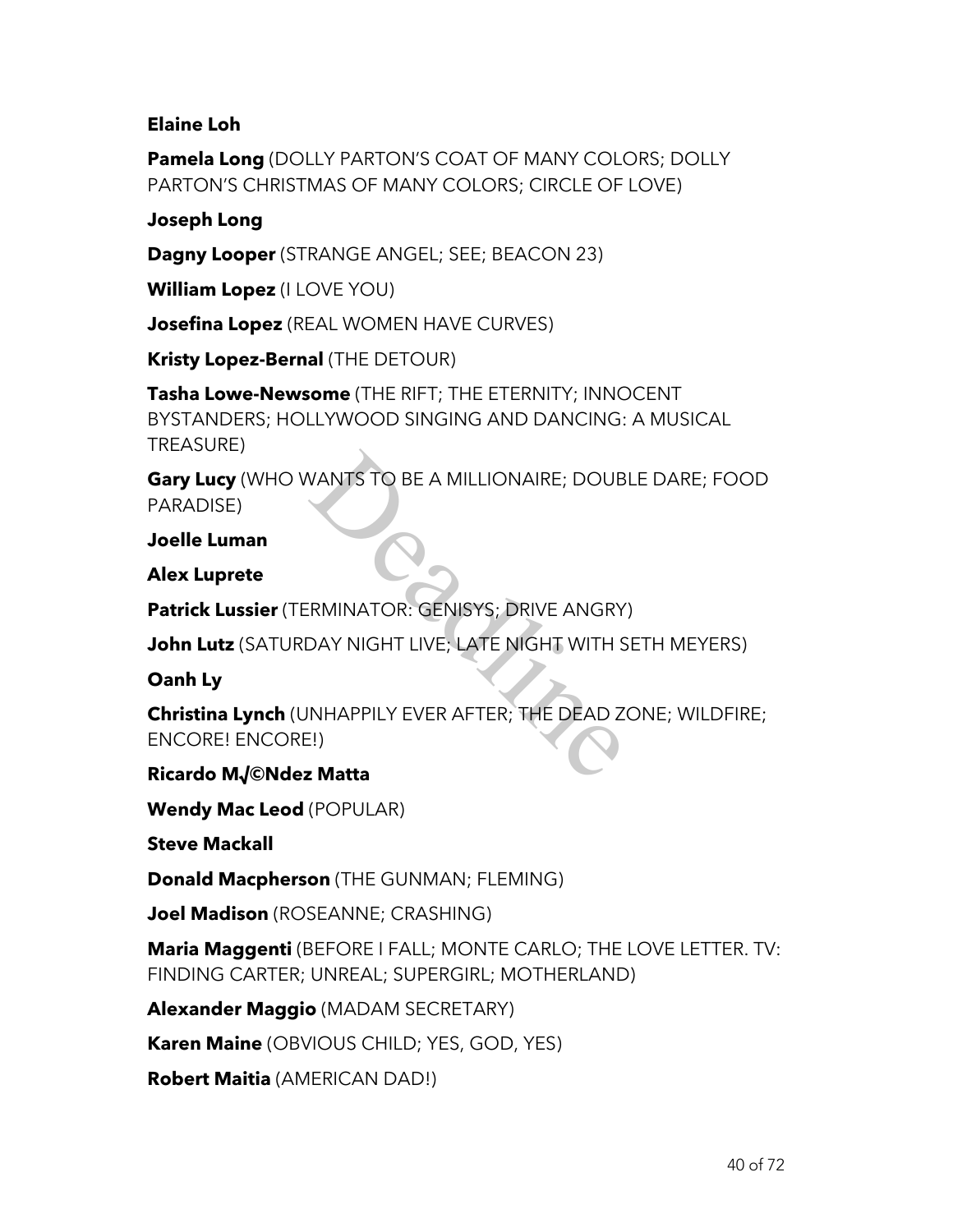**Raymond Mamrak** (HALLOWS' EVE; BLACK DAYS; THE MINT; ALCYON)

**David Mandel** (VEEP; SATURDAY NIGHT LIVE; SEINFELD; CURB YOUR ENTHUSIASM; EUROTRIP; THE GRINCH; THE DICTATOR)

**Nicholas Mandernach** (DUNCANVILLE)

**Sofia Manfredi** (PATRIOT ACT WITH HASAN MINHAJ)

**Jason Mann** (THE LEISURE CLASS)

**Richard Manning** (FARSCAPE; STAR TREK: THE NEXT GENERATION; TEKWAR; WHEN CALLS THE HEART)

**James Manos** (DEXTER)

**Allan Marcil** (DOLPHIN COVE; KEY WEST; HOME TOWN)

**Jennifer Marck Moran**

**Michael Maren** (SHRIVER; A SHORT HISTORY OF DECAY)

**Stuart Margoliun** (A MAN, A WOMAN AND A BANK; THE BALLAD OF ANDY CROCKER)

**James Marino** (THE DAILY SHOW WITH TREVOR NOAH)

**Corina Maritescu** (JOE EXOTIC; SHAMELESS; SORRY FOR YOUR LOSS)

**Bonnie Mark** (NYPD BLUE; THIRD WATCH; WONDERLAND; HOMICIDE: LIFE ON THE STREET) **FRIVER; A SHORT HISTORY OF DECA<br>
A MAN, A WOMAN AND A BANK; THE<br>
DAILY SHOW WITH TREVOR NOAH<br>
JOE EXOTIC; SHAMELESS; SORRY FO<br>
D BLUE; THIRD WATCH; WONDERLA<br>
ET)<br>
(OHIO; ONLY MURDERS IN THE BUILI<br>
JITHENTIC CRIMSON)<br>
S OF** 

**Stephen Markley** (OHIO; ONLY MURDERS IN THE BUILDING)

**Samuel Marks** (AUTHENTIC CRIMSON)

**Leah Markus** (DAYS OF OUR LIVES; DALLAS)

**Corinne Marrinan** (CSI; SPOTLESS; CODE BLACK; MURDER IN THE FIRST; WILL; SEAL TEAM)

**Elizabeth Martin** (MULAN)

**Caroline Martin** (THE TONIGHT SHOW STARRING JIMMY FALLON; ASTRONOMY CLUB: THE SKETCH SHOW)

**Lynn Martin** (THE YOUNG AND THE RESTLESS; AS THE WORLD TURNS)

**Ethelyn Martin**

**Ian Martin** (VEEP; THE DEATH OF STALIN)

**Joel Martinez** (DESUS & MERO)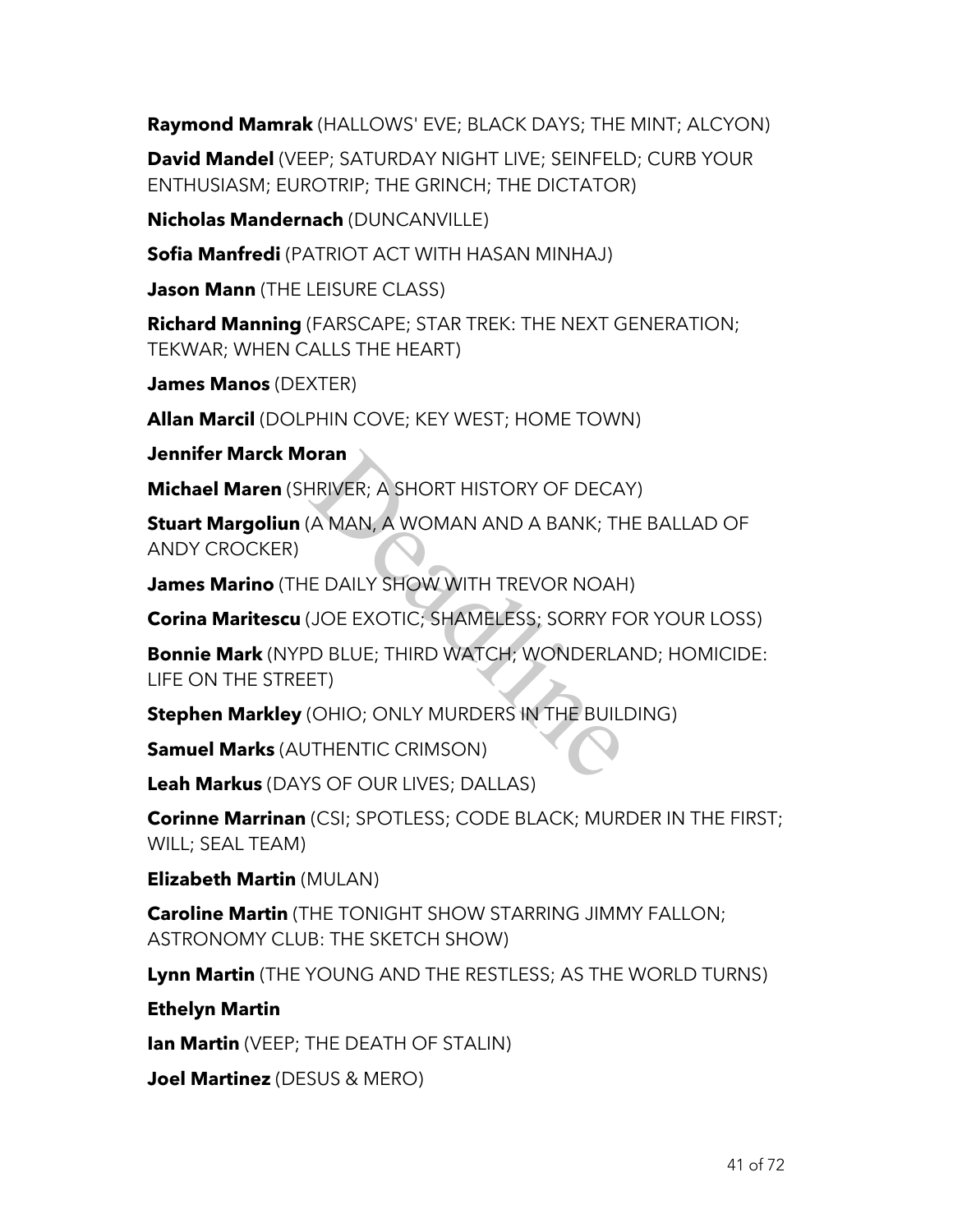**Christy Marx** (JEM AND THE HOLOGRAMS; G.I. JOE; CONAN; BABYLON 5; TWILIGHT ZONE)

**Paul Masella** (THE LATE SHOW WITH DAVID LETTERMAN; SNL; MAYA & MARTY)

**Bisanne Masoud** (TEEN WOLF; IZOMBIE; HAWAII FIVE-0)

**Bob Massey**

**Sarah Masson** (KIRSTIE ; JOE PICKETT)

**Jonathan Mastro** (VIPER CLUB)

**Katrina Mathewson** (HAWKEYE)

**Andrew Mathieson** (DR. KEN)

**Linda Mathious** (KEVIN CAN WAIT; OUTMATCHED; LIV AND MADDIE)

**Elissa Matsueda** (THE MIRACLE SEASON; SPARE PARTS; DOG DAYS)

**Britt Matt** (HARLEM; FIRST WIVES CLUB; A.P. BIO; MARLON)

**Tom Matthews** (MAD CITY)

**Will Matthews** (THE DARK CRYSTAL: AGE OF RESISTANCE; LIFE IN A YEAR) EVIN CAN WAIT; OUTMATCHED; LIV<br>THE MIRACLE SEASON; SPARE PARTS<br>M; FIRST WIVES CLUB; A.P. BIO; MARI<br>AD CITY)<br>JE DARK CRYSTAL: AGE OF RESISTAN<br>REERAYSHAWN)<br>Y SHOW WITH TREVOR NOAH)<br>(THE SIMPSONS)

**Marc Maurino** (#FREERAYSHAWN)

**Robert Mayer**

**X Mayo** (THE DAILY SHOW WITH TREVOR NOAH)

**Cesar Mazariegos** (THE SIMPSONS)

**Glen Mazzara** (THE SHIELD; THE WALKING DEAD; DAMIEN; CRASH)

**Christiana Mbakwe** (THE DAILY SHOW WITH TREVOR NOAH)

**Tricia McAlpin** (BROOKLYN NINE-NINE)

**Brian McAuley** (FULLER HOUSE)

**Jim McBride** (BIG EASY; BREATHLESS; GREAT BALLS OF FIRE!)

**Shawnte McCall**

**Thaddeus McCants**

**Jen McCartney** (THE BIG SHOW SHOW; SOLAR OPPOSITES)

**Cathy McConnell** (NATURE)

**Diana McCorry** (HUMAN KIND OF)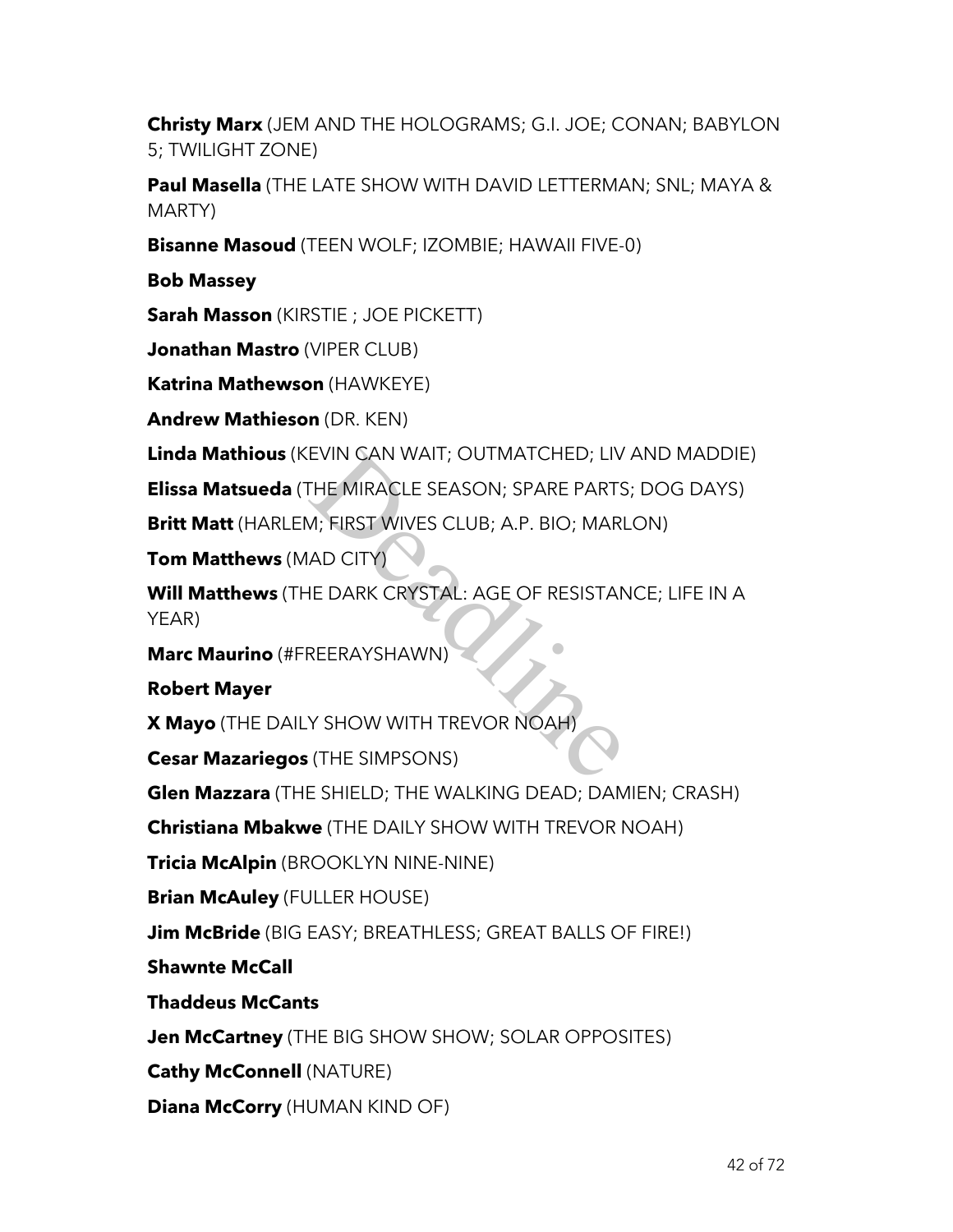**Ian McCulloch** (CHICAGO FIRE)

**Kathryn McCullough** (TEEN SPIRIT)

**Juliet McDaniel** (QWERTY; MR AND MRS AMERICAN PIE)

**Jim McDermott** (PREACHER)

**Alison McDonald** (YOUR HONOR; RUSSIAN DOLL; #BLACKAF)

**Abby McEnany** (WORK IN PROGRESS)

**Rex McGee** (PURE COUNTRY)

**Philip Mcgrade** (LATE LATE SHOW; BRAND X)

**Anne McGrail** (CSI: MIAMI; CSI: NEW YORK; BOOM TOWN; THE GUARDIAN; THAT'S LIFE)

**Hanna McIntosh** (INFLUENCE)

**Adam McKay** (VICE; THE BIG SHORT; ANT-MAN; GET HARD)

**Meredith McKay** (AMERICAN MURDER MYSTERY)

**Jesse McKeown** (THE UMBRELLA ACADEMY; THE SINNER; LETTERKENNY)

**Daniel McLellan** (LOST IN SPACE)

**Joseph McMaster** (NOVA)

**David McMillan** (LUCIFER; DEXTER)

**Catya McMullen** (THE LAST MAN; THE AUTEUR; EVERYTHING'S GONNA BE OKAY; DIETLAND) NFLUENCE)<br>E; THE BIG SHORT; ANT-MAN; GET H<br>AMERICAN MURDER MYSTERY)<br>THE UMBRELLA ACADEMY; THE SINN<br>LOST IN SPACE)<br>(NOVA)<br>UCIFER; DEXTER)<br>THE LAST MAN; THE AUTEUR; EVERY<br>ND)

**Michele McPhee** (CITY ON A HILL)

**Larkin McPhee** (NOVA)

**Shelley Meals** (SHADOW & BONE; SEE; SWEET MAGNOLIA'S; CHICAGO MED; WITCHES OF EAST END; STRONG MEDICINE; DAWSON'S CREEK)

**Lauren Means** (THE DAILY SHOW WITH JON STEWART; THE DAILY SHOW WITH TREVOR NOAH)

**Cary Medoway** (HEAVENLY KID)

**Brian Meehl** (BETWEEN THE LIONS)

**Mark Melara** (SUPERIOR DONUTS)

**Ivan Menchell** (BLENDED; JONAS; THE NANNY)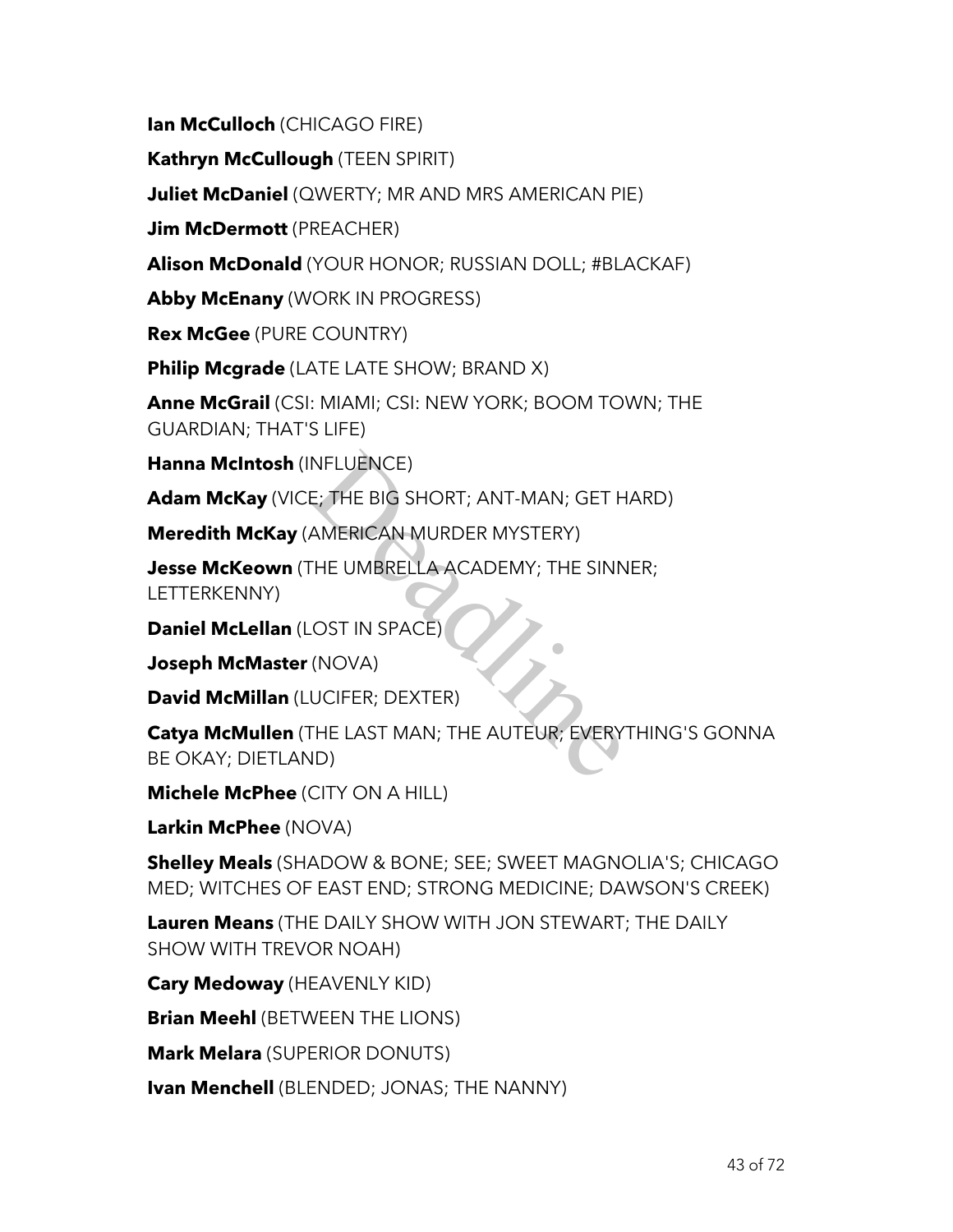**Nana Mensah** (BONDING)

**Carly Mensch** (GLOW)

**Wendy Mericle** (ARROW)

**Adam Mervis** (21 BRIDGES)

**Patrick Metcalf** (UNDONE)

**David Mettler** (ONE BAD CHOICE)

**Diana Metzger** (FAKING IT)

**Arthur Meyer** (THE TONIGHT SHOW STARRING JIMMY FALLON; THE ONION NEWS NETWORK; 74TH GOLDEN GLOBE AWARDS)

**Seth Meyers** (LATE NIGHT WITH SETH MEYERS; DOCUMENTARY NOW!; SATURDAY NIGHT LIVE)

**Joan Meyerson**

**Matthew Michnovetz** (24; STAR WARS)

**Risa Mickenberg** (EGG)

**Tara Miele** (CARRIE N ME; WANDER DARKLY; THE NOMADS; THINSPIRATION; THE LAKE EFFECT) LIVE)<br>
Vetz (24; STAR WARS)<br>
EGG)<br>
E N ME; WANDER DARKLY; THE NON<br>
HE LAKE EFFECT)<br>
MINDHUNTER)<br>ERSONAL VOLOCITY; PROOF; THE BA<br>
RIVATE LIVES OF PIPPA LEE)<br>
LY SHOW WITH JON STEWART; FULL

**Courtenay Miles** (MINDHUNTER)

**Rebecca Miller** (PERSONAL VOLOCITY; PROOF; THE BALLAD OF JACK AND ROSE; THE PRIVATE LIVES OF PIPPA LEE)

**Jo Miller** (THE DAILY SHOW WITH JON STEWART; FULL FRONTAL WITH SAMANTHA BEE)

**David Miller** (ROSEWOOD; THE TRAIL)

**Bobby Miller** (THE CLEANSE)

**Kevin Miller**

**Daniel Mirk** (ONION NEWS NETWORK; MAN SEEKING WOMAN)

**David Misch** (MORK AND MINDY; THE MUPPETS TAKE MANHATTAN; SATURDAY NIGHT LIVE)

**Chase Mitchell** (THE TONIGHT SHOW STARRING JIMMY FALLON)

**Becky Mode** (UNBELIEVABE; GENIUS: ARETHA; SMASH)

**Jose Molina** (AGENT CARTER; FIREFLY)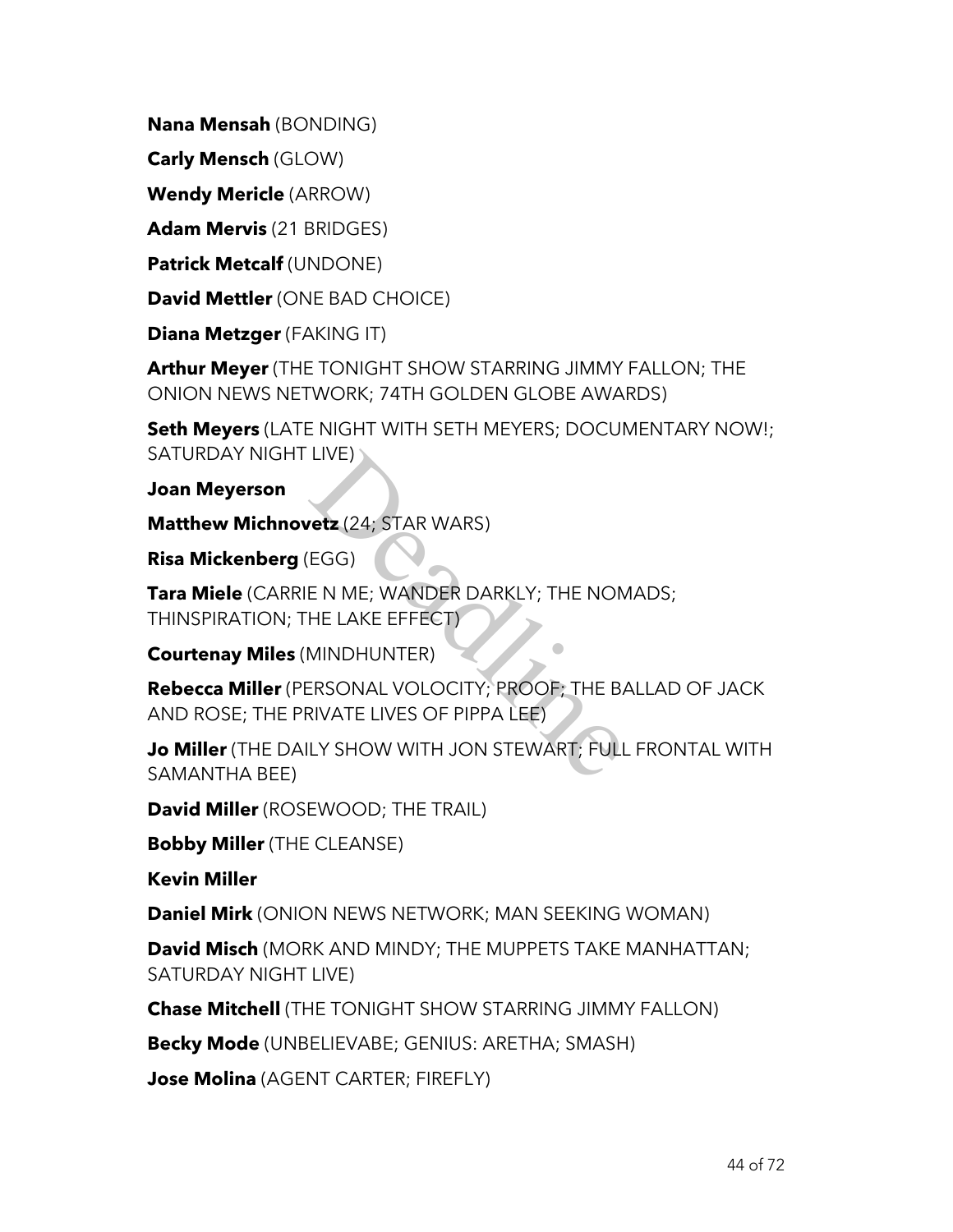**Christopher Momenee** (WILLIAM & CATHERINE: A ROYAL ROMANCE; SENIOR MOMENT)

**Edgar Momplaisir** (BLACK-ISH; DEAR WHITE PEOPLE)

**Maureen Monahan** (TOONING OUT THE NEWS; OUR CARTOON PRESIDENT)

**Joshua Montcalm** (CICADA 3301)

**Ana Maria Montoya** (REM)

**Jacqueline Moody** (YOU ME HER)

**Kelley Moore** (RENDITION)

**Mike Moore** (THE MAGICIANS; AQUARIUS)

**Debra Moore Muñoz** (MAYANS MC

**WESTWORLD)"**

**Solange Morales** (WU-TANG: AN AMERICAN SAGA)

**Timothy Moran** (FETCH)

**Laura Moran** (THE NEIGHBORHOOD)

**Jillian Moreno** (LOVE VICTOR)

**Robert Moresco** (EZ STREETS; CRASH; THE BLACK DONNELLYS; 100 CODE) **ioz** (MAYANS MC<br>
WU-TANG: AN AMERICAN SAGA)<br>
ETCH)<br>
NEIGHBORHOOD)<br>
DVE VICTOR)<br>
EZ STREETS; CRASH; THE BLACK DON<br>
NIGHT WITH SETH MEYERS)<br> **thau** (WHO WANTS TO BE A MILLION

**Ian Morgan** (LATE NIGHT WITH SETH MEYERS)

**Jonathan Morgenthau** (WHO WANTS TO BE A MILLIONAIRE)

**Dominique Morisseau** (SHAMELESS; UNRULY)

**Iain Morris** (THE INBETWEENERS; WHAT WE DO IN THE SHADOWS; FLIGHT OF THE CONCHORDS)

**Christopher Morrison** (ARY AND THE SECRET OF SEASONS; THE BELLWETHER; AMERICAN COWSLIP)

**Ruth Morrison** (CLIFFORD THE BIG RED DOG; CREATURE CASES; MONKEY WITH A TOOLBELT)

**Lewis Morton** (SATURDAY NIGHT LIVE; ROB; FUTURAMA; FAMILY GUY; VEEP)

**Itamar Moses** (BOARDWALK EMPIRE; MEN OF A CERTAIN AGE; OUTSIDERS)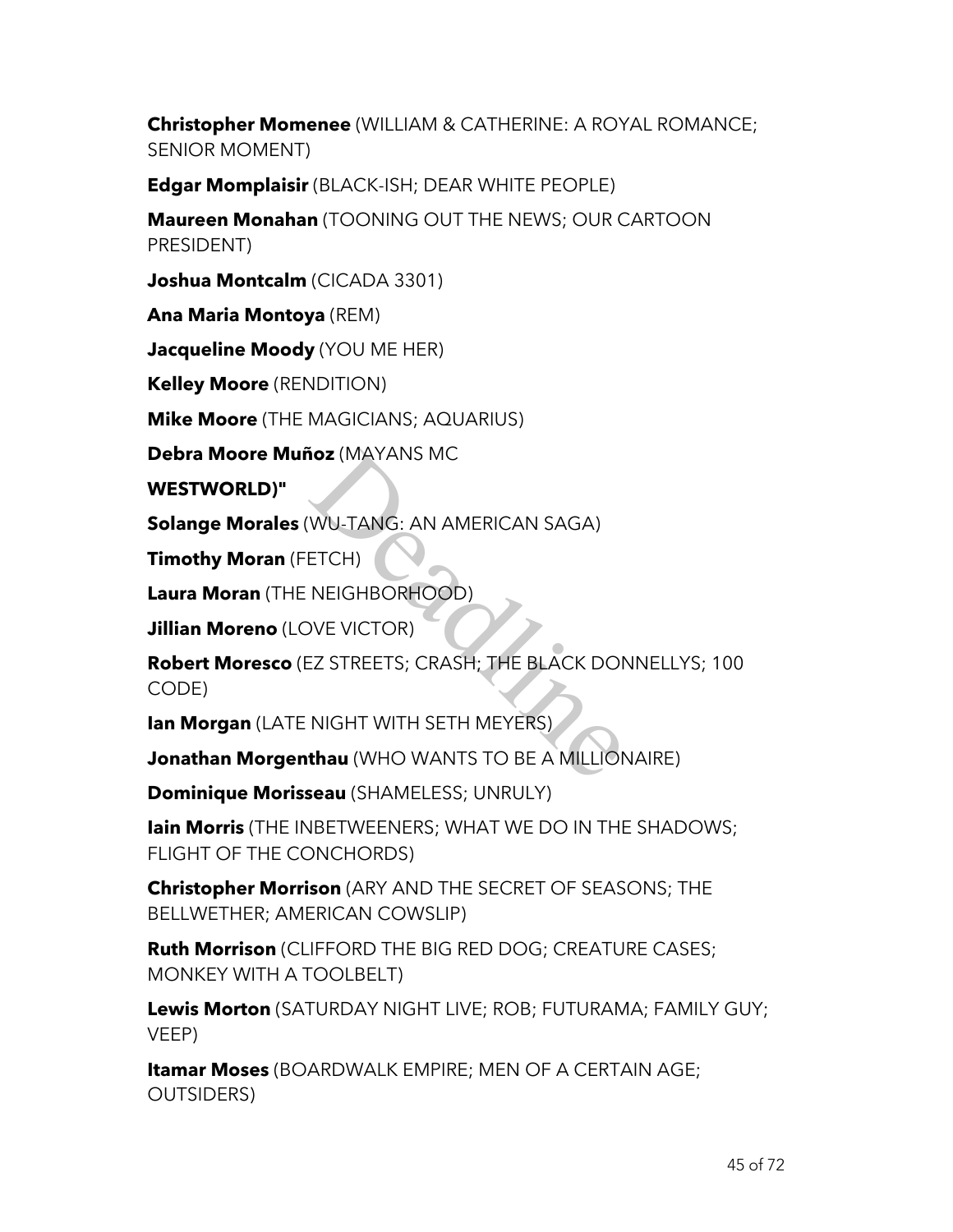**Monique Moses** (HUMAN RESOURCES; ASTRONOMY CLUB: THE SKETCH SHOW)

**Oren Moverman** (JESUS' SON; THE MESSENGER; RAMPART; TIME OUT OF MIND; LOVE & MERCY; JUNCTION 48)

**Andrew Mueth** (CENTRAL PARK)

**Merigan Mulhern** (JANE THE VIRGIN; BH90210)

**John Mulholland** (COOPER & HEMINGWAY: THE TRUE GEN; ELMORE LEONARD: "BUT DON'T TRY TO WRITE"; INSIDE HIGH NOON)

### **Mark Mulkerron**

**Michele Mulroney** (SHERLOCK HOLMES: A GAME OF SHADOWS; PAPER MAN; POWER RANGERS)

**Kieran Mulroney**

**Mariko Munro** (AMERICAN MILKSHAKE; JACK)

**Trevor Munson** (MOONLIGHT; LONE STAR STATE OF MIND)

**Sebastian Muriel**

**Claudia Myers** (FORT BLISS)

**Mamoudou N'Diaye** (AFTER, AFTER PARTY)

**Gary Nadeau** (THE JENNIE PROJECT)

**Nelson Nance** (RANDOM ACTS OF FLYNESS)

**Aparna Nancherla** (LATE NIGHT WITH SETH MEYERS; TOTALLY BIASED WITH W. KAMAU BELL; MYTHIC QUEST) MERICAN MILKSHAKE; JACK)<br>IOONLIGHT; LONE STAR STATE OF N<br>DRT BLISS)<br>JENNIE PROJECT)<br>I JENNIE PROJECT)<br>NDOM ACTS OF FLYNESS)<br>I (LATE NIGHT WITH SETH MEYERS; THELL; MYTHIC QUEST)

**Christine Nangle** (THE SIMPSONS; SATURDAY NIGHT LIVE; INSIDE AMY SCHUMER)

## **Rachel Naples**

**Nicholas Nardini** (SCANDAL; INVENTING ANNA)

**Chioke Nassor** (LATE NIGHT WITH SETH MEYERS)

**Stephen Nathan** (BONES)

**Obi Ndefo** (DREAM BIG; THE 7TH FACE)

**Aubrey Nealon** (SNOWPIERCER; CARDINAL; ORPHAN BLACK)

**Brian Nelson** (HARD CANDY; ALTERED CARBON; 30 DAYS OF NIGHT)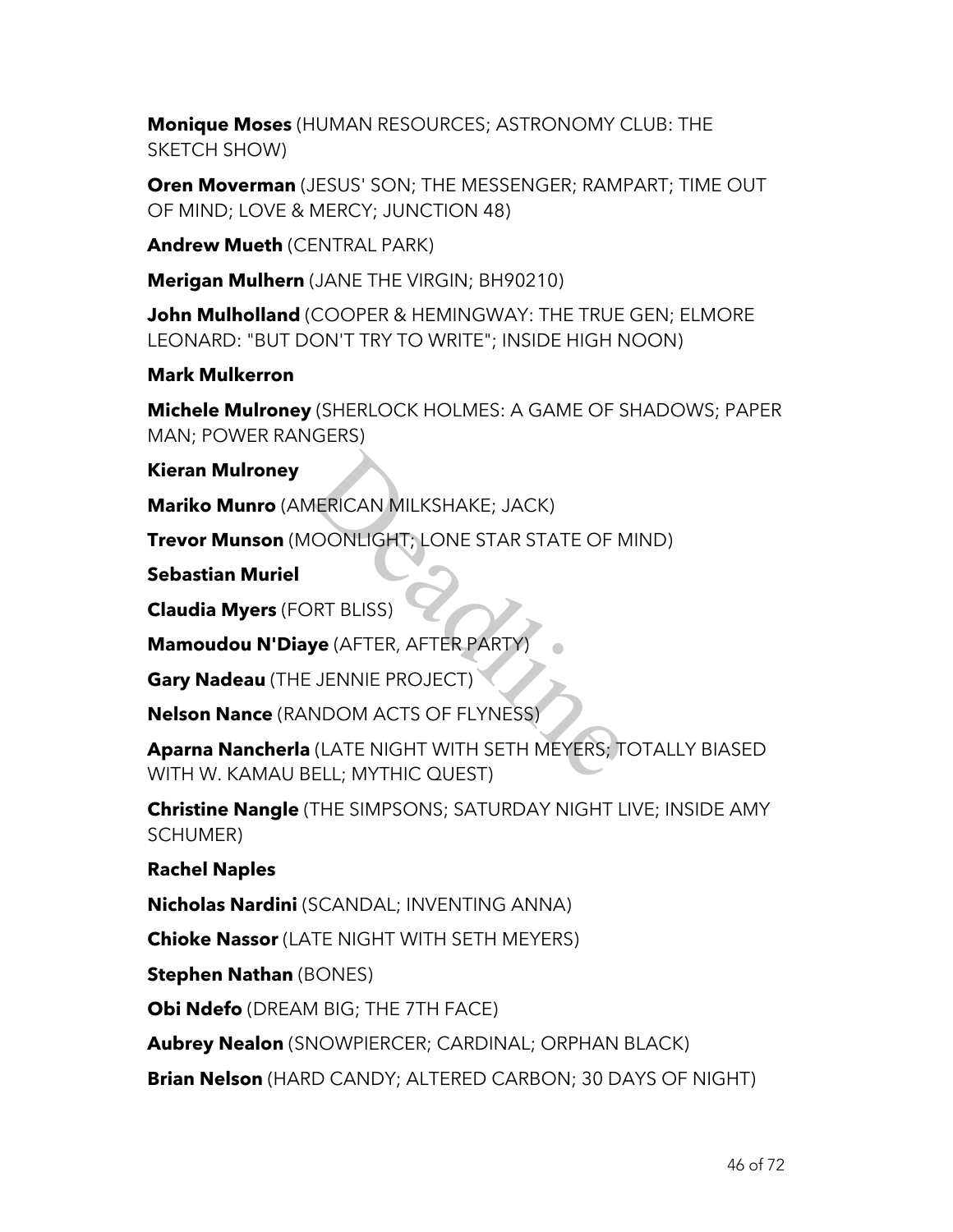**Sally Nemeth** (LAW & ORDER)

**Andrew Newman**

**Derek Nguyen** (THE HOUSEMAID; BUSTER'S MAL HEART; LOVESONG)

**Bob Nickman**

**Patricia Niedzialek** (CHEERS; ALF; SMALL WONDER; ROCKY ROAD)

**Jeffrey Nieves** (RESIDENT ALIEN)

**Heben Nigatu** (DESUS & MERO)

**Leslie Nipkow** (ONE LIFE TO LIVE)

**Julien Nitzberg** (THE WILD AND WONDERFUL WHITES OF WEST VIRGINIA)

**Michael Nixon** (THE GAME OF RASSILON)

**Martha Nochimson** (RYAN'S HOPE; GUIDING LIGHT; SANTA BARBARA)

**Ana Nogueira** (DAN AND SAM)

**Sarah Nolen** (THE AMERICANS)

**Justin Nowell** (FRIENDS FROM COLLEGE; BLESS THIS MESS; EASTBOUND AND DOWN)

**Molly Nussbaum** (ONE OF US IS LYING; HOME BEFORE DARK; SACRED LIES; BRAVE NEW WORLD; DIRK GENTLY'S HOLISTIC DETECTIVE AGENCY; INCORPORATED; THE AMERICANS; THE AFFAIR) HE GAME OF RASSILON)<br> **n** (RYAN'S HOPE; GUIDING LIGHT; SA<br>
N AND SAM)<br>
AMERICANS)<br>
ENDS FROM COLLEGE; BLESS THIS N<br>
DOWN)<br>
ONE OF US IS LYING; HOME BEFORE<br>
WORLD; DIRK GENTLY'S HOLISTIC DI<br>
ORATED; THE AMERICANS; THE AFF,<br>

**Timothy Nye** (KOOLHAUS; A SPY UNDER THE INFLUENCE)

**Nancy Nyman** (TAFFETA; CALL YOUR MOTHER)

**Rockne S O'Bannon** (EVIL; REVOLUTION; V)

**John O'Brien** (MAN WITH A PLAN)

**Mark O'Connell** (STAR TREK: DEEP SPACE NINE)

**Lucas O'Connor** (PERSON OF INTEREST)

**Tom O'Connor**

**Thomas O'Donnell** (JEFF & SOME ALIENS; TRIPTANK; RIGHT NOW KAPOW; BILLY ON THE STREET)

**Clare O'Kane** (SHRILL)

**Dawn O'Leary** (ADMISSIONS)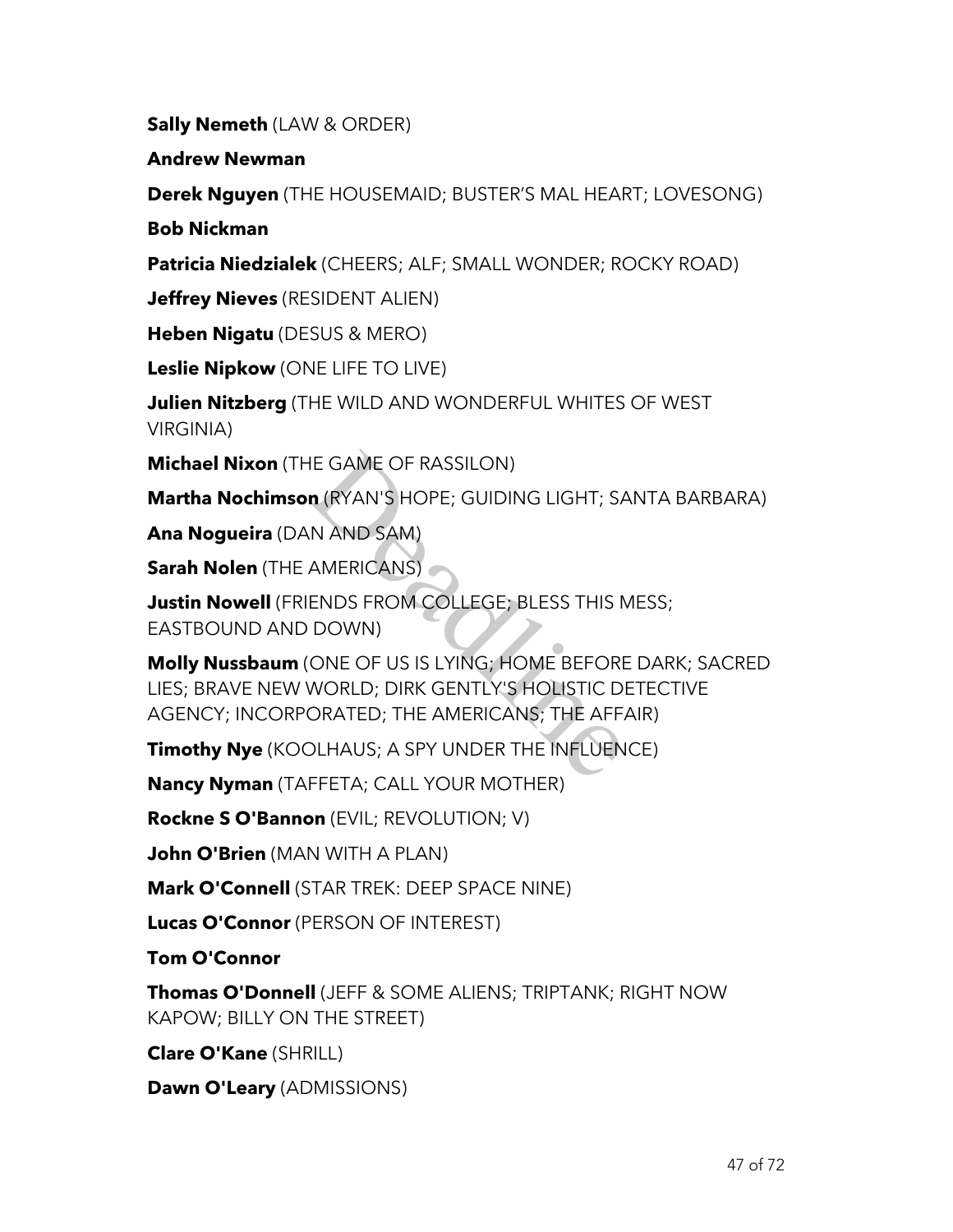**Brendan O'Malley** (SURVIVOR; REMORSE; BURN NOTICE)

**Denis O'Neill** (THE RIVER WILD; A SHOT AT GLORY)

**Marygrace O'Shea** (LAW & ORDER: CRIMINAL INTENT; LAW & ORDER: SPECIAL VICTIMS UNIT)

**Garrett Oakley** (DYNASTY)

**Mark Obenhaus** (STEEP; THE AGE OF AEROSPACE)

**Boafoa Offei-Darko** (GOOD TROUBLE)

**Michael OHara**

**Matt Okumura** (STAR TREK: PICARD; LEVERAGE: REDEMPTION; BLOOD & TREASURE)

**Nancy Oliver** (SIX FEET UNDER; TRUE BLOOD; LARS AND THE REAL GIRL)

**Isaac Oliver** (GLOW; HIGH MAINTENANCE)

**Lara Olsen** (BOY MEETS WORLD; REBA; PRIVATE PRACTICE; 90210; SPINNING OUT) FEET UNDER; TRUE BLOOD; LARS AN<br>
W; HIGH MAINTENANCE)<br>
IEETS WORLD; REBA; PRIVATE PRAC<br>
(LAW & ORDER)<br>
DAILY SHOW WITH TREVOR NOAH)<br> **:n** (ATYPICAL; ALIENS VS. STONERS)<br>
(REBEL; 13 REASONS WHY; VIDA)<br>
Y ISLAND)

**Suzanne OMalley** (LAW & ORDER)

**Joseph Opio** (THE DAILY SHOW WITH TREVOR NOAH)

**Mike Oppenhuizen** (ATYPICAL; ALIENS VS. STONERS)

**Evangeline Ordaz** (REBEL; 13 REASONS WHY; VIDA)

**Sam Orr** (FANTASY ISLAND)

**Paul Osborne** (CRUEL HEARTS; FAVOR)

**Lorna Osunsanmi** (ALL AMERICAN; THE PATH; HEMLOCK GROVE)

**Brian Otano** (CRUEL SUMMER)

**Hawk Otsby** (IRON MAN; THE EXPANSE)

**Mauricio Ovalle** (SHOOTING STAR; HERO; CUFFS & SHIELD)

**Seth Owen** (MORGAN)

**Matt Pabian** (FAMILY GUY; ANIMANIACS)

**Juliet Packer** (DAYS OF OUR LIVES)

**Elizabeth Padden** (ALTERED CARBON; THE WALKING DEAD WORLD BEYOND; UMBRELLA ACADEMY)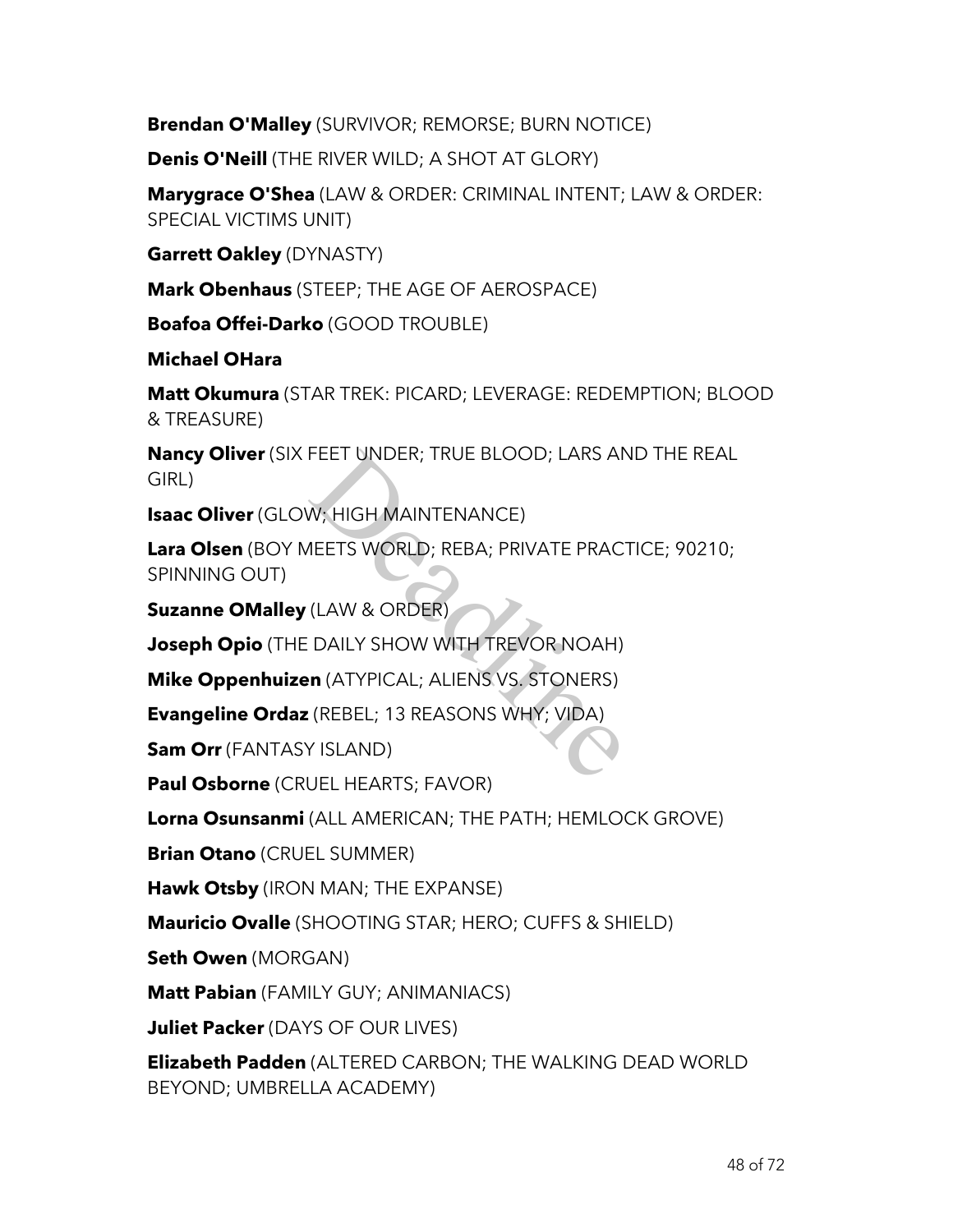**Elizabeth Page** (ALL MY CHILDREN; GENERAL HOSPITAL)

**Alan Page** (FEAR THE WALKING DEAD; NARCOS; I CARRY YOU WITH ME)

**Katherine Page** (SHATTERED GLASS; STILLHOUSE LAKE; SISTER WIVES SECRET)

**Jaime Paglia** (EUREKA; THE FLASH; SCREAM: THE TV SERIES)

**Carolina Paiz** (GREY'S ANATOMY; ORANGE IS THE NEW BLACK)

**Chase Palmer** (IT; NAKED SINGULARITY)

**James Palmquist** (NOVA)

**Nichole Paluga** (PERCEPTION; RESURRECTION; LEGEND OF THE SEEKER; THE OA)

**Zhubin Parang** (THE DAILY SHOW WITH TREVOR NOAH)

**Jiehae Park** (RUNAWAYS)

**Ross Parker** (JEOPARDY!; HITLER: RISE OF EVIL; CODE BREAKERS)

**Gwendolyn Parker** (LAW & ORDER: SPECIAL VICTIMS UNIT; CSI: MIAMI; V; WITHOUT A TRACE) HE DAILY SHOW WITH TREVOR NOAH<br>AWAYS)<br>PARDY!; HITLER: RISE OF EVIL; CODE<br>**r** (LAW & ORDER: SPECIAL VICTIMS L<br>ACE)<br>(IMMORTALS; DEATH NOTE; BLOOD<br>RTIMER GIBBON'S LIFE ON NORMAL<br>HE DAILY SHOW WITH JON STEWART<br>OR NOAH; LAST WE

**Vlas Parlapanides** (IMMORTALS; DEATH NOTE; BLOOD OF ZEUS)

**Laurie Parres** (GORTIMER GIBBON'S LIFE ON NORMAL STREET)

**Owen Parsons** (THE DAILY SHOW WITH JON STEWART; THE DAILY SHOW WITH TREVOR NOAH; LAST WEEK TONIGHT WITH JOHN OLIVER)

**David Pasquesi** (FACTORY)

**Jeff Passino** (THE BUTTON)

**Alex Pastor** (THE OCCUPANT; THE HEAD; INCORPORATED; THE LAST DAYS)

**Paris Patterson** (THE DETOUR)

**Ariel Patterson**

**Robert Patton** (WHO WANTS TO BE A MILLIONAIRE; LATE NIGHT WITH JIMMY FALLON; CHILD SUPPORT)

**Josh Payne** (DAMAGES)

**Naima Pearce** (OUR CARTOON PRESIDENT; TOONING OUT THE NEWS)

**Deborah Pearl** (DESIGNING WOMEN; GETTING ED LAID)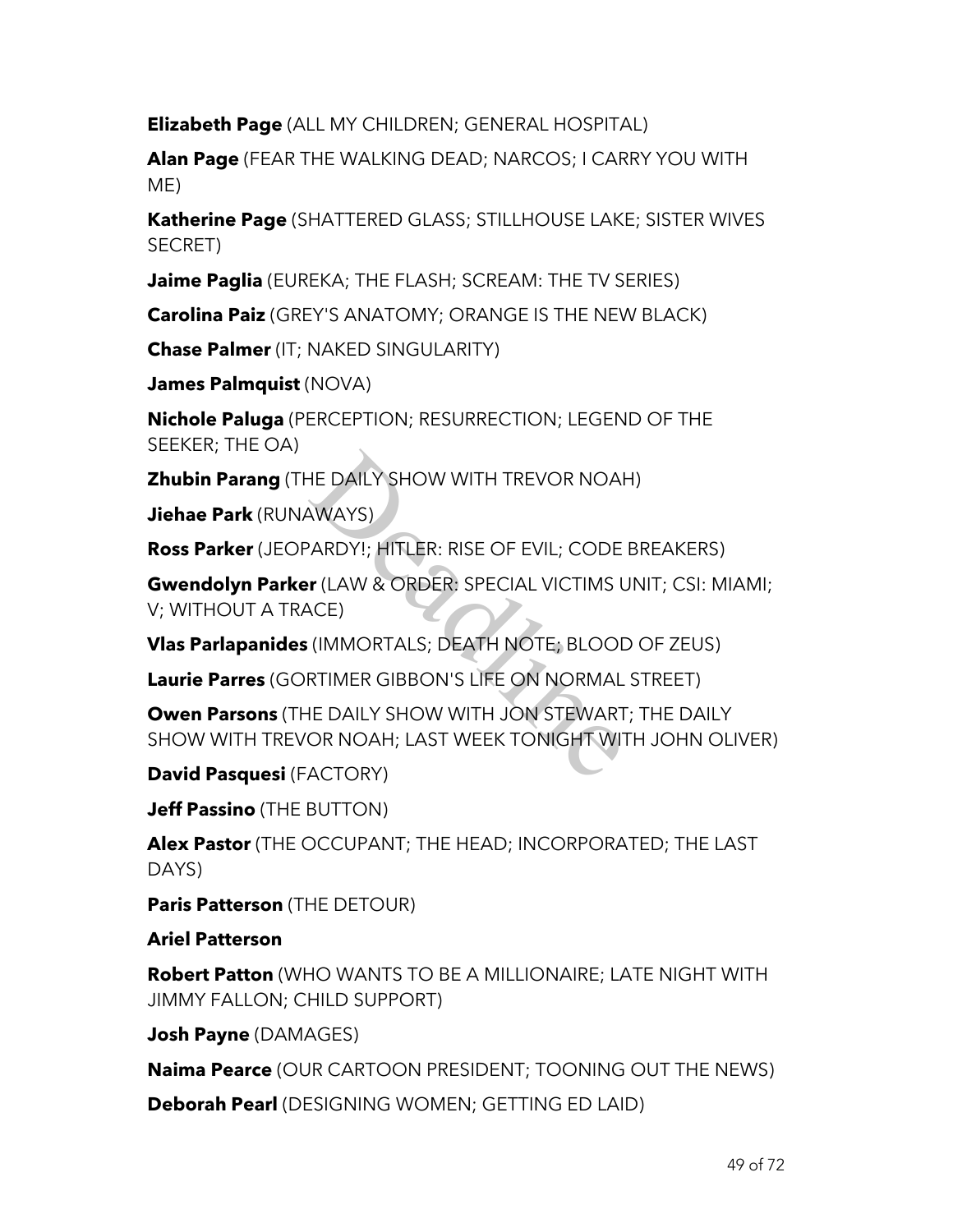**Nina Pedrad** (30 ROCK; NEW GIRL; WILL & GRACE; NO ACTIVITY; BORAT SUBSEQUENT MOVIEFILM)

**Rachel Pegram** (KENAN)

**Sarah Pekkanen** (THE WIFE BETWEEN US)

**George Pelecanos** (THE WIRE; THE DEUCE; TREME)

**Meaghan Perez** (STATE OF THE CULTURE)

**Ricardo Perez Gonzalez** (DESIGNATED SURVIVOR)

**Andres Perez-Duarte** (FOREVER EVEN LONGER)

**Doug Perkins** (PRANK ENCOUNTERS)

**Dewayne Perkins** (THE AMBER RUFFIN SHOW)

**Harold Perlman** (1MMS)

**Dan Perlman** (THAT'S MY BUS)

**Camille Perri** (THE ASSISTANTS)

**Tom Perrotta** (THE LEFTOVERS; MRS. FLETCHER; LITTLE CHILDREN) MMS)<br>
T'S MY BUS)<br>
ELEFTOVERS; MRS. FLETCHER; LITTLI<br>
VED BY THE BELL<br>
JON OF FIRE)<br>
TER CELL: THE WALKING DEAD; THE

**Amy-Jo Perry** (SAVED BY THE BELL)

**Joyce Perry**

**Michael R Perry**

**Kevin Peterka** (REIGN OF FIRE)

**Sarah Peters**

**John Petty** (SPLINTER CELL; THE WALKING DEAD; THE BURROWERS; SERVANT; OUTLAST)

**Charles Pfarrer** (BARB WIRE; RED PLANET; THE JACKAL; HARD TARGET; VIRUS; DARKMAN; NAVY SEALS)

**Jeffrey Pfeiffer** (UNFORGETTABLE)

**Rubeintz Philippe**

**Arthur Phillips** (BLOODLINE; DAMAGES)

**Bill Phillips** (SUMMER SOLSTICE; CHRISTINE; THERE GOES THE NEIGHBORHOOD; JACK REED; FIRE WITH FIRE; PHYSICAL EVIDENCE)

**Gary Phillips** (SNOWFALL)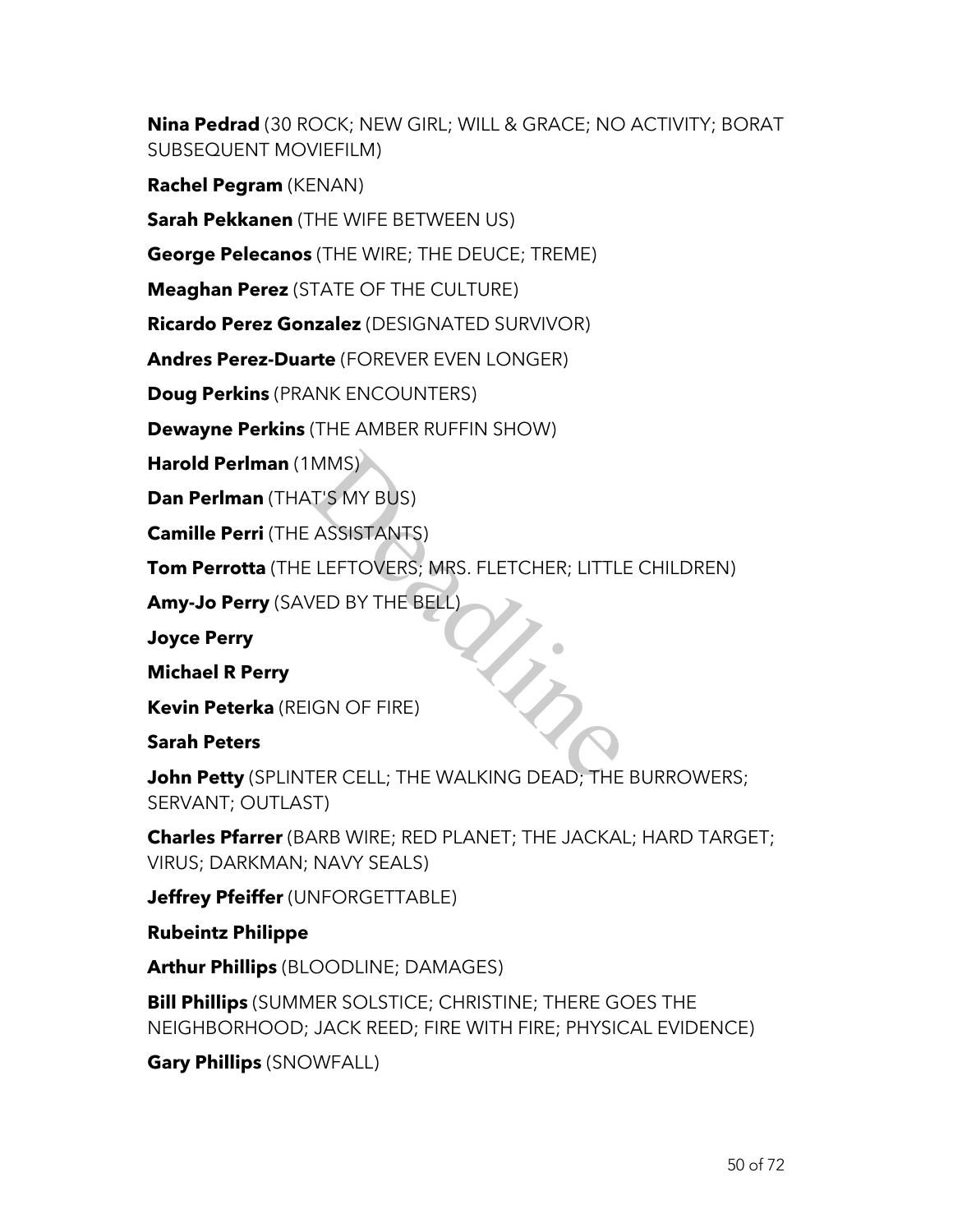**Michael Pielocik** (DESUS & MERO; THE LATE SHOW WITH STEPHEN COLBERT)

**Jasmine Pierce** (THE TONIGHT SHOW STARRING JIMMY FALLON)

**Jeremy Pikser** (BULWORTH; WAR, INC)

**Timothy Pinckney** (HALSTON)

**Phil Pirrello** (CHOSEN)

**Sabir Pirzada** (ROSWELL NM)

**Ken Pisani**

**Joseph Piscopo** (SATURDAY NIGHT LIVE)

**Julie Plec** (THE VAMPIRE DIARIES; THE ORIGINALS; LEGACIES)

**John Plummer** (MYSTERY 101; GRANITE FLATS)

**Tayarisha Poe** (SELAH AND THE SPADES; THE YOUNG WIFE)

**Amos Poe** (THE GUITAR)

**Brian Polk** (GREAT NEWS; ANIMANIACS)

**Edward Pomerantz** (CAUGHT; LAW & ORDER; HERE'S BOOMER)

**Jeffrey Porro** (THE GREAT DEBATERS)

**Dmitry Portnoy** (SAINT JUDY)

**Max Posner** (PAPER PLANE)

**Jessica Postigo** (THE MORTAL INSTRUMENTS; TARZAN; THE MONSTRUMOLOGIST; OPERATION CHECKMATE) YSTERY 101; GRANITE FLATS)<br>LAH AND THE SPADES; THE YOUNG<br>JITAR)<br>- NEWS; ANIMANIACS)<br>IZ (CAUGHT; LAW & ORDER; HERE'S I<br>E GREAT DEBATERS)<br>AINT JUDY)<br>IR PLANE)<br>HE MORTAL INSTRUMENTS; TARZAN<br>IIST; OPERATION CHECKMATE)

**Jessica Poter** (MODERN FAMILY)

**Thomas Pound** (THE FLASH; PRIVATE EYES)

**Jon Povill** (STAR TREK; TOTAL RECALL; SLIDERS)

**Robert Powers** (OUR CARTOON PRESIDENT; TOONING OUT THE NEWS; TRIUMPH ELECTION SPECIAL 2016)

**Dennis Pratt** (BRITANNIC; AMERICAN JUSTICE; DEEP FREEZE; LEPRECHAUN 4)

**Richard Price** (COLOR OF MONEY; CLOCKERS; CHILDL 44; THE NIGHT OF; THE DEUCE)

**Mary Price** (GENERAL HOSPITAL)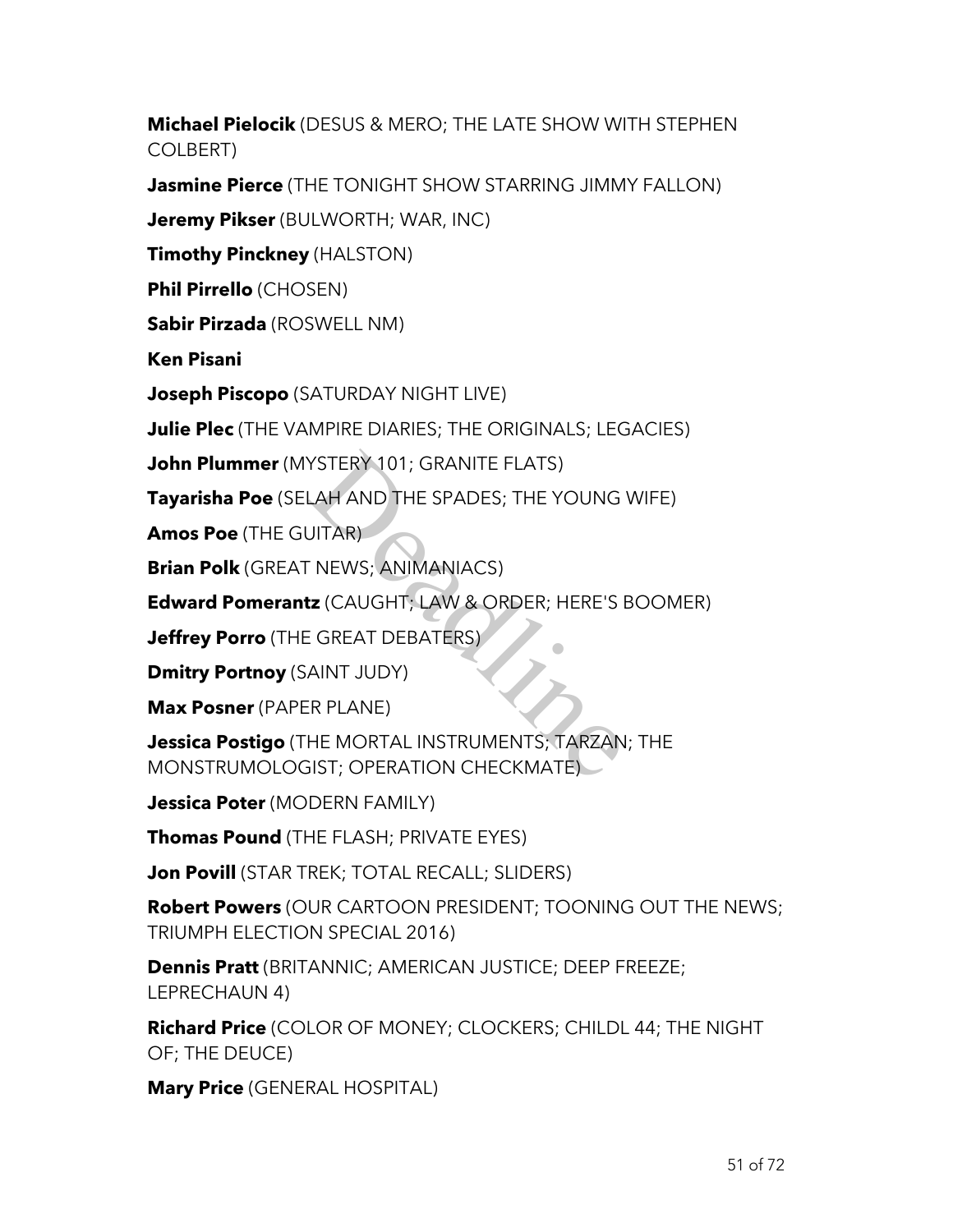**Daria Price** (THE NESTING; SURVIVAL OF THE FITTEST; OUT ON A LIMB)

**Zenzele Price** (WE CRASHED)

**Philip Primason** (REVIVAL)

**Max Pross** (THE SIMPSONS; LATE NIGHT WITH DAVID LETTERMAN)

**Robert Pulcini** (AMERICAN SPLENDOR; THE NANNY DIARIES; THE EXTRA MAN)

**Paul Puri** (CHICAGO MED)

**Vitor Quinaz**

**Christina Quintana** (THE BAKER AND THE BEAUTY)

**April Quioh** (BROOKLYN NINE-NINE)

**Zu Quirke** (NOCTURNE)

**David Rabinowitz** (BLACKKKLANSMAN)

**Francis Rabkin** (DICKINSON)

**Daniel Radosh** (THE DAILY SHOW)

**Emily Ragsdale** (CITY ON A HILL)

**Jennifer Raite** (12 DEADLY DAYS)

**Lisa Randolph** (PRODIGAL SON; JESSICA JONES; STAR TREK: DISCOVERY) JRNE)<br>
(BLACKKKLANSMAN)<br>
(CKINSON)<br>
IE DAILY SHOW)<br>
(ITY ON A HILL)<br>
DEADLY DAYS)<br>
ODIGAL SON; JESSICA JONES; STAR<br>
AERICAN EXPERIENCE)<br>
DEAD TO ME; LAST MAN ON EARTH;

**Robert Rapley** (AMERICAN EXPERIENCE)

**Emma Rathbone** (DEAD TO ME; LAST MAN ON EARTH; G.L.O.W.)

**George Ratliff** (JOSHUA; SALVATION BOULEVARD)

**Michael Rauch** (BEAUTIFUL PEOPLE; LOVE MONKEY; LIFE IS WILD; ROYAL PAINS)

**Tamsin Rawady** (BIGGER STRONGER FASTER)

**Tom Rayfiel** (IN PINELIGHT; GENIUS; HARMS' WAY)

**Meghana Reddy** (TIME OF DAY MEDIA)

**Paul Redford** (WEST WING; DESIGNATED SURVIVOR; MADAM SECRETARY)

**Judith & Garfield Reeves-Stevens** (STAR TREK: ENTERPRISE)

**Kris Rehl** (THE FOSTERS; GOOD TROUBLE)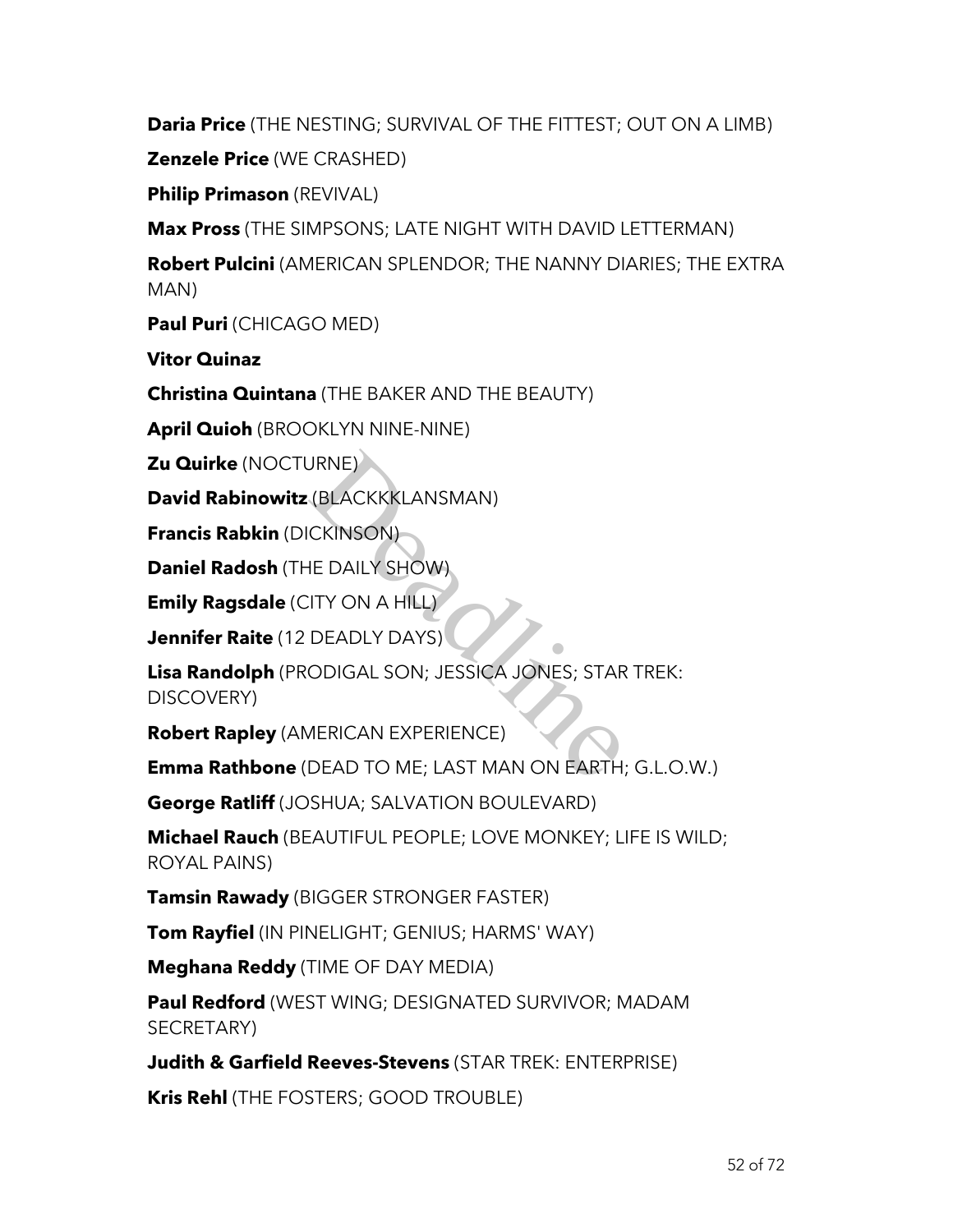**Jason Reich** (THE JIM JEFFRIES SHOW; FULL FRONTAL WITH SAMANTHA BEE)

**Kelly Reichardt** (FIRST COW; CERTAIN WOMEN; NIGHT MOVES)

**William Reichel** (LOOT)

**Ian Reichenthal**

**Ruth Reichl** (GARLIC AND SAPPHIRES)

**Alex Reid** (MALCOLM IN THE MIDDLE; BROCKMIRE)

**Seth Reiss** (LATE NIGHT WITH SETH MEYERS)

**Jason Rekulak** (THE IMPOSSIBLE FORTRESS; HIDDEN PICTURES)

**Michele Remsen** (TOSS IT)

**Jeannine Renshaw** (GOOD GIRLS)

**Andrew Renzi** (THE BENEFACTOR; JANIS)

**Susan Resnick**

**Patricia Resnick** (9 TO 5; MADMEN; BETTER THINGS)

**Hsm Resnik** (BERLIN STATION)

**Thomas Reyes** (THE GREAT NORTH; AMERICAN WOMAN) **v** (GOOD GIRLS)<br>E BENEFACTOR; JANIS)<br><sup>9</sup> TO 5; MADMEN; BETTER THINGS)<br>IN STATION)<br>IE GREAT NORTH; AMERICAN WOM*I*<br>HINKO; SWAMP THING; THE EXORC<br>E PRICE OF SUGAR; THE LAST MOUN<br>DANA; RALPH BREAKS THE INTERNET<br>JNT)

**Franklin Rho** (PACHINKO; SWAMP THING; THE EXORCIST)

**Peter Rhodes** (THE PRICE OF SUGAR; THE LAST MOUNTAIN)

**Pamela Ribon** (MOANA; RALPH BREAKS THE INTERNET)

**Zack Rice** (MANHUNT)

**Catherine Rich** (SATURDAY NIGHT LIVE)

**Kenny Rich** (PRIVATE BENJAMIN)

**Harrison Richlin** (SOUNDTRACK; LOVE IN AMERICA)

**Cynthia Riddle**

**Bryan Riedel**

**Nicole Riegel** (HOLLER; SOLDIER GIRLS)

**David Riker** (DIRTY WARS; THE GIRL; THE UNSPEAKABLE)

**Kevin Riley** (BLUE BLOODS)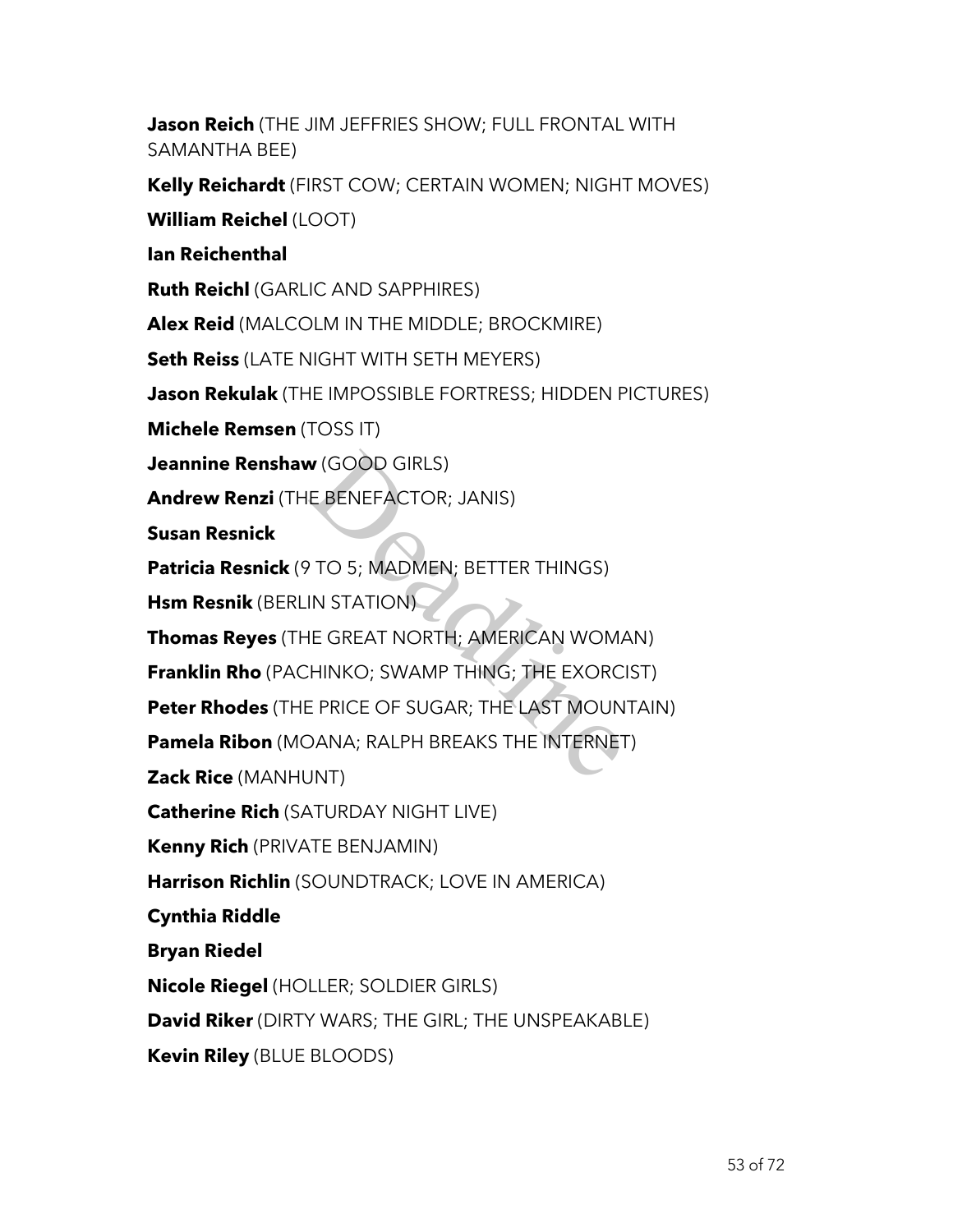**Samantha Riley** (AWKWAFINA IS NORA FROM QUEENS; FRESH OFF THE BOAT)

**Ryan Riley** (TAKE BACK THE NIGHT)

**John Rinaldi**

**Michealene Risley** (WARRIORS OF THE LIGHT; TAPESTRIES OF HOPE; SONIC THE HEDGEHOG; BIKER MICE FOR MARS)

**John Riva** (HUNTER'S GOLD)

**Jorge Rivera** (A.P.B.)

**Alexander Rivera** (SLEEP DEALER; THE INFILTRATORS)

**Jacqueline Rivera** (THE GET DOWN)

**Sahar Rizvi** (FULL FRONTAL WITH SAMANTHA BEE)

**Albertina Rizzo** (THE TONIGHT SHOW STARRING JIMMY FALLON; NEON JOE, WEREWOLF HUNTER)

**Mark Rizzo** (GRAVITY FALLS; GREEN EGGS AND HAM)

**Chris Roach** (NON-STOP; BLUMHOUSE'S TRUTH OR DARE)

**Benjamin Robbins** (MADOFF)

**Richard Robbins** (GOOD GIRLS REVOLT; SCANDAL)

**Kathleen Robbins** (THE AFFAIR; LAST TYCOON; PARTY OF FIVE)

**Janis Roberston** (LOVE, DEATH + ROBOTS; BEN 10; POWER PLAYERS; MEGAMAN: FULLY CHARGED) FRONTAL WITH SAMANTHA BEE)<br>HE TONIGHT SHOW STARRING JIMM<br>HUNTER)<br>ITY FALLS; GREEN EGGS AND HAM)<br>-STOP; BLUMHOUSE'S TRUTH OR DA<br>S (MADOFF)<br>GOOD GIRLS REVOLT; SCANDAL)<br>(THE AFFAIR; LAST TYCOON; PARTY<br>OVE, DEATH + ROBOTS; BEN

**Dan Robert** (BABY-SITTERS CLUB; GREY'S ANATOMY; SCANDAL)

**Matthew Roberts** (LATE SHOW WITH DAVID LETTERMAN; THE LATE LATE SHOW WITH JAMES CORDEN)

**Jordan Roberts** (BIG HERO SIX; MARCH OF THE PENGUINS; BURN YOUR MAPS)

**Kate Robin** (DEAD TO ME; ONE MISSISSIPPI; THE AFFAIR; SIX FEET UNDER)

**Elisabeth Robinson** (FABULOUS NOBODIES; MAN OF YOUR DREAMS)

**Rebecca Robinson** (DOLLY PARTON BIOPIC MOVIE)

**Henry Robles** (REBEL)

**Danielle Roderick** (THE TERROR; THE RIGHT STUFF)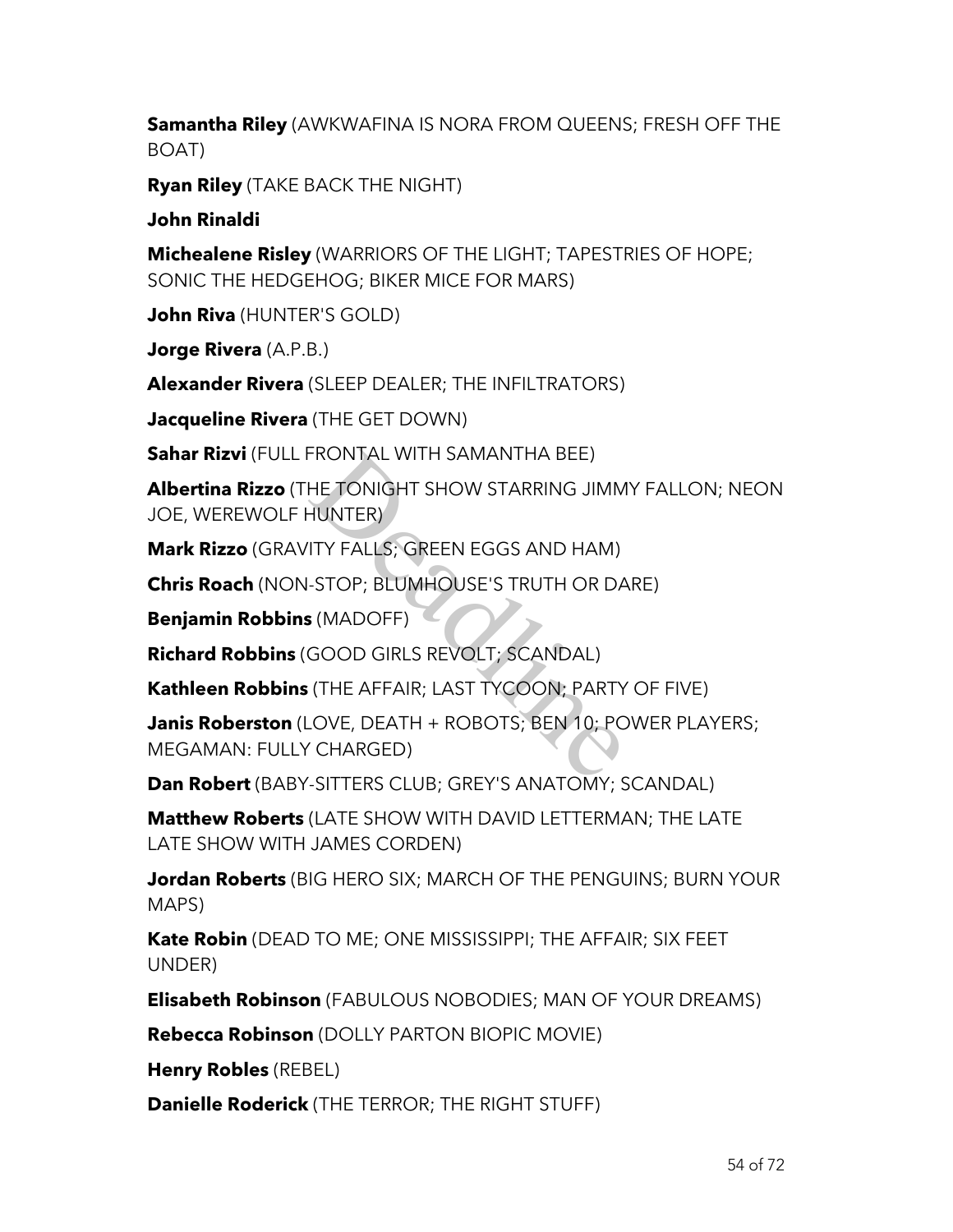**Adam Rodman** (PURPLE RAIN; THE SERPENT AND THE RAINBOW; VIETNAM WAR STORY; OVER THERE)

### **Howard Rodman**

**Marlena Rodriguez** (UNBREAKABLE KIMMY SCHMIDT; SILICON VALLEY; FAIRFAX)

**Marcel Rodriguez** (FROM DUSK TILL DAWN)

**Maria ELena Rodriguez** (QUEEN SUGAR; KINGPIN; RESURRECTION BLVD.)

**Gladys Rodriguez** (VIDA; SONS OF ANARCHY; DYNASTY; STAR; SELENA)

**Chris Roessner** (SAND CASTLE)

**Jt Rogers** (TOKYO VICE)

**Tom Rogers** (ELENA OF AVALOR; SECRET OF THE WINGS; LEGEND OF THE NEVERBEAST; KRONK'S NEW GROOVE; LION KING 1-1/2)

**Katie Rogin** (ONE LIFE TO LIVE)

**Timothy Rollins** (BEYOND)

**Deborah Romare Sahagun** (ESCORT SERVICE; THE ENCHANTED GARDEN; SEW IN LOVE) VICE)<br>
VA OF AVALOR; SECRET OF THE WIN<br>
KRONK'S NEW GROOVE; LION KING<br>
LIFE TO LIVE)<br>
EYOND)<br>
Sahagun (ESCORT SERVICE; THE ENG<br>
LOVE)<br>
(OKJA)<br>
AND MORTY; HOME COMING; YOU<br>
VE AFTER LOCKUP)

**Jonathan Ronson** (OKJA)

**Erica Rosbe** (RICK AND MORTY; HOME COMING; YOU ARE THE WORST)

**Melissa Rose** (LOVE AFTER LOCKUP)

**Margie Rosebrock**

**David Rosen** (I JUST WANT MY PANTS BANK; US & THEM; ROADIES)

**Melissa Rosenberg** (JESSICA JONES; TWILIGHT FRANCHISE; DEXTER)

**Seth Rosenfeld** (THEM: COVENANT)

**Mark Rosenthal** (MONA LISA SMILE; JEWEL OF THE NILE; SUPERMAN IV; STAR TREK VI; LEGEND OF BILLIE JEAN; ROOT)

**Mark Sam Rosenthal** (WEST 40S)

**Jason Ross** (THE DAILY SHOW WITH JON STEWART; THE TONIGHT SHOW STARRING JIMMY FALLON; THE PRESIDENT SHOW)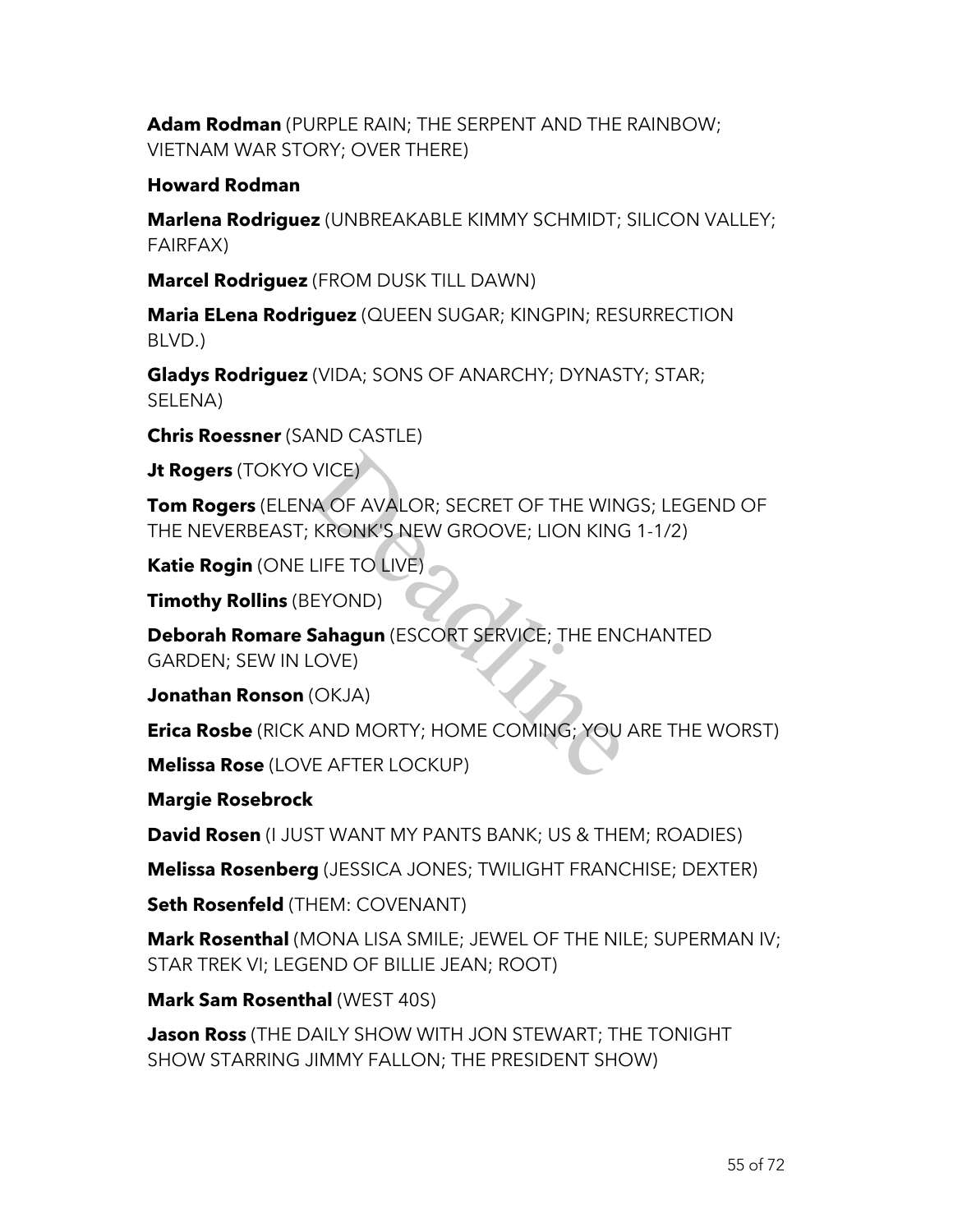**Benjamin Ross** (FRANKENSTEIN CHRONICLES; YOUNG POISONER'S HANDBOOK; NAPOLEON AND BETSY)

**Jon Ross** (LUCKY LOUIE; MARVIN MARVIN; FATHER OF THE PRIDE; HOLLYWOOD SQUARES)

### **Jennifer Ross**

### **Philip Rossetto**

**Michael Rossi** (MR. TORNADO; AMERICAN EXPERIENCE; THE RACE UNDERGROUND; AMERICAN EXPERIENCE)

**Joanna Rothkopf** (LAST WEEK TONIGHT WITH JOHN OLIVER)

**Stephanie Rothman**

**Sharyn Rothstein (SUITS)** 

**Martha Rotman Snider**

**Christine Roum** (CASTLE; LAW & ORDER; V; HOME BEFORE DARK; THE INVISIBLE) **ider**<br>ASTLE; LAW & ORDER; V; HOME BEF<br>RCH PARTY; BLESS THIS MESS)<br>KAYLIE)<br>DAY AT A TIME; MEN OF A CERTAIN<br>IS RAYMOND)<br>HE GOOD DOCTOR)<br>JRNEY THROUGH ROSEBUD; THE SE<br>DOPESICK)

**Craig Rowin** (SEARCH PARTY; BLESS THIS MESS)

**Shilpi Roy** (TEAM KAYLIE)

**Mike Royce** (ONE DAY AT A TIME; MEN OF A CERTAIN AGE; EVERYBODY LOVES RAYMOND)

**Mark Rozeman** (THE GOOD DOCTOR)

**Albert Ruben** (JOURNEY THROUGH ROSEBUD; THE SEVEN UPS; KOJAK)

**Benjamin Rubin** (DOPESICK)

**Charlie Rubin** (LAW & ORDER: CRIMINAL INTENT; IN LIVING COLOR; SEINFELD)

**Daphne Rubin-Vega** (THE HORROR OF DOLORES ROACH)

**Steven Rubinshteyn** (GOOD GIRLS; GIRLS; ODD MOM OUT)

**Oren Rudavsky** (STORY OF THE JEWS; THE ZIONIST IDEA)

**Kirk Rudell** (SPIN CITY; WILL & GRACE; AMERICAN DAD!)

**Adam Rudman** (SESAME STREET)

**Amber Ruffin** (LATE NIGHT WITH SETH MEYERS; THE AMBER RUFFIN SHOW; DETROITERS; A BLACK LADY SKETCH SHOW)

**Tyler Ruggeri**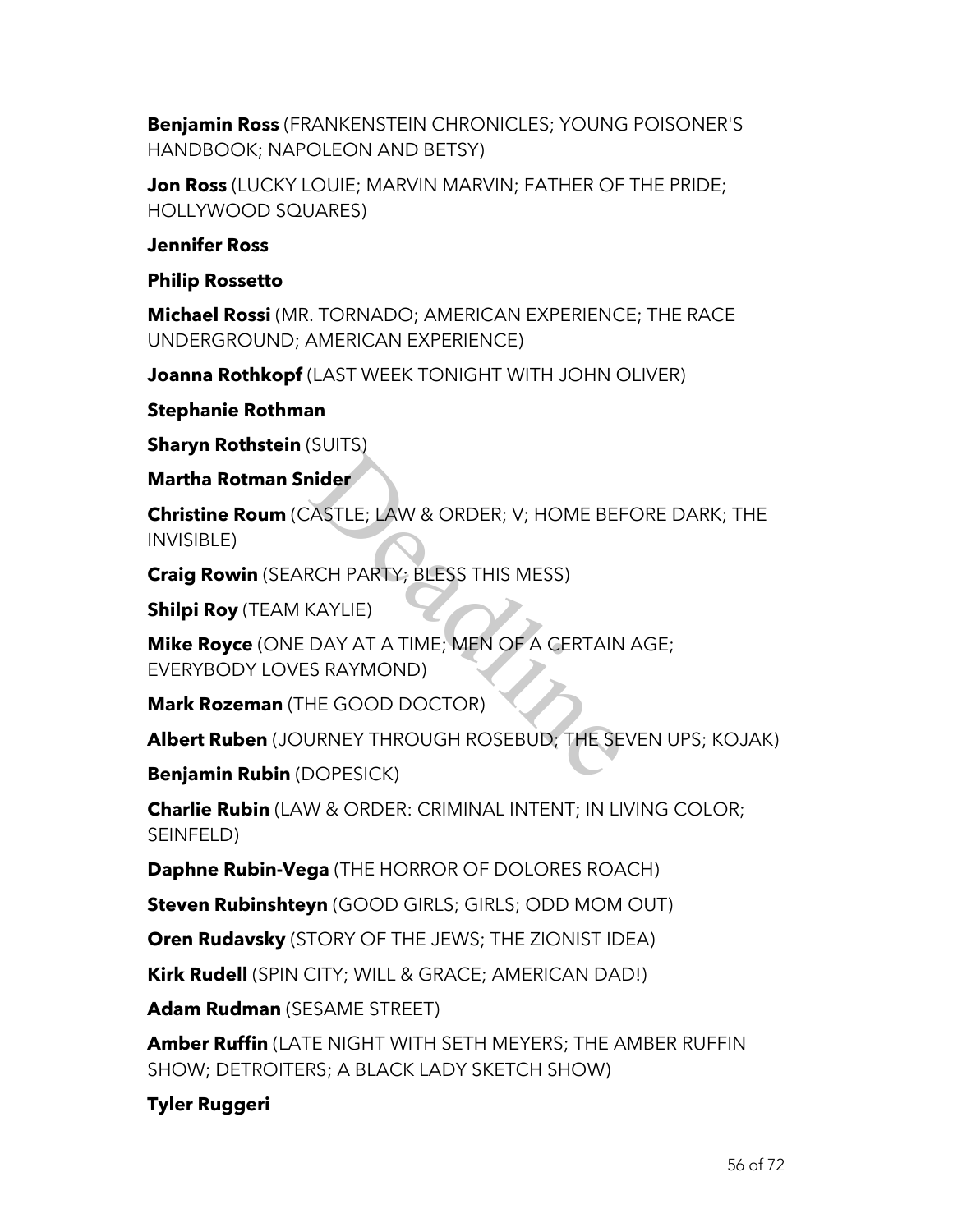**Tom Ruprecht** (LATE SHOW WITH DAVID LETTERMAN; THE NIGHTLY SHOW WITH LARRY WILMORE)

**Douglas Rushkoff** (FRONTLINE)

**Richard Russo** (EMPIRE FALLS; THE ICE HARVEST; KEEPING MUM)

**Dante Russo** (GLEE; A MILLION LITTLE THINGS; THE ODD COUPLE)

**Michael Russo** (THE ORIGINALS; HOW TO GET AWAY WITH MURDER)

**Nicholas Rutherford** (SATURDAY NIGHT LIVE)

**Blanchard Ryan** (GREEN CARD)

**Shawn Ryan** (S.W.A.T.)

**Paula Sabbaga** (WALKER)

**Tim Saccardo** (AMERICAN DAD)

**Paul Sado** (THE COBBLER)

**Sara Saedi** (IZOMBIE; KATY KEENE; GRAND HOTEL; GREEN LANTERN)

**John Saffron** (KNOTS LANDING; AS THE WORLD TURNS)

**Baindu Saidu**

**Erica Saleh** (ONE OF US IS LYING)

**Melissa Salmons** (GUIDING LIGHT; AS THE WORLD TURNS; THE YOUNG AND THE RESTLESS) ERICAN DAD)<br>BIE; KATY KEENE; GRAND HOTEL; GR<br>DTS LANDING; AS THE WORLD TURN<br>DF US IS LYING)<br>GUIDING LIGHT; AS THE WORLD TUF<br>S)<br>PRINCE CHARMING)

**Max Saltarelli**

**Diane Saltzberg** (PRINCE CHARMING)

**Steven Salzburg**

**Joshua Sanchez** (FIRE IN THE BELLY)

**Danielle Sanchez-Witzel** (THE CARMICHAEL SHOW; NEW GIRL; MY NAME IS EARL)

**Lucas Sand** (SWEETBITTER)

**Ellen Sandler** (EVERYBODY LOVES RAYMOND)

**Rafat Sanni** (THE PRESIDENT SHOW)

**Ken Sanzel** (NUMB3RS; THE REPLACEMENT KILLERS; BLUNT FORCE TRAUMA)

**Ralph Saro**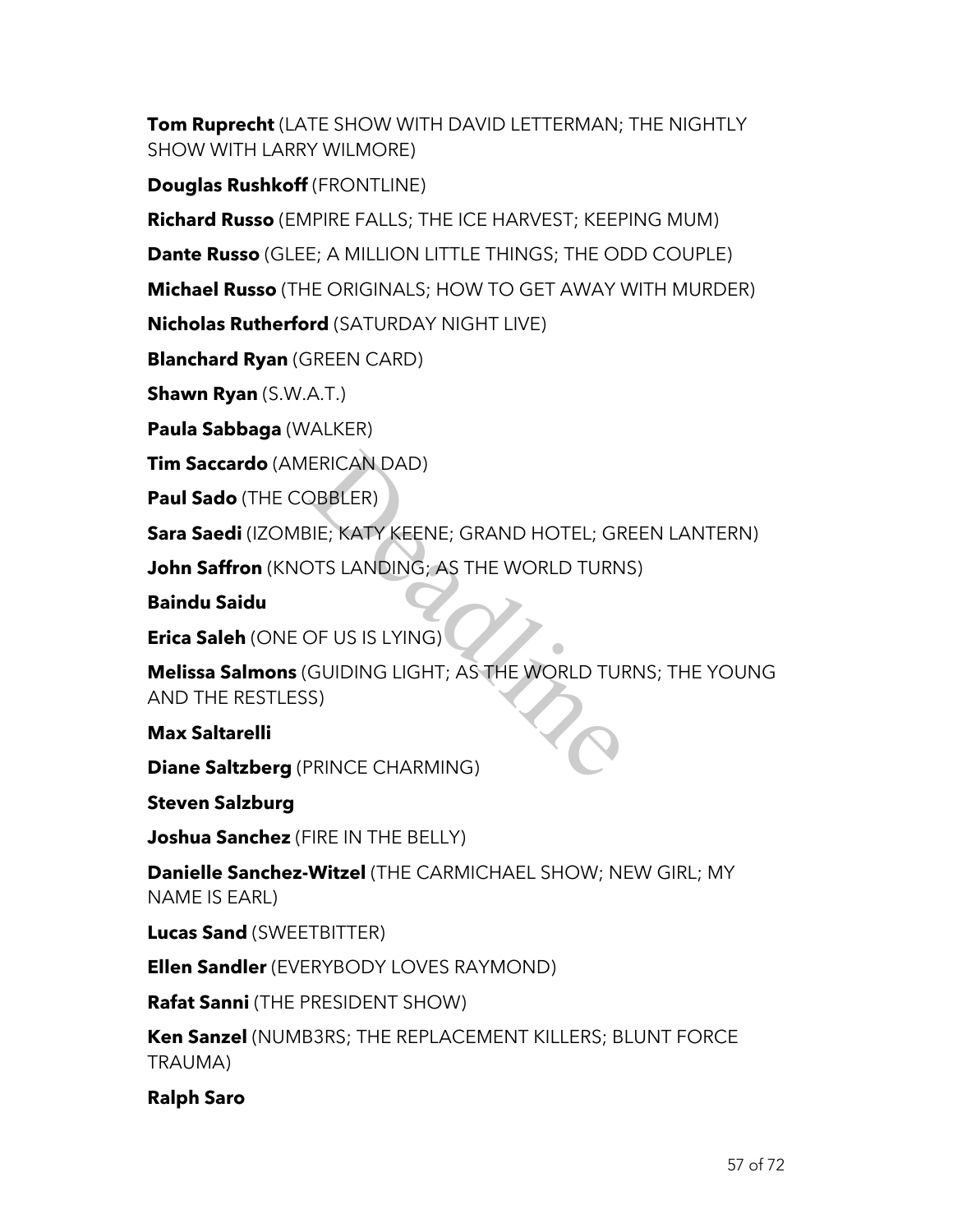**Jeremy Saulnier** (BLUE RUIN; GREEN ROOM; REBEL RIDGE)

**Joe Saunders** (SOLAR OPPOSITES; COMEDY BANG! BANG!)

**Salvatore Savo** (MONK)

# **Gianna Savoie**

**John Sayles** (BROTHER FROM ANOTHER PLANET; MATEWAN; LONESTAR; LIMBO; SUNSHINE STATE)

**Davita Scarlett** (THE GOOD FIGHT)

**Sara Schaefer** (THE HISTORY OF SWEAR WORDS; NIKKI & SARA LIVE)

**Josh Schaer** (JERICHO; BLOOD & TREASURE; LEVERAGE)

**Karen Schaler** (A CHRISTMAS PRINCE; CHRISTMAS CAMP; EVERY DAY IS CHRISTMAS)

**Zack Schamberg** (HIGH MAINTENANCE)

**Caroline Schaper** (FULL FRONTAL WITH SAMANTHA BEE)

**Greg Scharpf** (ONE FELL SWOOP)

**Noah Schechter** (THE BLACKLIST)

**Dr. Ellen Schecter** (READING RAINBOW; MAGIC SCHOOLBUS; OUT OF THE BOX; ALLEGRA'S WINDOW) HIGH MAINTENANCE)<br>(FULL FRONTAL WITH SAMANTHA BI<br>E FELL SWOOP)<br>THE BLACKLIST)<br>(READING RAINBOW; MAGIC SCHO<br>A'S WINDOW)<br>BIG LOVE; GETTING ON; IN THE GLC<br>THE DEATH OF DICK LONG)<br>I (HACKSAW RIDGE; THE QUIET AME

**William Scheffer** (BIG LOVE; GETTING ON; IN THE GLOAMING)

**Daniel Scheinert** (THE DEATH OF DICK LONG)

**Robert Schenkkan** (HACKSAW RIDGE; THE QUIET AMERICAN; THE PACIFIC)

**Stephen Schiff** (LOLITA; TRUE CRIME; WALL STREET: MONEY NEVER SLEEPS; THE AMERICANS)

**Chris Schleicher** (NEVER HAVE I EVER; FOUR WEDDINGS AND A FUNERAL; CHAMPIONS; THE MINDY PROJECT)

**Holly Schlesinger** (BOB'S BURGERS)

**Marie Schlingmann** (SISTER AIMEE; THE BIG D)

**Rob Schmidt Barracano** (WRONG TURN; ALPHABET KILLER; DEAD SILENT; YOUR WORST NIGHTMARE)

**Sarah Schneider** (SATURDAY NIGHT LIVE; THE OTHER TWO)

**Jennifer Schneider** (NOVA)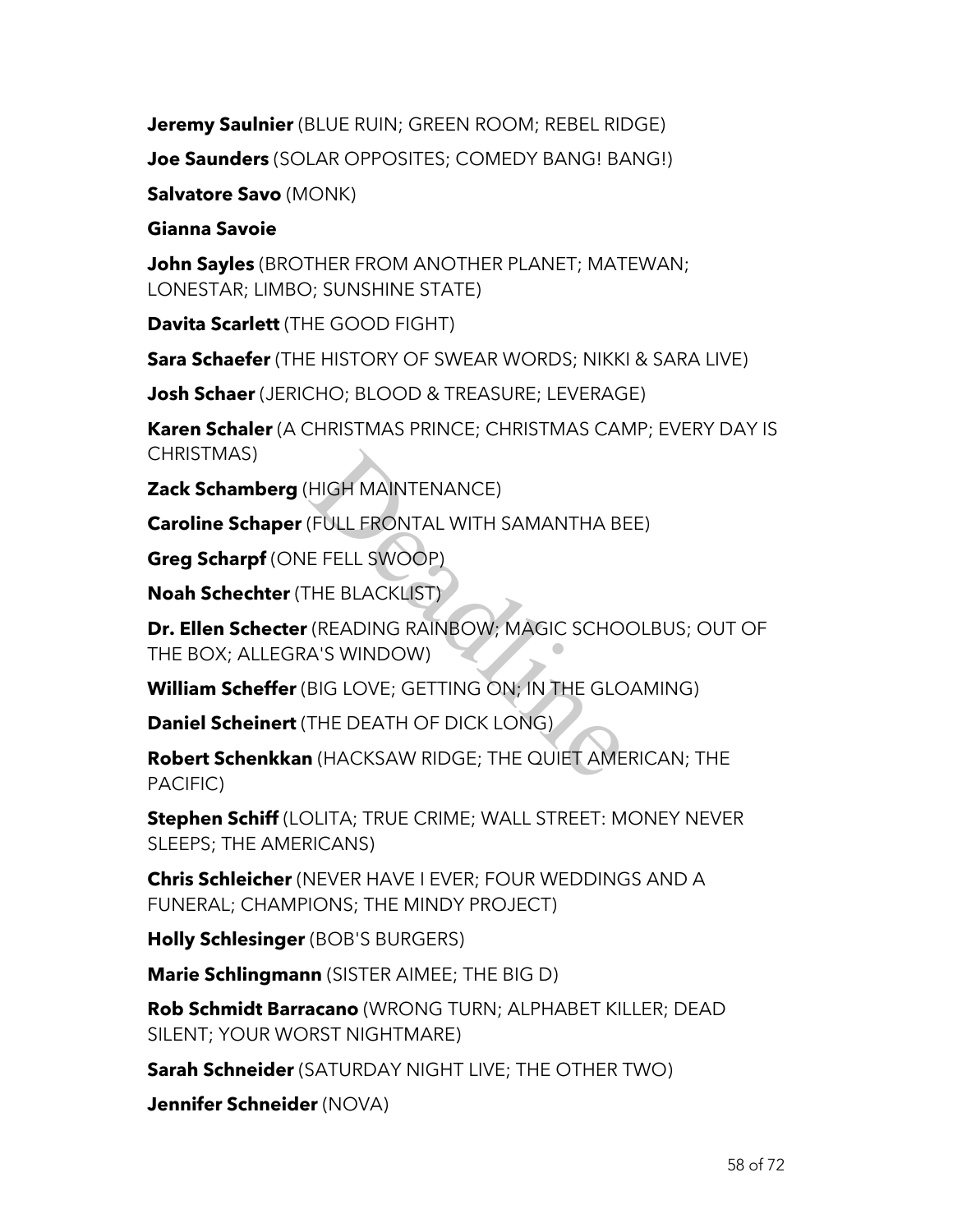**Mindy Schneider** (STEP BY STEP; ALEX MACK)

**Lew Schneider** (EVERYBODY LOVES RAYMOND; MEN OF A CERTAIN AGE; THE GOLDBERGS)

**Bill Schneider** (REARVIEW MIRROR; TERROR ON THE THAMES; THE GOLDBERGS)

**Ariel Schrag** (DARE ME; VINYL; THE L WORD)

**Lisa Schrager** (PAY THE GIRL)

**Bryce Schramm** (DYNASTY)

**Heidi Schreck** (NURSE JACKIE; BILLIONS; I LOVE DICK; WHAT THE CONSTITUTION MEANS TO ME)

**Erica Schreiber** (THE PREGNANCY PACT; ENDANGERED)

**Margaret Schreiber** (CALL ME KAT)

**Peter Schultz** (SATURDAY NIGHT LIVE)

**Michael Schur** (THE OFFICE; PARKS AND RECREATION; THE GOOD PLACE) er (CALL ME KAT)<br>DRDAY NIGHT LIVE)<br>E OFFICE; PARKS AND RECREATION<br>TURDAY NIGHT LIVE; LATE NIGHT WIT<br>SIMPSONS; WAREHOUSE 13)<br>EL TO REAL; IT CAME IN THE MAIL)<br>CANVILLE)<br>NERAL HOSPITAL; YOUNG & THE RES<br>S; FALCON CREST; KNOTS

**Mike Scollins** (SATURDAY NIGHT LIVE; LATE NIGHT WITH SETH MEYERS)

**Nell Scovell** (THE SIMPSONS; WAREHOUSE 13)

**Andrea Scully** (REEL TO REAL; IT CAME IN THE MAIL)

**Sara Scully** (DUNCANVILLE)

**Lisa Seidman** (GENERAL HOSPITAL; YOUNG & THE RESTLESS; DAYS OF OUR LIVES; DALLAS; FALCON CREST; KNOTS LANDING)

**Andrea Seigel** (LAGGIES; SILENT TWINS)

**Caroline Self**

**Stuart Selonick** (MARVEL'S RUNAWAYS; WILLOW)

**Clay Senechal** (DEPUTY; TRAINING DAY)

**Sehaj Sethi** (TWO SENTENCE HORROR STORIES)

**Chrissy Shackelford** (LAST WEEK TONIGHT WITH JOHN OLIVER; WYATT CENAC'S PROBLEM AREAS)

**Hannah Shakespeare** (THE PLAYBOY CLUB; THE WHOLE TRUTH; KILLER WOMEN)

**Bijan Shams-Pirzadeh**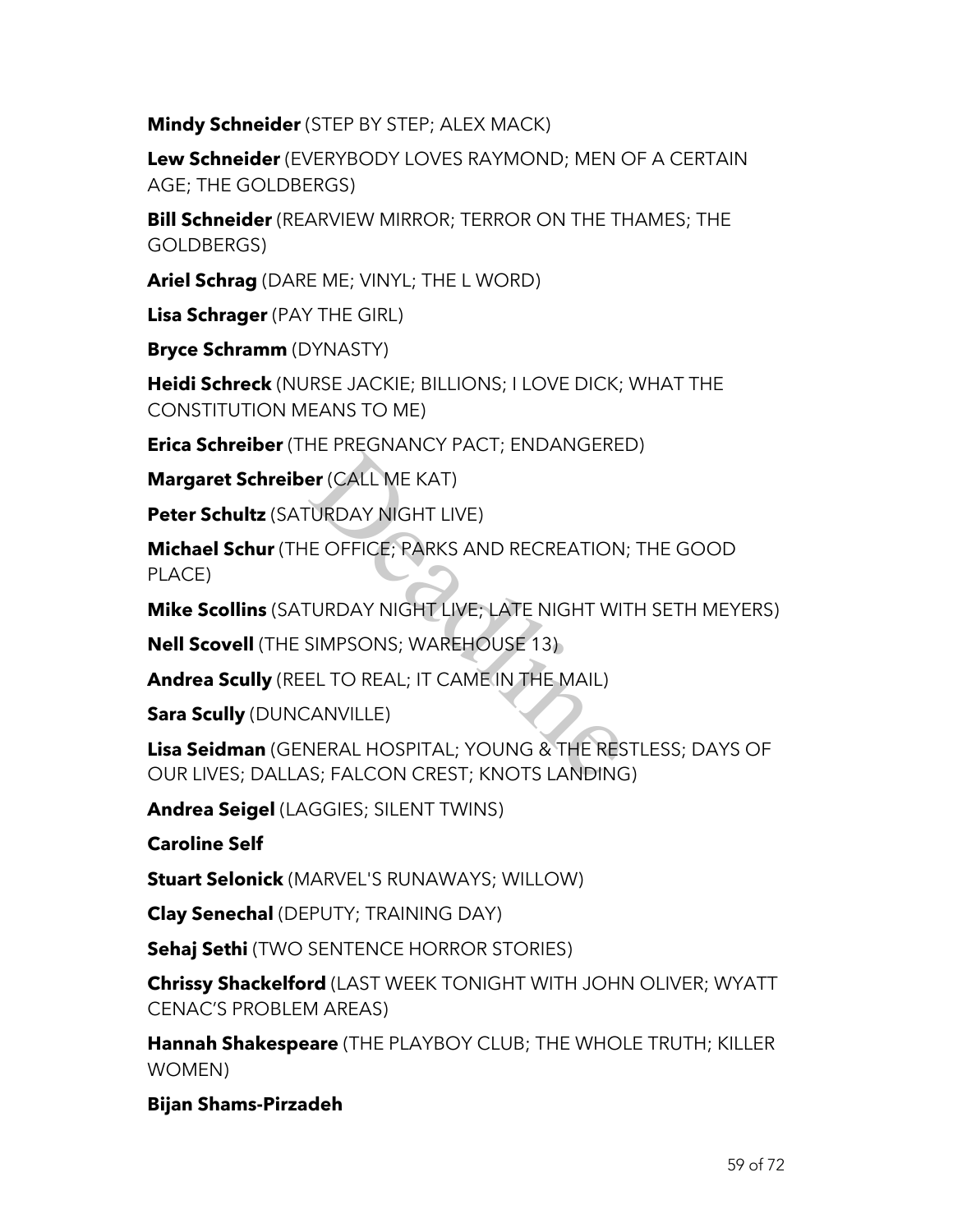**Josh Sharp** (F\*\*\*ING IDENTICAL TWINS)

**James Sharp** (THE MAGIC HOUR; THE BYRON ALLEN SHOW)

**Rebecca Shaw** (THE TONIGHT SHOW STARRING JIMMY FALLON)

**Bob Shayne** (MAGNUM PI; REMINGTON STEELE; MURDER SHE WROTE)

**Hannah Shearer** (STAR TREK: TNG; EMERGENCY; CAGNEY & LACEY)

**Alan Shearman**

**Marc Sheffler**

**Madhuri Shekar** (THE NEVERRS)

**Stephanie D'Abruzzo Shemin** (DONKEY HODIE)

**Nina Shengold** (LABOR OF LOVE)

**Julian Sheppard** (COMPLETE UNKNOWN; TWO MINUTE-DRILL; STUMP THE SCHWAB)

**Naomi Sheridan** (IN AMERICA)

**Scott Sherman** (THE COLBERT REPORT; LAST WEEK TONIGHT WITH JOHN OLIVER; THE DAILY SHOW WITH TREVOR NOAH) COMPLETE UNKNOWN; TWO MINUT<br>
N AMERICA)<br>
IE COLBERT REPORT; LAST WEEK TC<br>
E DAILY SHOW WITH TREVOR NOAH)<br> **d** (HAWAII FIVE-0; THE CODE; MAJOF<br>
TANG: AN AMERICAN SAGA)<br>
LIVES)<br>
HIRTYSOMETHING; LEGENDS OF THE<br>
1 (OPEN CITY)

**Kendall Sherwood** (HAWAII FIVE-0; THE CODE; MAJOR CRIMES)

**Emily Shesh** (WU-TANG: AN AMERICAN SAGA)

**Ben Shiffrin** (NINE LIVES)

**Susan Shilliday** (THIRTYSOMETHING; LEGENDS OF THE FALL)

**Christopher Shinn** (OPEN CITY)

**Ryan Shiraki** (SPRING BREAKDOWN; JONAS; CHOSEN)

**Mike Shoemaker** (SATURDAY NIGHT LIVE; LATE NIGHT WITH JIMMY FALLON; LATE NIGHT WITH SETH MEYERS)

**Bryan Shukoff** (BLOOD AND TREASURE; HARD TIMES OF RJ BERGER)

**Jackie Sibblies Drury** (FAIRVIEW)

**Scott Sickles** (ONE LIFE TO LIVE; GENERAL HOSPITAL)

**Katherine Sidley** (THE LATE SHOW WITH STEPHEN COLBERT; THE 69TH ANNUAL EMMY AWARDS)

**David Sidorov** (ALTERNATINO; THE GONG SHOW; ODD MOM OUT)

**Santa Sierra** (NARCOS; RAISING KANAN; VIDA; MAYANS MC.)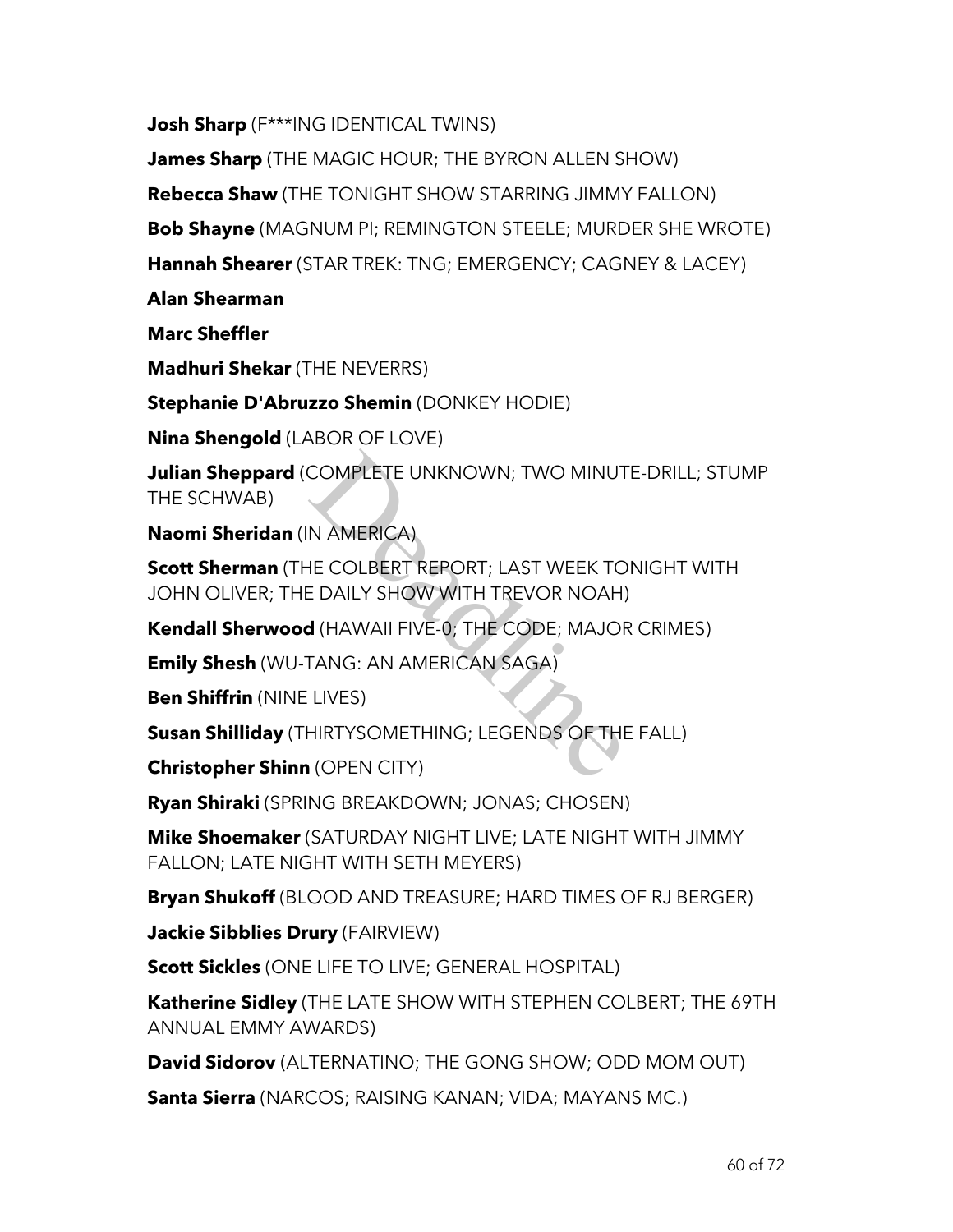**Josh Silberman** (IT'S ALWAYS SUNNY IN PHILADELPHIA)

**Benjamin Silva** (LAST WEEK TONIGHT WITH JOHN OLIVER)

**Claudia Silver** (MARTHA SPEAKS; ARTHUR; GOLDIE AND BEAR)

**Lori Silverbush** (ON THE OUTS)

**Sarah Silverman** (SATURDAY NIGHT LIVE; THE SARAH SILVERMAN PROGRAM; I LOVE YOU, AMERICA)

**Treva Silverman** (MARY TYLER MOORE SHOW)

**Allison Silverman** (RUSSIAN DOLL; UNBREAKABLE KIMMY SCHMIDT; THE OFFICE)

**Max Silvestri**

**John Simmons** (POLTERGEIST; HIGHLANDER; TRACKER)

**David Simon** (THE WIRE; THE DEUCE; THE PLOT AGAINST AMERICA)

**Courtney Simon** (AS THE WORLD TURNS; ALL MY CHILDREN; GUIDING LIGHT) DLTERGEIST; HIGHLANDER; TRACKER<br>
WIRE; THE DEUCE; THE PLOT AGAIN<br>
AS THE WORLD TURNS; ALL MY CHIL<br>
ERGIRL)<br>
(EXPOSE:AIR)<br>
(UST)<br>
GARDEN; AURORA; MIRTH)<br>
RROW; GRIMM; GEORGE LOPEZ)

**Derek Simon** (SUPERGIRL)

**Justine Simonson** (EXPOSE:AIR)

**Charly Simpson** (RUST)

**Robert Simses**

**Maya Singer** (THE GARDEN; AURORA; MIRTH)

**Spiro Skentzos** (ARROW; GRIMM; GEORGE LOPEZ)

**Robert Skir** (X-MEN; BATMAN: THE ANIMATED SERIES; GARGOYLES; TRANSFORMERS: BEAST MACHINES)

**Zachary Sklar** (JFK; FEAST OF THE GOAT; HANYUT)

**David Slack** (TEEN TITANS; LAW & ORDER; PERSON OF INTEREST; LIE TO ME; MACGYVER)

**Ann Slichter**

**Calvin Sloan**

**Grant Sloss** (YOUNGER; EMILY IN PARIS)

**Shawn Slovo**

**Robby Slowik** (JOKING OFF)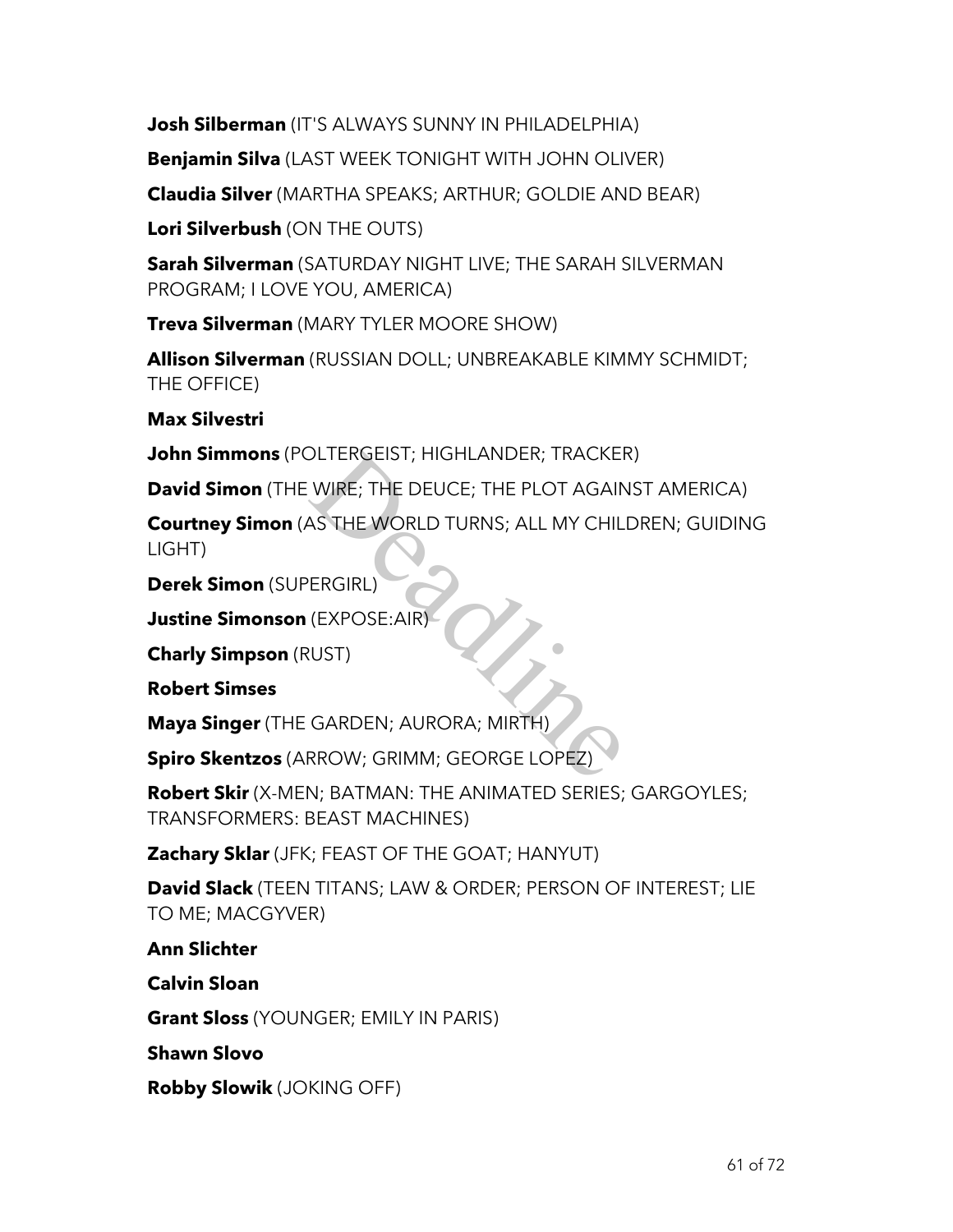**Teresa Smalley** (EPISODE 50; THE CARRIER)

**Mathew Smart** (THE AGITATORS; KILL LOCAL)

**Jordan Smedberg** (ENOUGH)

**Michael Smith** (COBRA KAI)

**Martin Smith** (FRONTLINE)

**Kaitlin Smith** (POPULAR)

**Andrew Smith** (SATURDAY NIGHT LIVE)

**Ben Smith** (BARRY; SANTA CLARITA DIET; ONLY MURDER IN THE BUILDING)

**Clint Smith** (COMING 2 AMERICA; SATURDAY NIGHT LIVE)

**Ryan Smith** (MR. YOUNG; SOME ASSEMBLY REQUIRED)

**April Smith** (MRS. AMERICA; CAGNEY AND LACY; CHICAGO HOPE)

**Bek Smith** (ZOO; MARVEL)

**Brandon Snider** (INSIDE AMY SCHUMER)

**Tim Sniffen** (WORK IN PROGRESS; HELLO FROM THE MAGIC TAVERN)

**Kevin Snipes** (THE TWO PRINCES)

**Benjamin Snyder** (THE COME UP)

**Nicholas Snyder** (THE PURGE)

**Gianna Sobol** (COUNTERPART; EXTANT; THE RETURNED) OUNG; SOME ASSEMBLY REQUIRED<br>AMERICA; CAGNEY AND LACY; CHIC<br>MARVEL)<br>NSIDE AMY SCHUMER)<br>K IN PROGRESS; HELLO FROM THE M<br>TWO PRINCES)<br>THE COME UP)<br>THE PURGE)<br>UNTERPART; EXTANT; THE RETURNE<br>E PRIDE; THE CUT)

**Joe Sofranko** (THE PRIDE; THE CUT)

**Sarah Solemani** (BARRY; RIDLEY ROAD; CHIVALRY)

**Aaron Solomon** (WEAKEST LINK)

**Bernard Somers** (COPS AND ROBBERSONS)

**Diana Son** (GENIUS: ARETHA; DIRTY JOHN; THE ALIENIST; 13 REASONS WHY)

**Alexandra Song-Xia** (THE TONIGHT SHOW STARRING JIMMY FALLON; IT'S PERSONAL WITH AMY HOGGART; NIGHT OF TOO MANY STARS)

**Michael Sorce** (THE SECOND LIFE OF BEN HASKINS)

**Monique Sorgen** (BLIND DATE; THE CONTENDER)

**Carly Soteras** (CSI CYBER; THE GIFTED; 911 LONE STAR)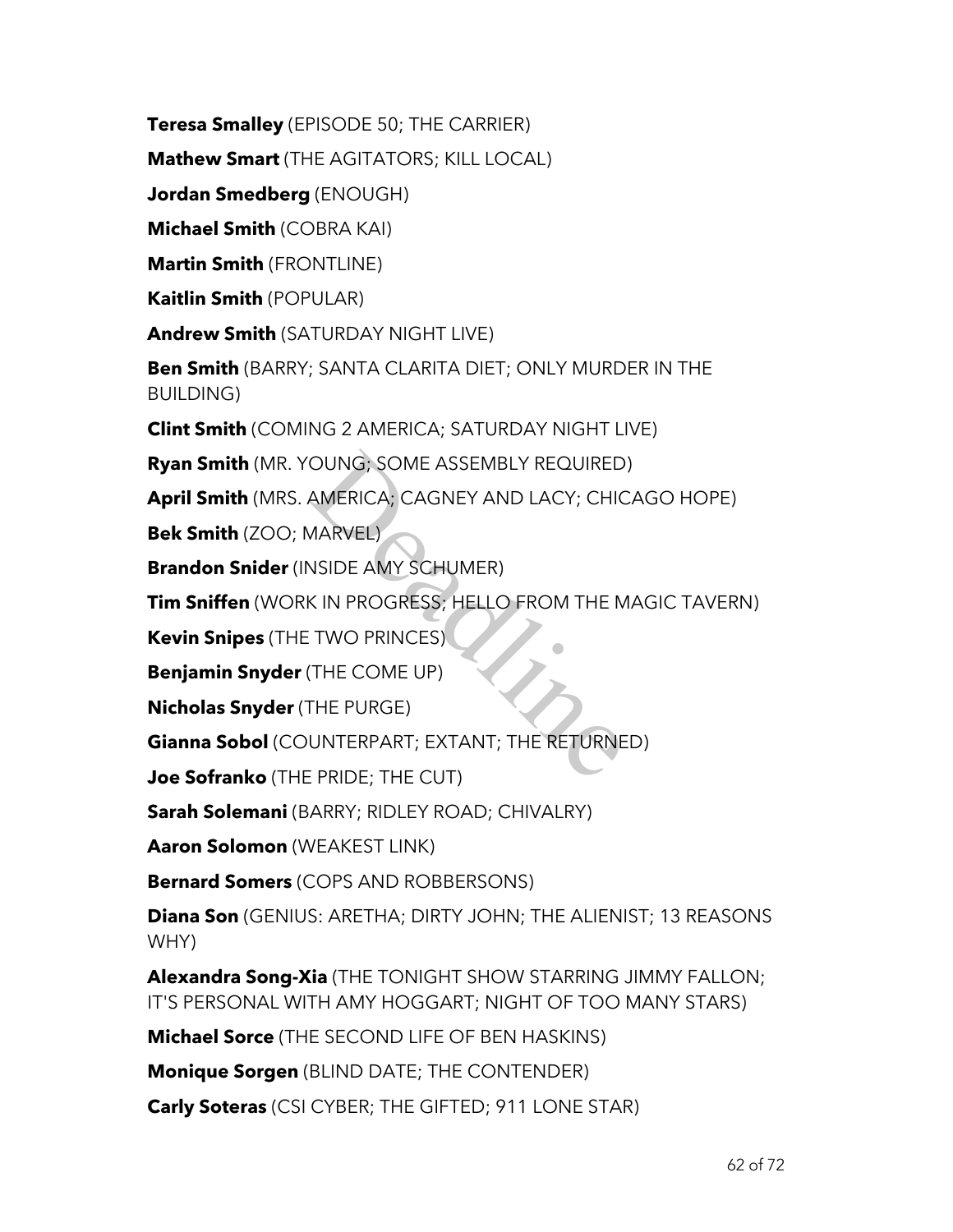**Ashley Soto** (VIDA)

**Kim Sparks** (ASSASSIN'S CREED ODYSSEY)

**Chris Sparling** (BURIED; THE SEA OF TREES; MERCY)

**Terri Spaugh** (FIELDS AFIRE)

**Scott Spencer** (ACT OF VENGEANCE; SPLIT IMAGE; FATHERHOOD)

**Ruby Spiegel** (THE OA; MINDHUNTER; WHEN THEY SEE US; A TEACHER)

**Jason Spiegel-Grote** (MAD MEN; HANNIBAL; KNIGHTFALL; SMASH)

**Jennifer Spyra** (THE LATE SHOW WITH STEPHEN COLBERT)

**Marina Squerciati** (SIBS)

**Aurin Squire** (EVIL; THE GOOD FIGHT; THIS IS US; BRAINDEAD)

**Mark St Germain** (THE COSBY SHOW; DUMA)

**Toni Stadd** (EIGHT IS ENOUGH; FANTASY ISLAND; BERETTA)

**Will Staeger**

**Steven Stajich** (REBA; DADDIO; PRAIRIE HOME COMPANION)

**Jonathan Stark** (CHEERS; ELLEN; DREW CAREY; THE NANNY; ACCORDING TO JIM) THE COSBY SHOW; DUMA)<br>
IS ENOUGH; FANTASY ISLAND; BER<br>
BA; DADDIO; PRAIRIE HOME COMPA<br>
HEERS; ELLEN; DREW CAREY; THE N<br>
IM)<br>
ATURDAY NIGHT LIVE; THE SPOILS O<br>
YING)<br>
YO VICE; OUR FLAG MEANS DEATH)

# **Calvin Starnes**

**Andrew Steele** (SATURDAY NIGHT LIVE; THE SPOILS OF BABYLON; THE SPOILS BEFORE DYING)

**Adam Stein** (TOKYO VICE; OUR FLAG MEANS DEATH)

**Todd Stein** (2:22; INFINITE)

**Norman Steinberg** (CHEMISTRY)

**Olen Steinhauer** (BERLIN STATION; ALL THE OLD KNIVES)

**William Stephen** (SATURDAY NIGHT LIVE)

**James Stephens** (IN BETWEEN MEN)

**Lynn Sternberger** (BLUFF CITY LAW; THE BOLD TYPE; HEARTBEAT)

**Lee Sternthal** (TRON: LEGACY; THE WORDS)

**Dillon Stevenson** (WYATT CENAC'S PROBLEM AREAS; THE BIG FIB)

**Alexandra Stewart** (THE NIGHTLY SHOW WITH LARRY WILMORE)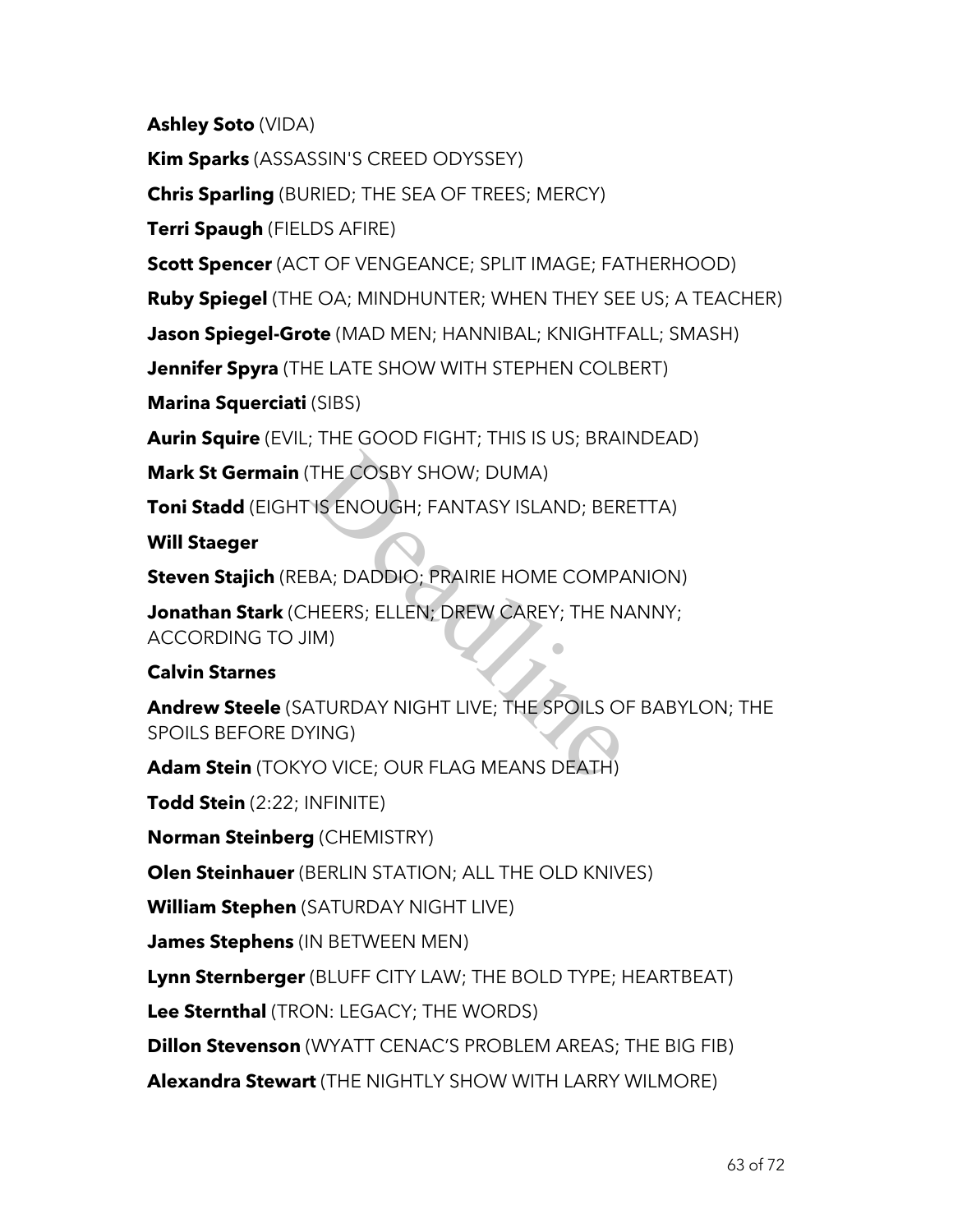**Aaron Stewart-Ahn** (THE WITCHER: BLOOD ORIGINS; MANDY)

**Nina Stiefel** (FILTHY RICH)

**Daniel Stiepleman** (ON THE BASIS OF SEX)

**Jeff Stolzer** (WHO WANTS TO BE A MILLIONAIRE)

**Noreen Stone** (AMY; TRICKS OF THE TRADE; BRENDA STARR)

**Craig Storper** (OPEN RANGE; INTO THE WEST)

**James Stoteraux** (BATWOMAN; GOTHAM; KRYPTON; THE VAMPIRE DIARIES)

**Anna Strachan** (NOVA)

**Richard Stratton** (STREET TIME)

**George Strayton** (OCTOBER FACTION; MECH-X4; XENA: WARRIOR PRINCESS)

**Judith Stroh**

**Barry Strugatz** (MARRIED TO THE MOB; FURLOUGH; SHE-DEVIL)

**Charles Stuart** (FRONTLINE)

**Susanna Styron** (SHADRACH; 100 CENTRE STREET; BORGIA)

**Tatiana Suarez-Pico** (L WORD: GENERATION Q; PENNY DREADFUL: CITY OF ANGELS) OCTOBER FACTION; MECH-X4; XEN.<br>
ARRIED TO THE MOB; FURLOUGH; SH<br>
ONTLINE)<br>
HADRACH; 100 CENTRE STREET; BO<br> **:0** (L WORD: GENERATION Q; PENN)<br>
:1 INNOCENT)<br> **m** (SMASH; BROOKLYN NINE-NINE; M

**Patti Sullivan** (THE INNOCENT)

**Lakshmi Sundaram** (SMASH; BROOKLYN NINE-NINE; MASTER OF NONE; WUTANG: AN AMERICAN SAGA; THE LAST O.G.)

**Charles Suozzi** (AMERICAN DAD!)

**Rajat Suresh** (TOONING OUT THE NEWS)

**Clayton Surratt** (342; THE UNIT)

**Evan Susser** (FIST FIGHT)

**Jennie Sutton** (PAID OFF WITH MICHAEL TORPEY)

**Carolyn Swartz** (THE CHAIR)

**Edithe Swensen** (TALES FROM THE DARKSIDE; CHARMED; ODYSSEY 5)

**Alan Swyer** (REBOUND; ALFRED HITCHCOCK PRESENTS; THE BUDDY HOLLY STORY)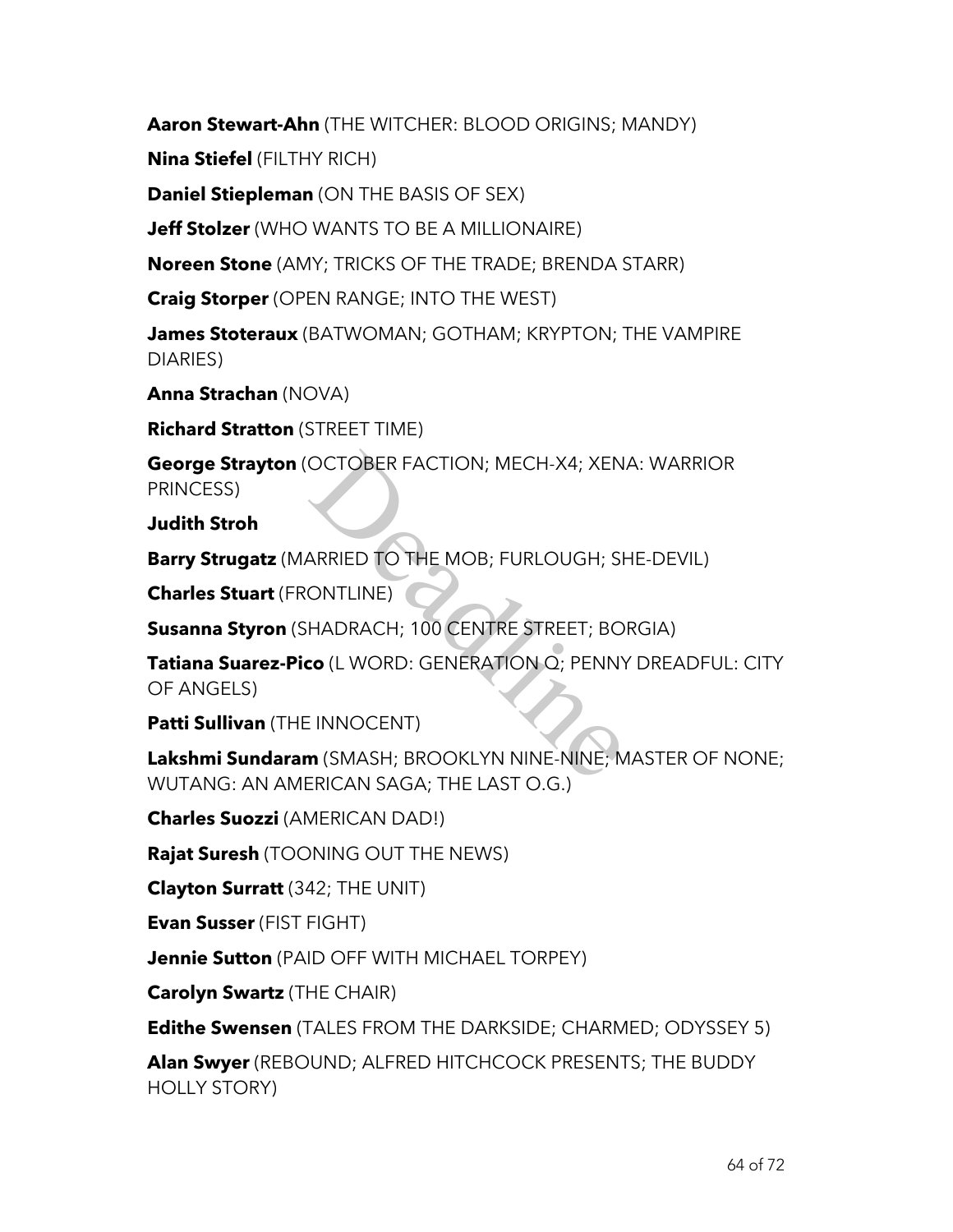**Jonathan Szalay** (MR. STUDENT BODY PRESIDENT)

**Tom Szentgyorgyi** (FBI; TOMMY; REVERIE; BATES MOTEL; THE MENTALIST; JOURNEYMAN; NYPD BLUE; SPORTS NIGHT)

**Adam Szymkowicz** (TYLER PERRY'S HOUSE OF PAYNE)

**Millee Taggart** (ALL MY CHILDREN; GUIDING LIGHT; SANTA BARBARA; AS THE WORLD TURNS)

**Sophia Takal** (BLACK CHRISTMAS)

**Dawn Tamir** (CNN; KCBS 2; KCAL 9)

**Sarah Tarkoff** (ARROW; WITCHES OF EAST END; STAR TREK: STRANGE NEW WORLDS)

**Judy Tate** (AS THE WORLD TURNS; DAYS OF OUR LIVES; ANOTHER WORLD)

**Melinda Taub** (FULL FRONTAL WITH SAMANTHA BEE)

**Max Taxe** (MOONSHOT; RIPPLE)

**Paul Taylor** (PBS)

**David Taylor**

**Wesley Taylor** (BILLIONS; HERE AND NOW; LOVECRAFT COUNTRY; NARCOS) LE FRONTAL WITH SAMANTHA BEE)<br>SHOT; RIPPLE)<br>LIONS; HERE AND NOW; LOVECRAF<br>CE; A CHRISTMAS HORROR STORY; L<br>G)<br>(THE TALK)

**Doug Taylor** (SPLICE; A CHRISTMAS HORROR STORY; DARKNET; IN THE NAME OF THE KING)

**Anjeanette Taylor** (THE TALK)

**Lucy Teitler** (MR. ROBOT)

**Teddy Tenenbaum** (GHOST WHISPERER; THE DEAD ZONE)

**Matthew Tente**

**Marc Theobald** (THE ESPYS; THE LAST O.G)

**John Thibodeaux** (THE LATE SHOW WITH STEPHEN COLBERT)

**Brenson Thomas** (TWENTIES)

**Tiffany Thomas**

**Kristina Thomas** (DEMIMONDE; LOVECRAFT COUNTRY)

**Betsy Thomas**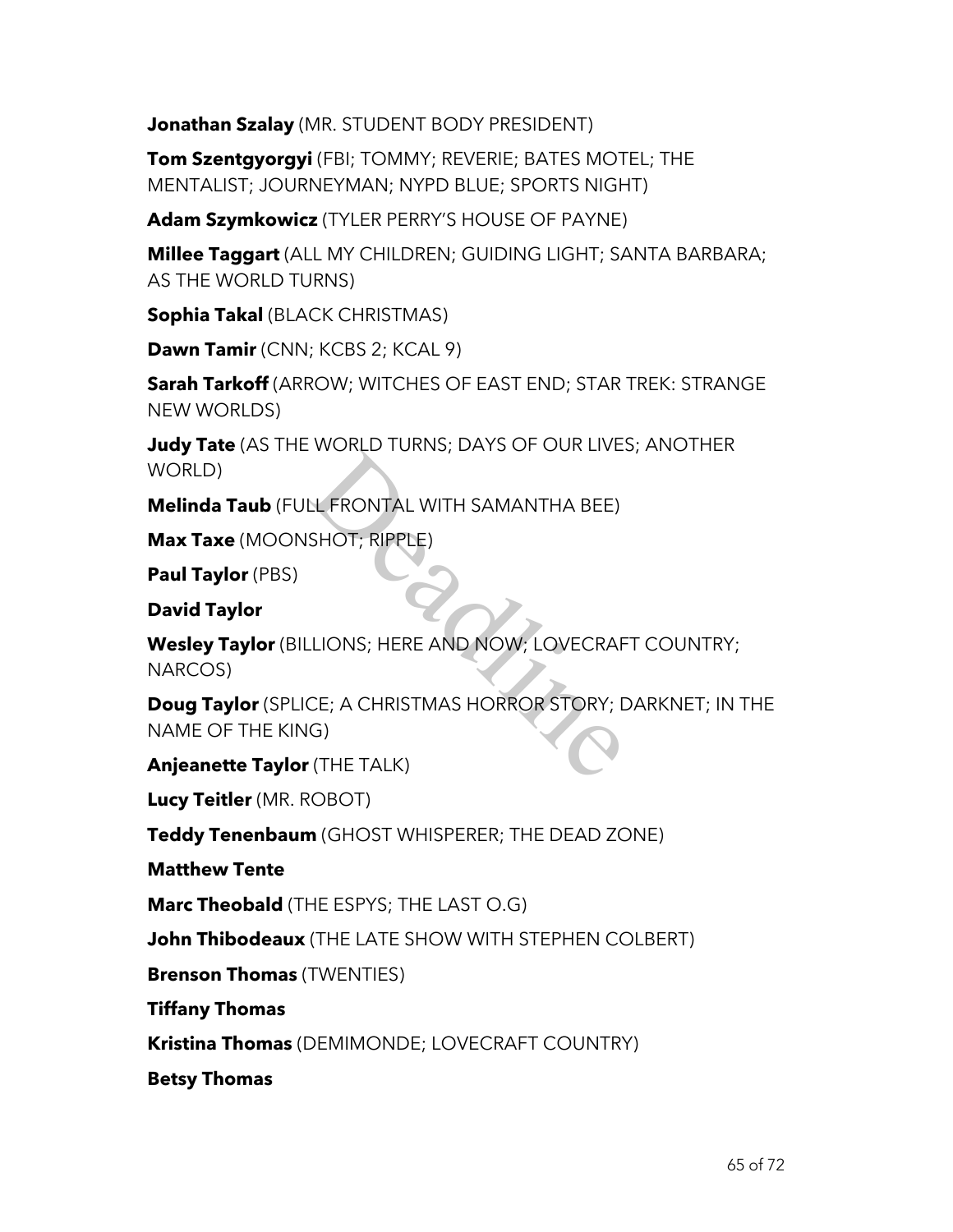**Jessica Thompson** (THE END; THE LIGHT OF THE MOON)

**Daniel Thomsen** (BATWOMAN; THE PASSAGE; WESTWORLD; ONCE UPON A TIME; THE SARAH CONNOR CHRONICLES)

**Worley Thorne** (STAR TREK: THE NEXT GENERATION; DALLAS; THE PAPER CHASE; FANTASY ISLAND; CHARLIE'S ANGELS; BARNABY JONES; CANNON; ADVENTURES OF GRIZZLY ADAMS)

**Kate Thulin** (RAMY; MRS. FLETCHER; LEGION; GREEN EGGS AND HAM)

**Paul Thureen** (DRIVEWAYS; HIGH MAINTANANCE; MOZART IN THE JUNGLE)

**Gary Tieche** (PREACHER; I KNOW WHAT YOU DID LAST SUMMER; MEDIUM)

**Merritt Tierce** (SOCIAL DISTANCE)

**Kirby Timmons** (THE WALTONS; GRIZZLY ADAMS; INCREDIBLE HULK; HERE'S BOOMER)

**Masha Tivyan** (PHIL OF THE FUTURE; IN LIVING COLOR)

**Geoffrey Tock** (IN THE SHADOW OF THE MOON)

**John Todd** (BLACK LIGHTNING)

**Stephen Tolkin** (SEE; BROTHERS & SISTERS; SOMEWHERE BETWEEN; PERCEPTION; LEGEND OF THE SEEKER) CIAL DISTANCE)<br>HE WALTONS; GRIZZLY ADAMS; INCI<br>IL OF THE FUTURE; IN LIVING COLOR<br>THE SHADOW OF THE MOON)<br>CLIGHTNING)<br>EE; BROTHERS & SISTERS; SOMEWHE<br>END OF THE SEEKER)<br>CULA; SCREAM BLACULA SCREAM; M<br>IMA (THE LATE SHOW WITH

**Joan Torres** (BLACULA; SCREAM BLACULA SCREAM; MEN WHO HATE WOMAN AND THE WOMEN WHO LOVE THEM; BETTER HALF DEAD)

**Felipe Torres Medina** (THE LATE SHOW WITH STEPHEN COLBERT)

**Nick Towne** (DEADWOOD; PREACHER; MANHUNT)

**Will Tracy** (LAST WEEK TONIGHT WITH JOHN OLIVER)

**Theo Travers** (BILLIONS; POWER; HOUSE OF LIES)

**Yedoye Travis** (THE CREW)

**Joseph Trento**

**Jim Trombetta** (MIAMI VICE; EQUALIZER; THE FLASH; STAR TREK DEEP SPACE NINE; STAR TREK VOYAGER)

**Randall Troy** (REGRESSION; ASKEW)

**Danielle Trussoni** (THE ANCESTOR)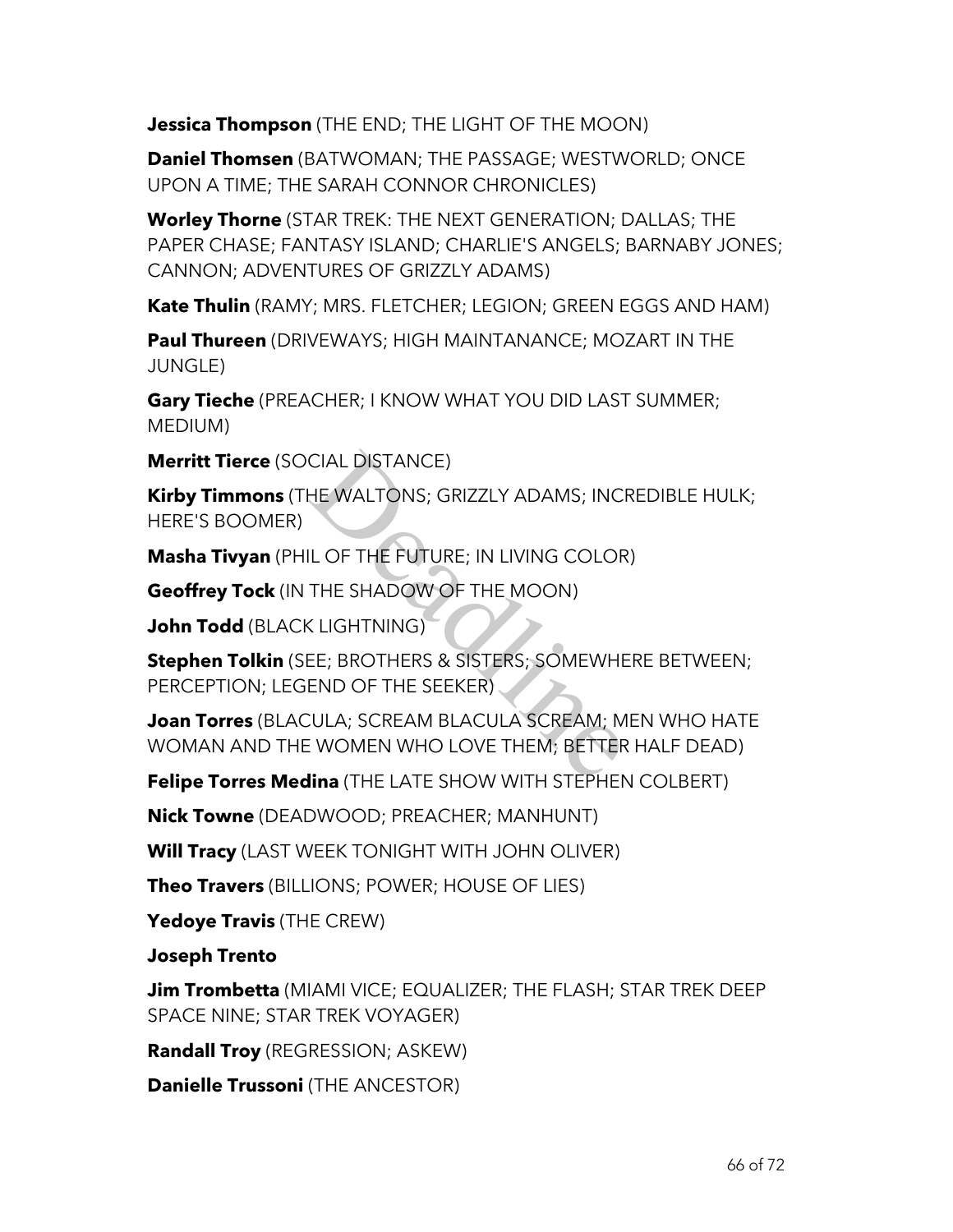**Liz Tuccillo** (SEX AND THE CITY; HOW TO BE SINGLE)

**Lawrence Tuch** (COLUMBO; QUINCY)

**Nadria Tucker** (UNDERGROUND; KRYPTON; SUPERMAN & LOIS)

**Kristin Tucker** (DOG WITH A BLOG; A BLACK LADY SKETCH SHOW; THE FLIGHT ATTENDANT)

**Myra Turley** (SOUTHERN KNIGHTS)

**Jill Twiss** (LAST WEEK TONIGHT WITH JOHN OLIVER)

**Catherine Twohill**

**Tony Tye-Glazer** (BIG DOGS)

**Ikechukwu Ufomadu** (TOONING OUT THE NEWS; PAID OFF WITH MICHAEL TORPEY)

**Len Uhley** (DUCKTALES; TALESPIN; X-MEN: THE ANIMATED SERIES)

**Ira Ungerleider** (FRIENDS; ANGIE TRIBECA)

**Mark Valadez** (QUEEN OF THE SOUTH; THE OATH; ICE; GANG RELATED) )<br>ALES; TALESPIN; X-MEN: THE ANIMA<br>RIENDS; ANGIE TRIBECA)<br>JEEN OF THE SOUTH; THE OATH; ICE<br>WEEK TONIGHT WITH JOHN OLIVER)<br>• **Veen** (CHE)<br>• (TOONING OUT THE NEWS)<br>• (GREENLEAF; DELILAH)<br>RK PROPHET)

**Seena Vali** (LAST WEEK TONIGHT WITH JOHN OLIVER)

**Benjamin Van Der Veen** (CHE)

**Brittany Van Horne** (TOONING OUT THE NEWS)

**Casey Vandeventer** (GREENLEAF; DELILAH)

**Evette Vargas** (DARK PROPHET)

**Rick Velleu**

**Prashanth Venkataramanujam** (PATRIOT ACT WITH HASAN MINHAJ; BILL NYE SAVES THE WORLD)

**Louis Venosta** (PERDIDO; FIRST WAVE; TIGER! TIGER!)

**Joe Ventura** (UPRIGHT CITIZENS BRIGADE; MONK)

**L.T. Verrastro** (BASKETS)

**Patric M. Verrone** (DISENCHANTMENT; FUTURAMA; THE SIMPSONS; THE TONIGHT SHOW)

**Richard Vetere** (THE THIRD MIRACLE; THE MARRIAGE FOOL; VIGILANTE)

**Jennifer Vierck** (SUPERSTORE; THE MINDY PROJECT)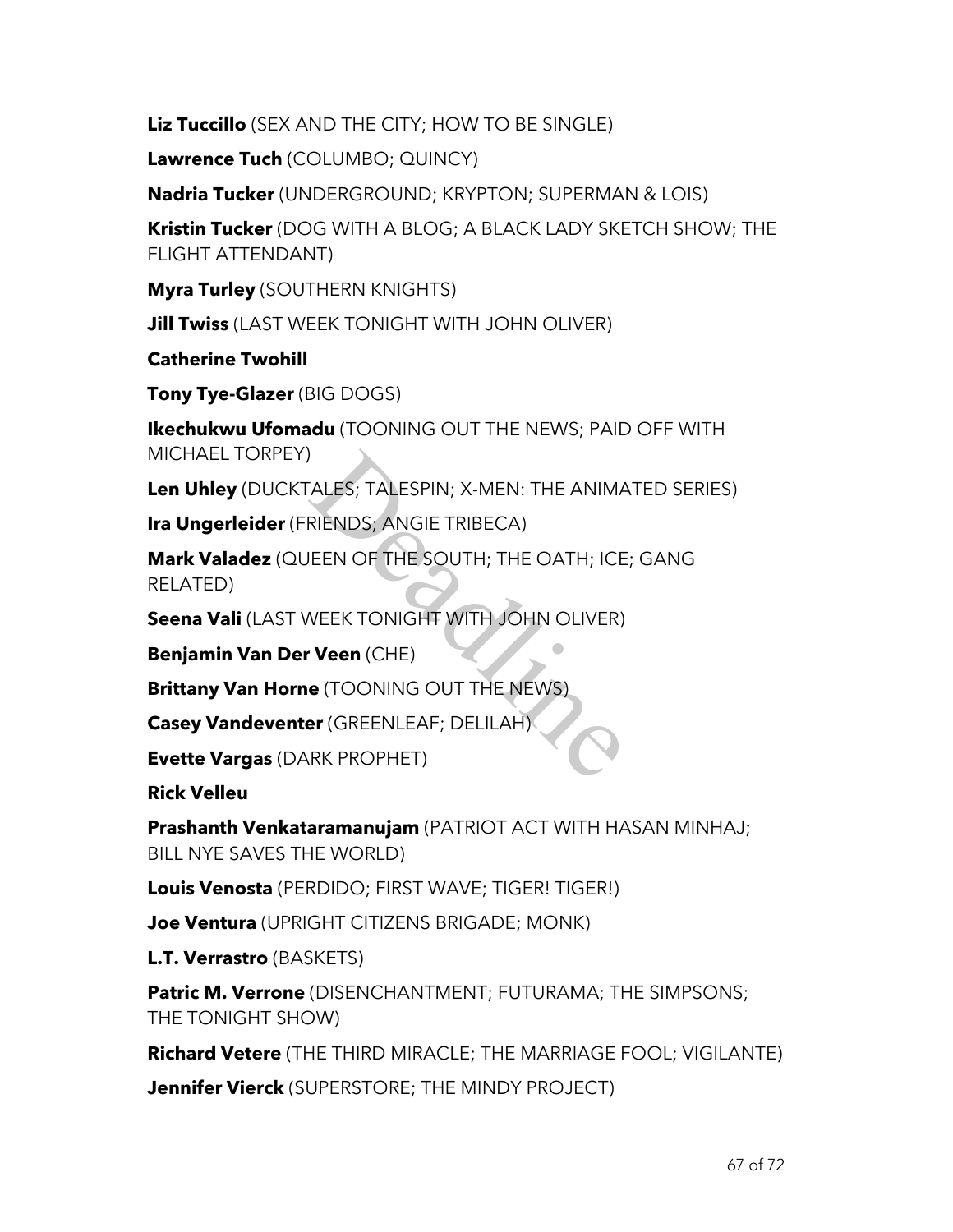**Suju Vijayan** (THE HOUSESITTER; SICK; THE BIG BUST; WATCH OUT)

**Ali Vingiano** (THE MORNING SHOW)

**Jeff Vlaming** (DEBRIS; THE 100; HANNIBAL; TEEN WOLF; FRINGE; BATTLESTAR GALACTICA; NCIS; X FILES; NORTHERN EXPOSURE)

**Kurt Voelker** (THE BACHLEORS; ROCK DOG; SWEET NOVEMBER; PARK; GAME OF SILENCE)

**Petra Volpe** (THE DIVINE ORDER)

**Scott Vrooman** (PATRIOT ACT WITH HASAN MINHAJ)

**Lilly Wachowski** (BOUND; MATRIX TRILOGY; V FOR VENDETTA; SPEED RACER; CLOUD ATLAS; JUPITER ASCENDING; WORK IN PROGRESS)

**Brooks Wachtel** (DOGFIGHTS; YOUNG HERCULES)

**Pamela Mason Wagner** (NOVA; MAKERS: WOMEN WHO MAKE AMERICA)

**Diane Wagoner** (REUNION)

**Erin Wagoner** (ALEXA & KATIE; BLESS THE HARTS)

**Veronica Wake** (THE VAULT)

**Adelle Waldman** (THE LOVE AFFAIRS OF NATHANIEL P.)

**Vince Waldron** (THE SIMPSONS; WIN BEN STEIN'S MONEY)

**Holly Walker** (THE NIGHTLY SHOW WITH LARRY WILMORE; A BLACK LADY SKETCH SHOW; FULL FRONTAL WITH SAMANTHA BEE) **agner** (NOVA; MAKERS: WOMEN WH<br>EUNION)<br>EXA & KATIE; BLESS THE HARTS)<br>HE VAULT)<br>THE LOVE AFFAIRS OF NATHANIEL F<br>HE SIMPSONS; WIN BEN STEIN'S MOI<br>: NIGHTLY SHOW WITH LARRY WILM<br>DW; FULL FRONTAL WITH SAMANTH,<br>OCTOBER FACTION

**Christina Walker** (OCTOBER FACTION; SALVATION; STILL-STAR CROSSED)

**Michael Wallach** (THE BAY)

**Ali Waller** (AMERICAN DAD; DICKINSON; LOVE)

**John Walsh** (THE LINE; BEST AMERICAN)

**Stevenson Waltien** (THE OPPOSITION WITH JORDAN KLEPPER)

**Sheng Wang** (FRESH OFF THE BOAT)

**Tina Ward** (ANYONE BUT ME; PRODUCING JULIET; GOOD PEOPLE IN LOVE)

**Donal Ward** (THE SUBURBANS; THEY'RE OUT OF THE BUSINESS; HOW TO MAKE IT IN AMERICA)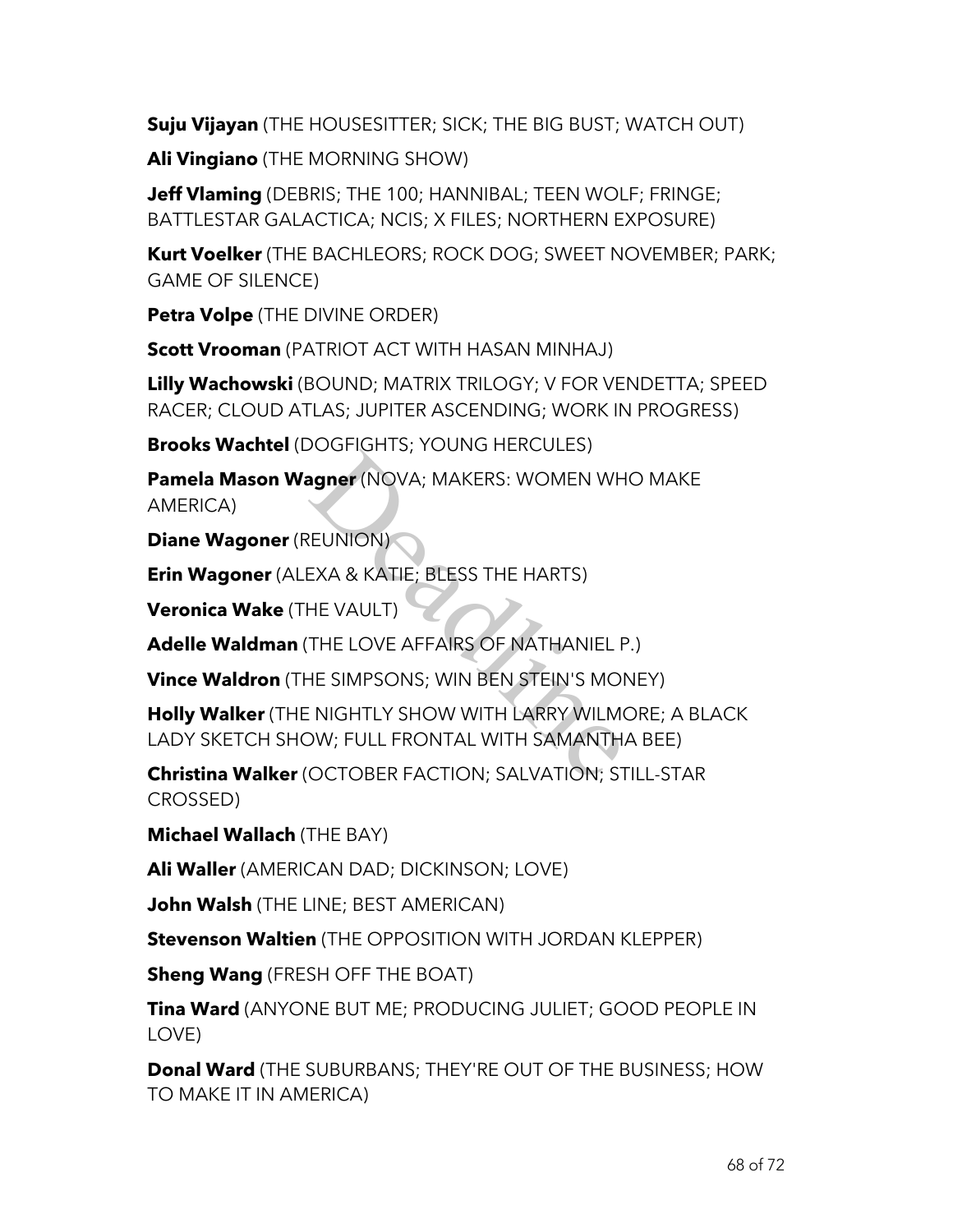#### **Semora Ward**

**Dean Ward** (CHELSEA LATELY)

**Robin Wasserman** (STAR TREK: STRANGE NEW WORLDS)

**Audrey Wauchope** (INDEBTED; CRAZY EX-GIRLFRIEND; COUGAR TOWN; ONE TREE HILL)

**Michael Weber** (DAYS OF SUMMER; THE FAULT IN OUR STARS; THE DISASTER ARTIST)

**Speed Weed** (FATE: THE WINX SAGA; ARROW; LAW & ORDER: SPECIAL VICTIMS UNIT)

**Will Weggel** (STATION ELEVEN)

**Justin Weinberger** (THE AMERICANS)

**Jeremy Weiner** (LATE SHOW WITH DAVID LETTERMAN; THE NIGHTLY SHOW WITH LARRY WILMORE)

**Matthew Weiner** (THE SOPRANOS; MAD MEN; THE ROMANOFFS)

**Matthew Weiss** (NIAGRA, NIAGRA; ANN FRANK & ME)

**Erica Weiss** (THE RED LINE)

**David N. Weiss** (SHREK 2; JIMMY NEUTRON; SMURFS 1 & 2; RUGRATS MOVIES & TV; ALL DOGS GO TO HEAVEN; CLOCKSTOPPERS; ARE WE THERE YET?) THE SHOW WITH DAVID LETTERMAN<br>
THE SOPRANOS; MAD MEN; THE RO<br>
IIAGRA, NIAGRA; ANN FRANK & ME)<br>
RED LINE)<br>
HREK 2; JIMMY NEUTRON; SMURFS 1<br>
DOGS GO TO HEAVEN; CLOCKSTOP<br>
TRIOT ACT WITH HASAN MINHAJ)<br>
JE ONE: A STAR WARS STO

**Seth Weitberg** (PATRIOT ACT WITH HASAN MINHAJ)

**Chris Weitz** (ROGUE ONE: A STAR WARS STORY; ABOUT A BOY; CINDERELLA; THE GOLDEN COMPASS)

**Michael Weller** (RAGTIME; HAIR)

**Rachel Wenitsky** (THE TONIGHT SHOW STARRING JIMMY FALLON)

**Colleen Werthmann** (THE DAILY SHOW WITH TREVOR NOAH; THE NIGHTLY SHOW WITH LARRY WILMORE; THE ACADEMY AWARDS)

## **Myung Joh Wesner**

**Samuel West** (THE JACK AND TRIUMPH SHOW)

**Ellen Weston**

**Zachary Whedon** (SOUTHLAND; HALT AND CATCH FIRE)

**Andra Whipple** (ADAM RUINS EVERYTHING)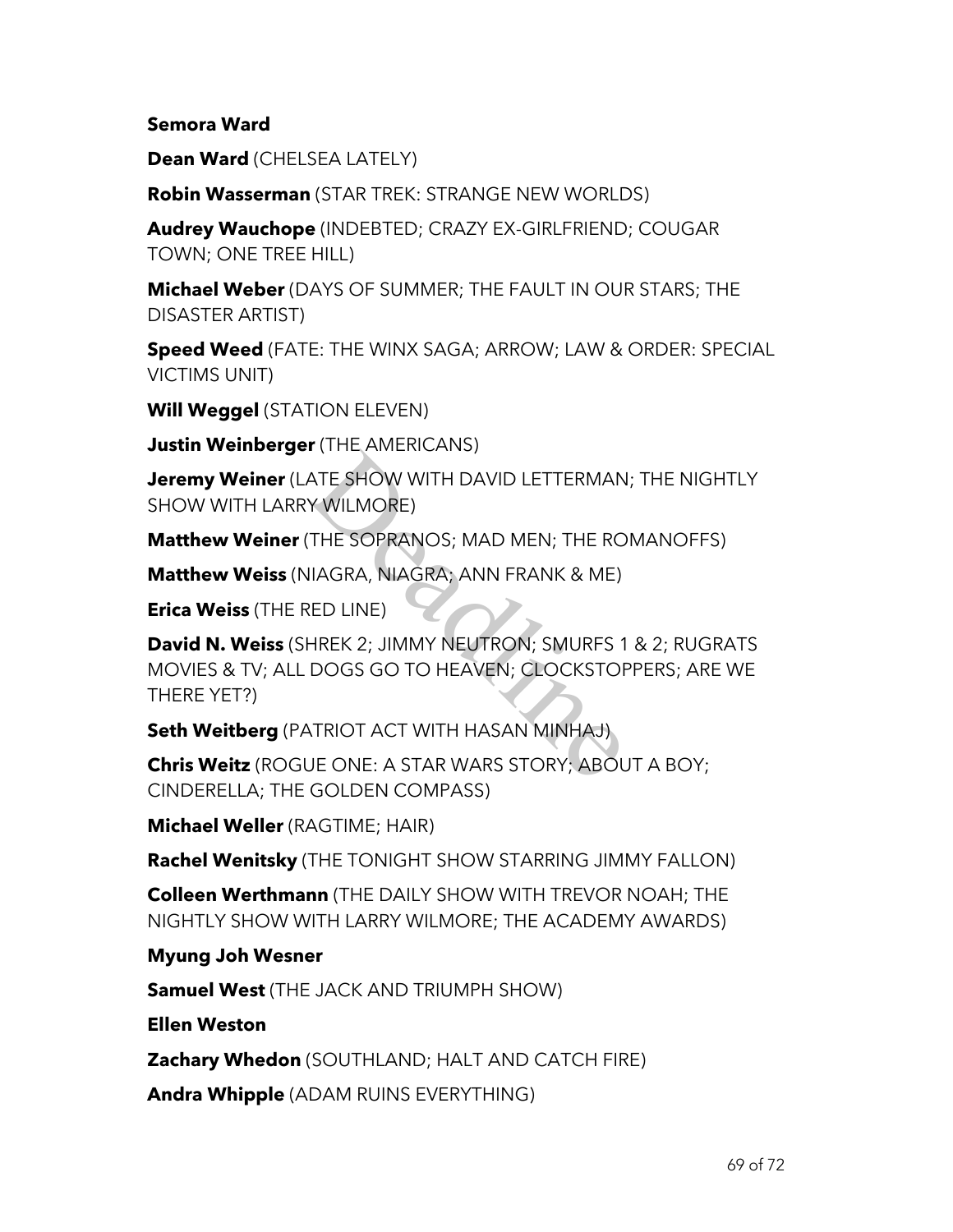**Dava Whisenant** (BATHTUBS OVER BROADWAY)

**Matthew Whitaker** (UNBREAKABLE KIMMY SCHMIDT)

**Joseph White** (SAN JUAN)

**Sharr White** (THE AFFAIR)

**Connor White** (HELPSTERS; CHICO BON BON)

**Richard Whitley** (ROCK 'N ROLL HIGH SCHOOL; ROSEANNE; MILLENNIUM; SPACE: ABOVE & BEYOND; MICHAEL MOORE'S TV NATION; RECESS)

**John Whittington** (THE LEGO BATMAN MOVIE; THE LEGO NINJAGO MOVIE; WHEN WE FIRST MET)

**Jj Wienkers-Alvendia** (MARGEAUX; PERFECT PEOPLE)

**Adam Wiesen** (TALES)

**Cody Wilkins** (THE RUNDOWN WITH ROBIN THEDE)

**Lauren Wilkinson**

**Laura Willcox** (A LITTLE LATE WITH LILLY SINGH)

**Michele Willens** (9 TO 5; LOVE STORY)

**Andrew Williams** (LAW & ORDER: SPECIAL VICTIMS UNIT; NEXT; AMERICAN SOUL) LES)<br>
ERUNDOWN WITH ROBIN THEDE)<br>
ITTLE LATE WITH LILLY SINGH)<br>
P TO 5; LOVE STORY)<br>
(LAW & ORDER: SPECIAL VICTIMS UN<br>
SIAMS (SCREEN GEMS)

**John Richard Williams** (SCREEN GEMS)

**Lane Williamson**

**Beau Willimon** (HOUSE OF CARDS; THE IDES OF MARCH; JACK JOHNSON; THE FIRST)

**M. Willis** (STAR TREK: LOWER DECKS)

**Pia Wilson** (GENIUS: ARETHA; SACRIFICE)

**Tracey Wilson** (THE AMERICANS; FOSSE/VERDON; RESPECT)

**Mw Wilson** (MANIFEST)

**Ronald Wimberly** (PRINCE OF CATS; ESCAPE FROM HAT)

**Michael Winship** (BILL MOYERS JOURNAL)

**Ben Winters**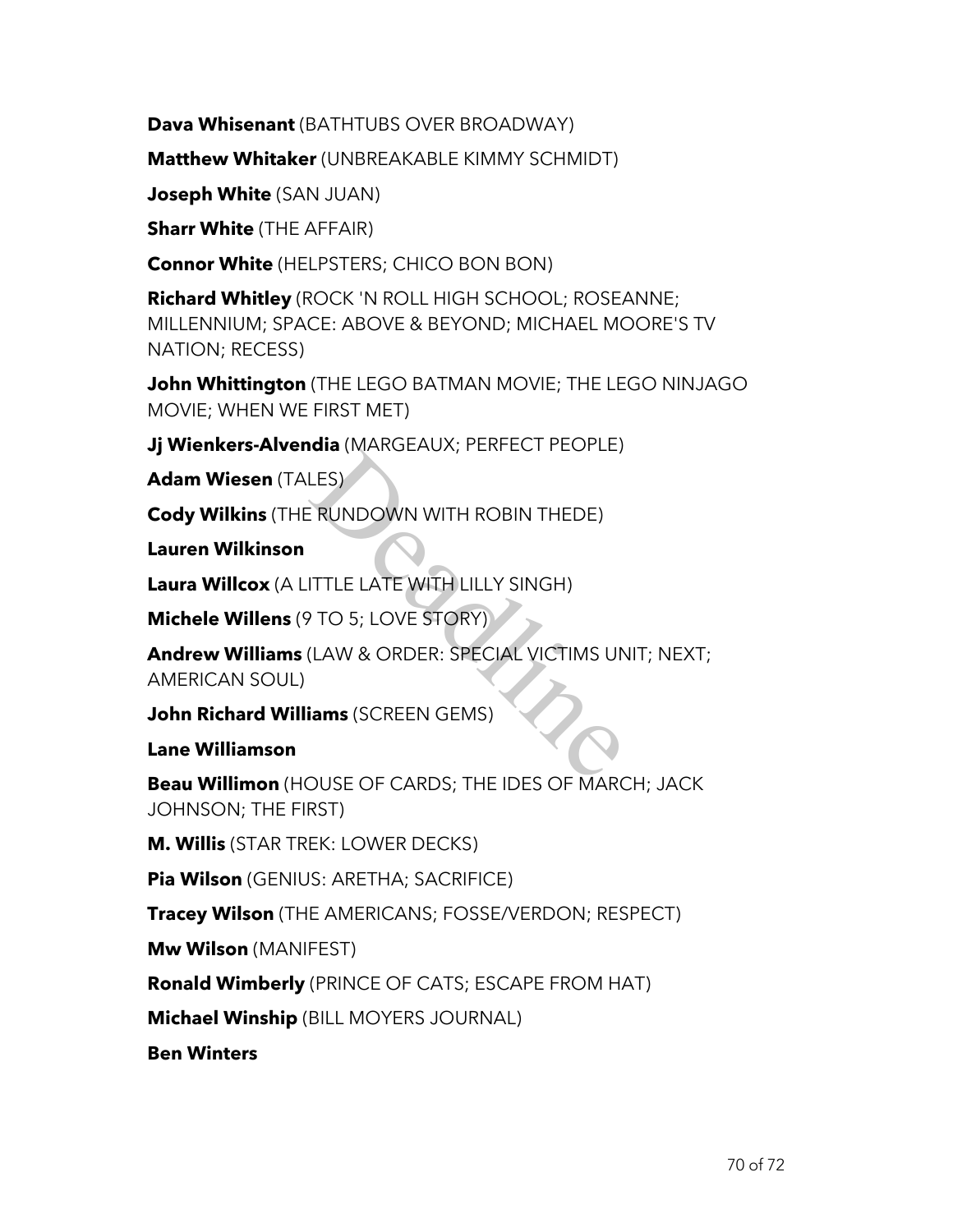**Brandon Wolf** (BEST TIME EVER WITH NEIL PATRICK HARRIS; SATURDAY NIGHT LIVE'S WEEKEND UPDATE)

**April Wolfe** (BLACK CHRISTMAS)

### **Thomas Wolfe**

**Donald Wollner** (TALES FROM THE DARKSIDE; BRIEF CANDLE; MONSTERS)

**Wally Wolodarsky** (SIMPSONS; A DOGS PURPOSE; MONSTERS VS. ALIENS)

**Annie Wong** (PBS)

**Jeane Wong** (ARROW)

**Thomas Wong** (GOOD TROUBLE)

**Heather Wood** (SIDE HUSTLE; SYDNEY TO THE MAX)

**Zoe Worth** (THIRTYSOMETHING(ELSE); ART + CRAFT)

**William Wright** (THE SIMPSON'S)

**Suzanne Wrubel** (WESTWORLD; WEIRD CITY; THE OUTCASTS)

**Sabrina Wu** (DOOGIE KAMEALOHA, MD)

**Chris Wu** (HAWAII 5-0)

**Annie Wyman** (THE CHAIR; TOKYO VICE)

**Mackenzie Yeager** (GIRL MEETS WORLD; OVERTHINKING WITH KAT & JUNE) DE HUSTLE; SYDNEY TO THE MAX)<br>
YSOMETHING(ELSE); ART + CRAFT)<br>
HE SIMPSON'S)<br>
WESTWORLD; WEIRD CITY; THE OUT<br>
GIE KAMEALOHA, MD)<br>
5-0)<br>
E CHAIR; TOKYO VICE)<br>
r (GIRL MEETS WORLD; OVERTHINKII

**Maisha Yearwood** (HARLEM CODE; HIP HOP HARRY)

**Rafael Yglesias** (FROM HELL; DARK WATER; ANATOMY OF HOPE; AQUARIUS; DEMIMONDE)

**Chun-Wei Yi** (RARE)

**Emily Yoshida** (SHOGUN)

**Don Yost** (MIRACLE IN LANE 2; FULL COURT MIRACLE)

**Julia Young** (DESUS & MERO)

**Rick Young** (FRONTLINE)

**Steve Young** (LATE SHOW WITH DAVID LETTERMAN; LATE NIGHT WITH DAVID LETTERMAN; THE SIMPSONS)